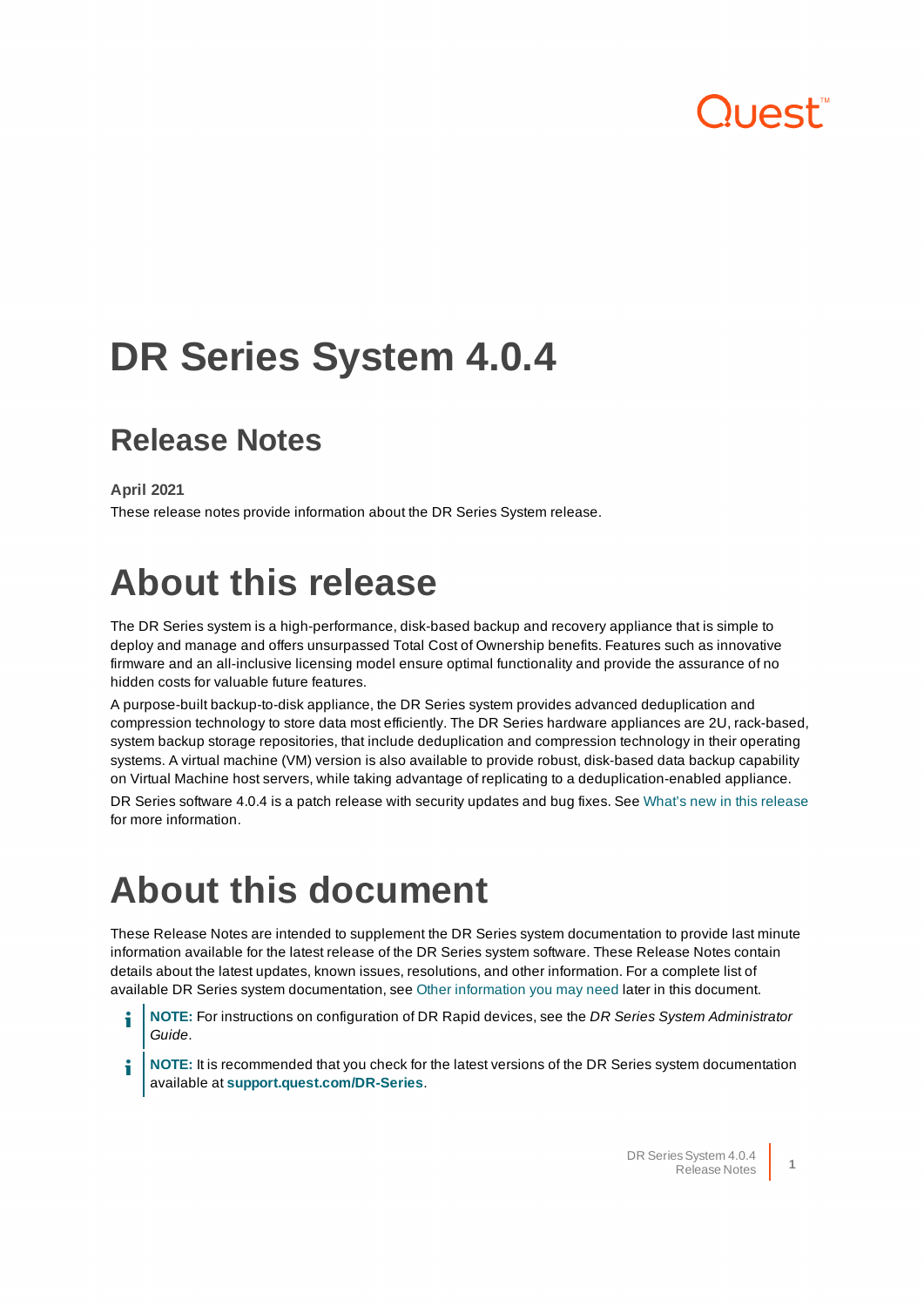**NOTE:** It is recommended you have your service tag handy for licensing and other activities. You can get this service tag from the paperwork that came with the DR Series appliance, or, optionally, you can get it from the back of the physical unit.

### <span id="page-1-0"></span>**What's new in this release**

This release includes new features, enhancements, and maintenance fixes for the DR Series system software. (Refer to [Resolutions](#page-2-0) in this release for detailed information about maintenance fixes.) Enhancements in this release include:

- Upgraded JQuery from 2.x to 3.5.1
- Updated WAM-2 NVRAM card drivers for 12G and 13G platforms
- Updated 13G platform firmware to improve reliability
- Integrated fixes from previous hotfixes
- Latest version of Apache 2.4.46
- Additional bug fixes to improve performance, reliability, and security

## **Upgrade notes**

This topic contains important information for users who are upgrading to DR Series system software version 4.0 and later.

- <sup>l</sup> **Rapid NFS and Rapid CIFS Drivers** If you are running the 3.2 driver for Rapid NFS and Rapid CIFS, we recommend that you update it to the 4.0 driver.
- Seeding If you gathered a seed in version 3.x of the DR Series system software, you must complete your seed operation before upgrading to version 4.0.
- <sup>l</sup> **FCVTL changes introduced in version 4.0.3** Post upgrade, the FC target port WWN on the DR Series system will change. This requires the fabric to be reconfigured (zoning) for FC VTL access.
- <sup>l</sup> **iSCSI VTL changes introduced in version 4.0.3** Post upgrade, the iSCSI IQN will change and impact iSCSI VTL access. You need to re-login to the target to re-establish the connection.
- <sup>l</sup> **VTL changes introduced in version 4.0.3** When configuring new VTL containers, you need to use Robot model, Quest DR\_L700.
- **NetVault Versions** You can use NetVault Backup 11.x and 12.x, and NetVault 13.0.x with this DR Series release. If you need the latest RDA fixes, you can install the latest 4.0 standalone plug-in. See the DR Series System Interoperability Guide for detailed information about NetVault Backup version support.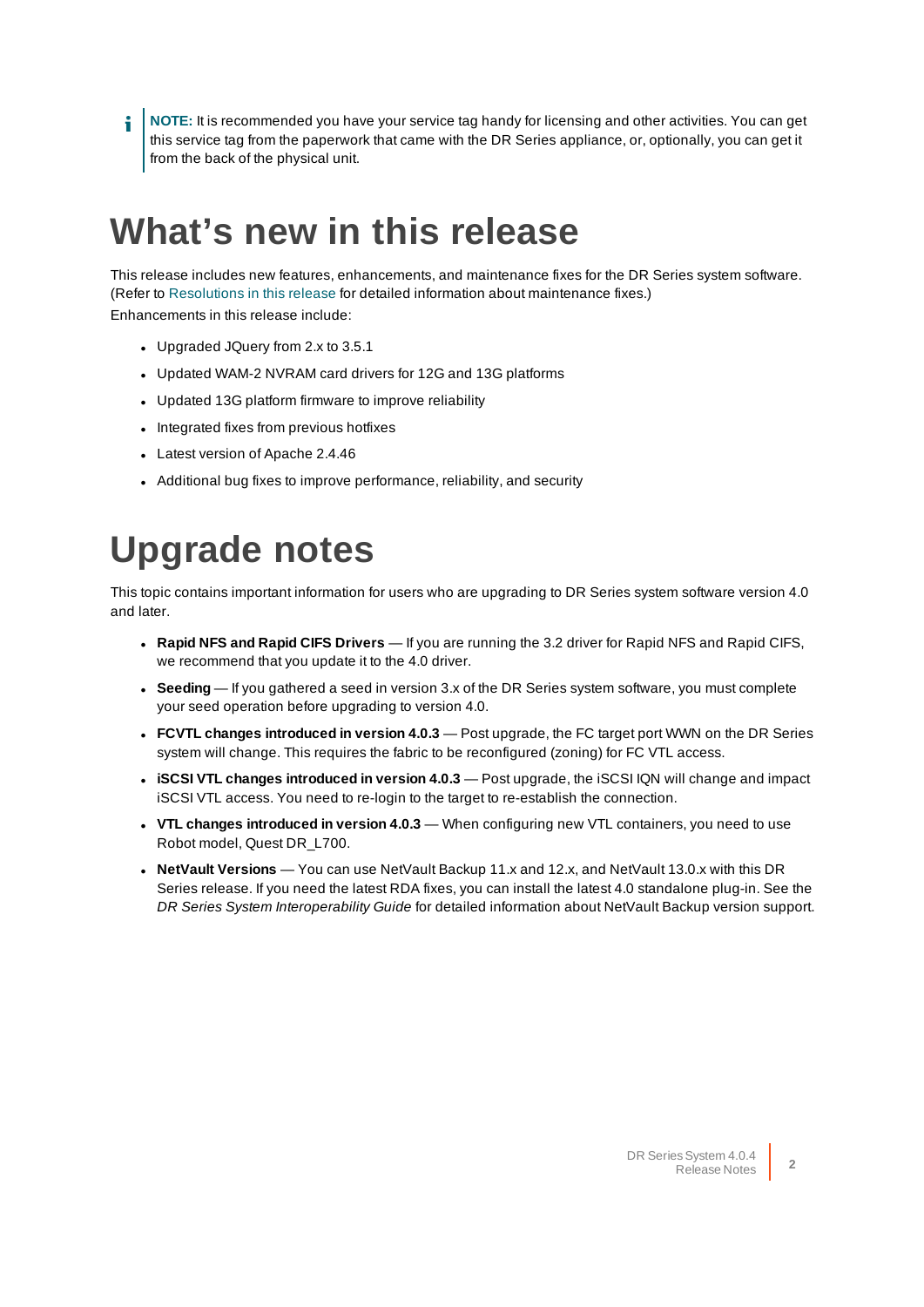## <span id="page-2-0"></span>**Resolutions in this release**

The following table lists the defects resolved in this DR Series system release.

| ID    | <b>Issue</b>                                                                                                                         | <b>Resolution</b>                                                                  |
|-------|--------------------------------------------------------------------------------------------------------------------------------------|------------------------------------------------------------------------------------|
| 33499 | Upgrade of the 12G (DR4100, DR6000,) and 13G<br>(DR4300, DR4300e and DR6300) to use WAM-2<br>1.8.1 and 2.1.99 F/W and 2.1.99 Driver. | This issue has been<br>addressed in this release.                                  |
| 33496 | Fix race condition inside replication to avoid stuck<br>fiber in replication start.                                                  | This issue has been<br>addressed in this release                                   |
| 33494 | Creating a file name with 256 characters put the<br>system in Maintenance Mode.                                                      | Restrict the file name to<br>255 characters as of this<br>release.                 |
| 33492 | Backup Exec pvlsvr.exe crashed due to Quest OST<br>plug-in.                                                                          | This issue has been<br>addressed in this release.                                  |
| 33486 | DR CIFS user password does not support "." and "-"<br>characters.                                                                    | This issue has been<br>addressed in this release.                                  |
| 33484 | Add support for DR to QoreStor replication using the<br>DR user interface.                                                           | This issue has been<br>addressed in this release.                                  |
| 33477 | Add new CLI commands for DR-to-QoreStor<br>migration.                                                                                | CLI support for DR-to-<br>QoreStor migration has<br>been added in this<br>release. |
| 33471 | Allow QoreStor to perform DR replication.                                                                                            | This issue has been<br>addressed in this release.                                  |
| 33472 | Implement fixes for the RDA-NDMP workflow.                                                                                           | This issue has been<br>addressed in this release.                                  |
| 33457 | NDMP-VTL: Failure to locate and restore file<br>spanning multiple tapes near the end of the tape.                                    | This issue has been<br>addressed in this release.                                  |
| 31548 | Fix issue in VTL replication during a blockmap<br>rename, which causes the namespace to be<br>inconsistent.                          | This issue has been<br>addressed in this release.                                  |

### **Resolutions for earlier releases**

The following table lists known issues, descriptions, and related solutions or workarounds for previous DR Series system releases.

| ID    | <b>Issue</b>                                | <b>Workaround/Solution</b>                             |
|-------|---------------------------------------------|--------------------------------------------------------|
| 32832 | Potential Apache vulnerabilities identified | These issues were resolved in the 4.0.3.1b             |
| 33270 |                                             | release.                                               |
| 33447 | Opdup fails with vRanger 7.6.4              | These issues were resolved in the 4.0.3.1b<br>release. |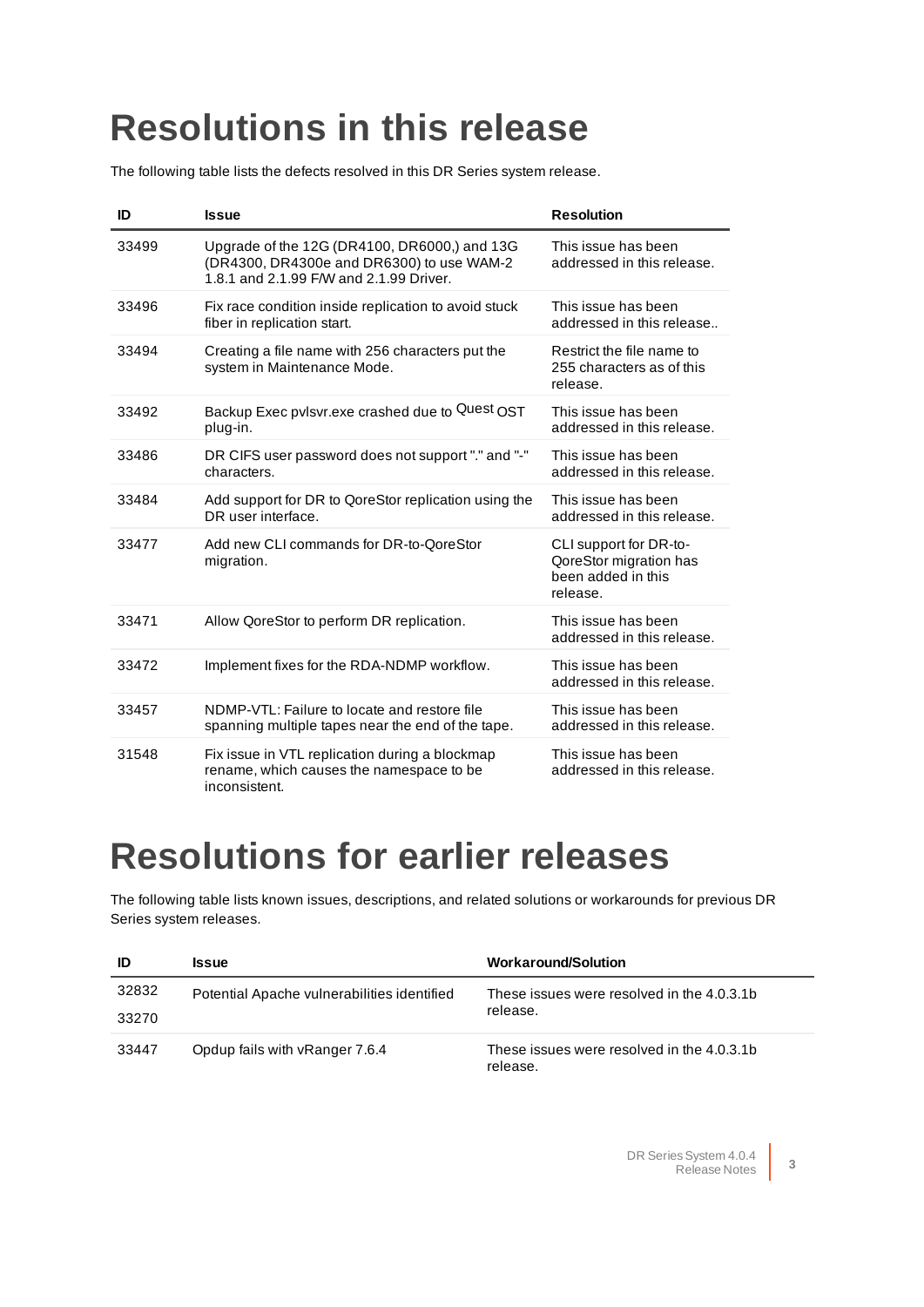| ID    | <b>Issue</b>                                                                                         | <b>Workaround/Solution</b>                                 |
|-------|------------------------------------------------------------------------------------------------------|------------------------------------------------------------|
| 33443 | Support Opdup when using a DR Series<br>appliance as a QoreStor target                               | These issues were resolved in the 4.0.3.1b<br>release.     |
| 33448 | User delete failed from UI                                                                           | These issues were resolved in the 4.0.3.1b<br>release.     |
| 26249 | Potential vulnerabilities identified in web                                                          | These issues were resolved in the 4.0.3.1 release.         |
| 29700 | application.                                                                                         |                                                            |
| 33424 |                                                                                                      |                                                            |
| 28972 |                                                                                                      |                                                            |
| 32174 |                                                                                                      |                                                            |
| 31103 | Fix memory leaks                                                                                     | These issues were resolved in the 4.0.3.1 release.         |
| 31647 |                                                                                                      |                                                            |
| 32209 |                                                                                                      |                                                            |
| 33415 |                                                                                                      |                                                            |
| 32153 | Replication hangs in rare cases                                                                      | This issue was resolved in the 4.0.3.1 release.            |
| 33108 | DR6000 ocafsd crash - Program terminated<br>with signal 6, Aborted                                   | This issue was resolved in the 4.0.3.1 release.            |
| 33195 | NetVault: Backup - Tape Load Commands<br>fail to produce read status                                 | This issue was resolved in the 4.0.3.1 release.            |
| 33226 | Update Last Completed Run details if<br>cleaner runs to all phases                                   | This request has been addressed in the 4.0.3.1<br>release. |
| 33234 | System Test: Veeam job hangs and Rapid<br>Cifs drive locks up system when unloading                  | This issue was resolved in the 4.0.3.1 release.            |
| 33275 | for 802.3ad configuration of bond wrongly<br>reporting as not connected in gui, omsa                 | This issue was resolved in the 4.0.3.1 release.            |
| 33432 | Request to change system --show reason<br>for not ready for I/O, when after system gets<br>upgraded. | This request has been addressed in the 4.0.3.1<br>release. |
| 33433 | The gui is not displaying the 4 10G ethernet<br>ports only 2 are displayed                           | This issue was resolved in the 4.0.3.1 release.            |
| 32710 | The DR Series system GUI displays an error<br>on a command for SSL Certificate.                      | This issue was resolved in the 4.0.3 release.              |
| 32663 | RM-Reset is not working on the DR4300e-<br>core.                                                     | This issue was resolved in the 4.0.3 release.              |
| 32616 | The system cleaner stops ahead of<br>scheduled end time.                                             | This issue was resolved in the 4.0.3 release.              |
| 32331 | Ocafsd crash during SG removal due to a<br>race condition.                                           | This issue was resolved in the 4.0.3 release.              |
| 31943 | The self-signed certificate for the DR Series<br>system GUI needs to be upgraded to SHA-<br>256.     | This issue was resolved in the 4.0.3 release.              |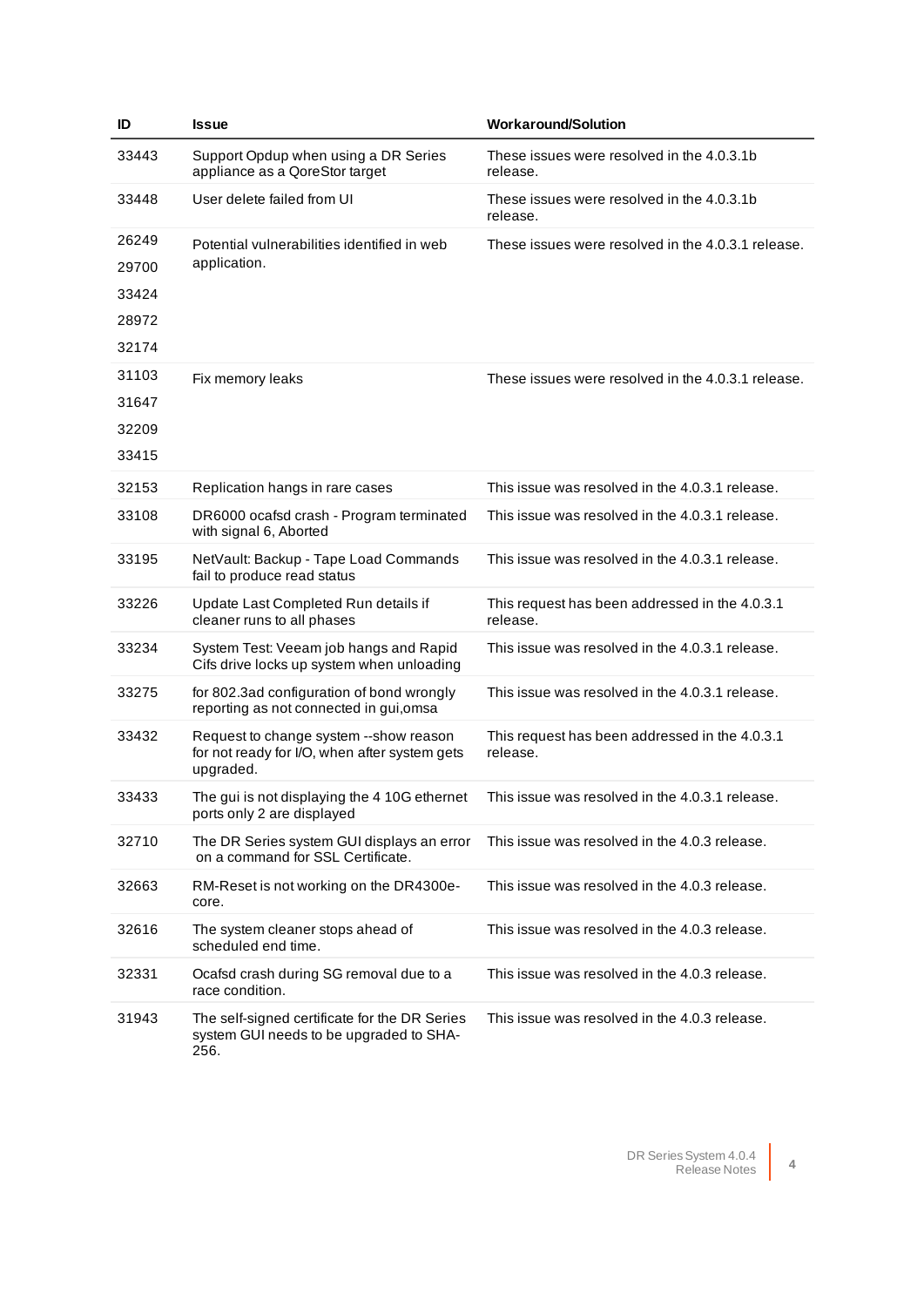| ID    | <b>Issue</b>                                                                                                                                                                                                                   | <b>Workaround/Solution</b>                                                                                                                                                                                                                                                                                                                  |
|-------|--------------------------------------------------------------------------------------------------------------------------------------------------------------------------------------------------------------------------------|---------------------------------------------------------------------------------------------------------------------------------------------------------------------------------------------------------------------------------------------------------------------------------------------------------------------------------------------|
| 31770 | The time stamp indicated by hardware<br>events is one hour earlier.                                                                                                                                                            | This issue was resolved in the 4.0.3 release.                                                                                                                                                                                                                                                                                               |
| 29254 | Containers with a client access list might<br>block NFS access.                                                                                                                                                                | This issue was resolved in the 4.0.3 release.                                                                                                                                                                                                                                                                                               |
| 28883 | Estimated Logical Bytes are displayed even<br>though the cleaner is in a "Done" state, and<br>incorrect values are displayed in the Last<br>Completed Run.                                                                     | This issue was resolved in the 4.0.3 release.                                                                                                                                                                                                                                                                                               |
| 17427 | A customer requested to change the default<br>alert email sender.                                                                                                                                                              | This issue was resolved in the 4.0.3 release.                                                                                                                                                                                                                                                                                               |
| 32866 | Replication is not supported between Quest<br>and Dell VTL devices.<br>This issue got resolved in 4.0.3                                                                                                                        | This issue was resolved in the 4.0.3 release.                                                                                                                                                                                                                                                                                               |
| 32574 | When trying to delete LSU from NetVault<br>Backup, it is marked for deletion but is not<br>removed even after space reclamation. This<br>issue impacted the NVBU 11.4 RDA LSU<br>configuration when performed from NVBU<br>UI. | This issue was resolved in the 4.0.0.3a release.                                                                                                                                                                                                                                                                                            |
| 32568 | RDA v2 data structures need to be packed,<br>but add backward compatibility for older<br>RDA v2 clients (Rapid Recovery tiering to<br>DR Series system).                                                                       | This issue, introduced in 4.0.0.3 release, was<br>resolved in the 4.0.0.3a release.                                                                                                                                                                                                                                                         |
| 32307 | NetVault Backup 11.4 - RDA V2 integration:<br>Solaris Sparc backup jobs are failing on the<br>DR Series system.                                                                                                                | This issue was resolved in the 4.0.0.3a release.<br>This release updated the RDA plugin for NVBU<br>11.4 SPARC clients. Please use the standalone<br>plugin installer to deploy it.                                                                                                                                                         |
| 32255 | DS corruption on replication target--System<br>goes to maintenance mode after powering<br>up.                                                                                                                                  | When the DR Series appliance boots, the contents<br>in the WAM card are compared with the saved-<br>content on the RAID6 vdisk. When they are<br>different, the RAID6 contents are used. The system<br>goes to maintenance mode to verify data integrity.<br>The 4.0.0.3 release resolved an issue in the DR<br>appliance shutdown process. |
| 31341 | After upgrading to version 4.0, error occurs<br>that "allow_unsupported_sfp" is not a valid<br>option. This issue impacted DR systems with<br>Intel 10G NICs in 11/12G systems.                                                | This issue was resolved in the 4.0.0.3a release by<br>loading compatible network driver (ixgbe).                                                                                                                                                                                                                                            |
| 32157 | Samba negotiation request goes through<br>the smb1.                                                                                                                                                                            | This issue was resolved in release 4.0.0.3.                                                                                                                                                                                                                                                                                                 |
| 32061 | Remote code execution from a writable<br>share "SambaCry" vulnerability (CVE-2017-<br>7494)                                                                                                                                    | A Samba patch was applied to address this issue<br>in release 4.0.0.3.                                                                                                                                                                                                                                                                      |
| 32041 | Email notifications should be allowed to be                                                                                                                                                                                    | This issue was resolved in release 4.0.0.3. In this                                                                                                                                                                                                                                                                                         |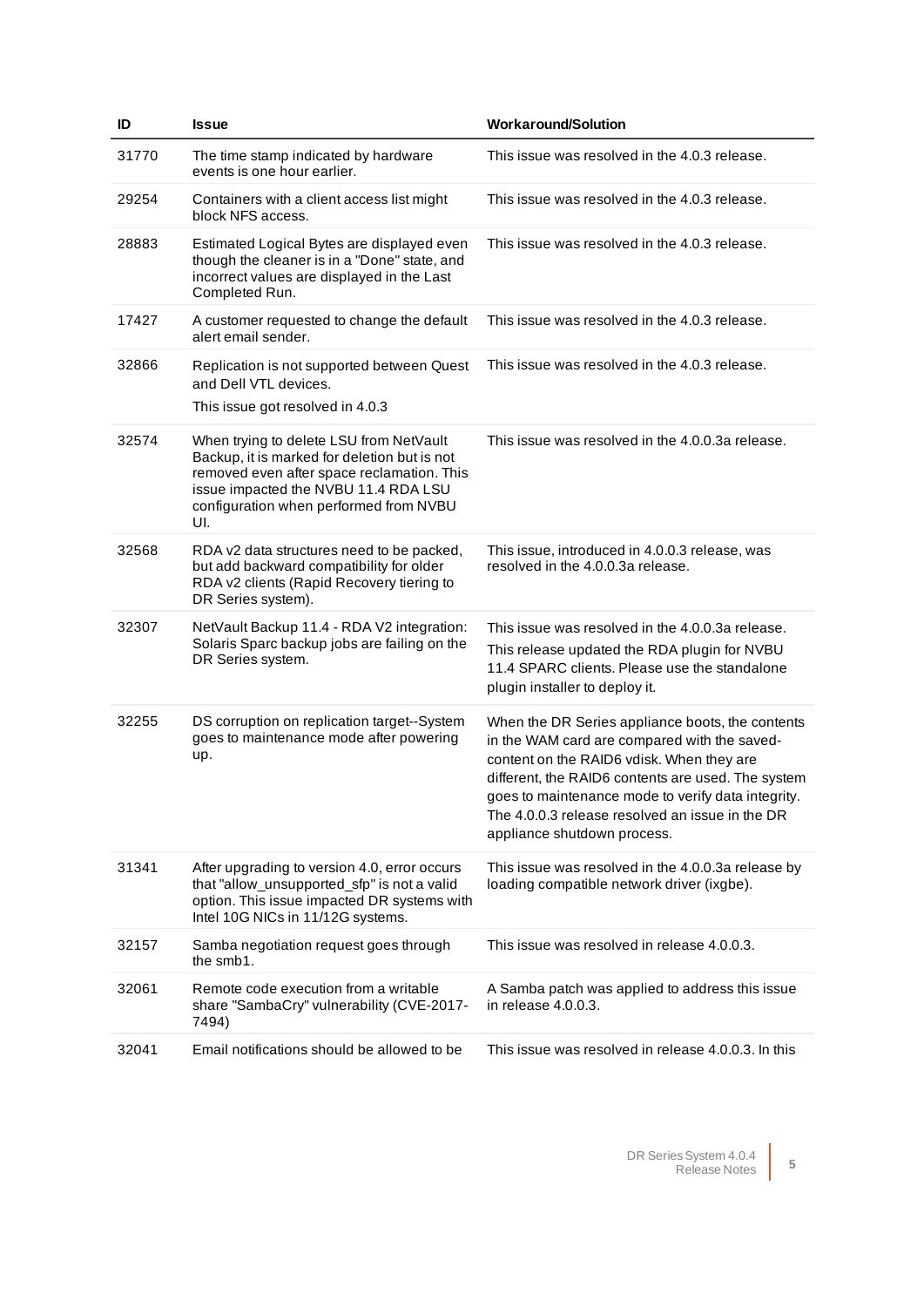| ID              | <b>Issue</b>                                                                                                                                                                                                                                                                                                                                                                                                                                                                                                                | <b>Workaround/Solution</b>                                                                                                                                                                                                                                                                           |
|-----------------|-----------------------------------------------------------------------------------------------------------------------------------------------------------------------------------------------------------------------------------------------------------------------------------------------------------------------------------------------------------------------------------------------------------------------------------------------------------------------------------------------------------------------------|------------------------------------------------------------------------------------------------------------------------------------------------------------------------------------------------------------------------------------------------------------------------------------------------------|
|                 | sent from a custom user account and not<br>from root.                                                                                                                                                                                                                                                                                                                                                                                                                                                                       | release, email notifications can be sent from the<br>administrator or from other custom accounts.                                                                                                                                                                                                    |
| 31890           | When executing the mount command, you<br>might receive the following error message:<br>mount.nfs: requested NFS version or<br>transport protocol is not supported.                                                                                                                                                                                                                                                                                                                                                          | This issue was resolved in the 4.0.0.3 release.                                                                                                                                                                                                                                                      |
| 31848           | Upgrade to 4.0.0.1 might fail when multiple<br>roles are assigned to the backup_user.                                                                                                                                                                                                                                                                                                                                                                                                                                       | This issue was resolved in the 4.0.0.3 release.                                                                                                                                                                                                                                                      |
| 31844           | The system cleaner is not triggered when<br>the low space threshold is met on a 12TB<br>DR2000V.                                                                                                                                                                                                                                                                                                                                                                                                                            | This issue was resolved in the 4.0.0.3 release.                                                                                                                                                                                                                                                      |
| 31817           | "Post encryption bytes" is displayed<br>incorrectly.                                                                                                                                                                                                                                                                                                                                                                                                                                                                        | This issue was resolved in the 4.0.0.3 release.                                                                                                                                                                                                                                                      |
| 31741           | 10G cards are not recognized in the 4.0.0.1<br>release of the DR Series software.                                                                                                                                                                                                                                                                                                                                                                                                                                           | This issue was resolved in the 4.0.0.3 release.                                                                                                                                                                                                                                                      |
| 31583           | Various issues with editing NFS/CIFS<br>connection offline on a container in the DR<br>Series system GUI.                                                                                                                                                                                                                                                                                                                                                                                                                   | This issue was resolved in the 4.0.0.3 release.                                                                                                                                                                                                                                                      |
| 30986           | Earlier versions of the software included the<br>ability to configure arcfour256 and<br>arcfour128.                                                                                                                                                                                                                                                                                                                                                                                                                         | As of the 4.0.0.3 release, Arcfour ciphers are no<br>longer accepted for ssh connections.                                                                                                                                                                                                            |
| 30440,<br>24597 | CIFS traffic is showing up in the usage<br>graphs when only running iSCSI.                                                                                                                                                                                                                                                                                                                                                                                                                                                  | This issue was resolved in the 4.0.0.3 release.                                                                                                                                                                                                                                                      |
| 27931           | Cannot shut down the system from the GUI.                                                                                                                                                                                                                                                                                                                                                                                                                                                                                   | This issue was resolved in the 4.0.0.3 release.                                                                                                                                                                                                                                                      |
| 31461           | When the dictionary is being upgraded from<br>DR Series system software version 4.0 to a<br>later hot-fix release, it can take several<br>minutes to a few hours (depending on the<br>dictionary size), but no indication of status is<br>given. Containers may not appear on the<br>Containers page in the DR Series system<br>GUI during the upgrade. The system should<br>notify the user of status during the dictionary<br>upgrade. (Note: This upgrade is a one-time<br>action taken for upgrade to version 4.0.0.1.) | This issue was addressed in the 4.0.0.1 release.<br>Proper communication is now given with<br>notifications of upgrade, initialization, and<br>installation of container. Once the upgrade is<br>complete, all containers and associated statistics<br>are listed on the Containers page of the GUI. |
| 31252<br>31126  | Savings/performance issue occurs in<br>release 4.0 of the DR Series system<br>software after upgrade. After upgrading to<br>4.0, you may see a slight decrease in<br>savings percentage on the next update; over<br>time, this savings will come back in line as<br>the old data stream is aged out.                                                                                                                                                                                                                        | This issue was addressed in the 4.0.0.1 release.                                                                                                                                                                                                                                                     |
| 31114<br>30895  | Cleaner schedules that span multiple days<br>are not retained upon upgrade to 4.0.                                                                                                                                                                                                                                                                                                                                                                                                                                          | This issue was addressed in the 4.0.0.1 release.                                                                                                                                                                                                                                                     |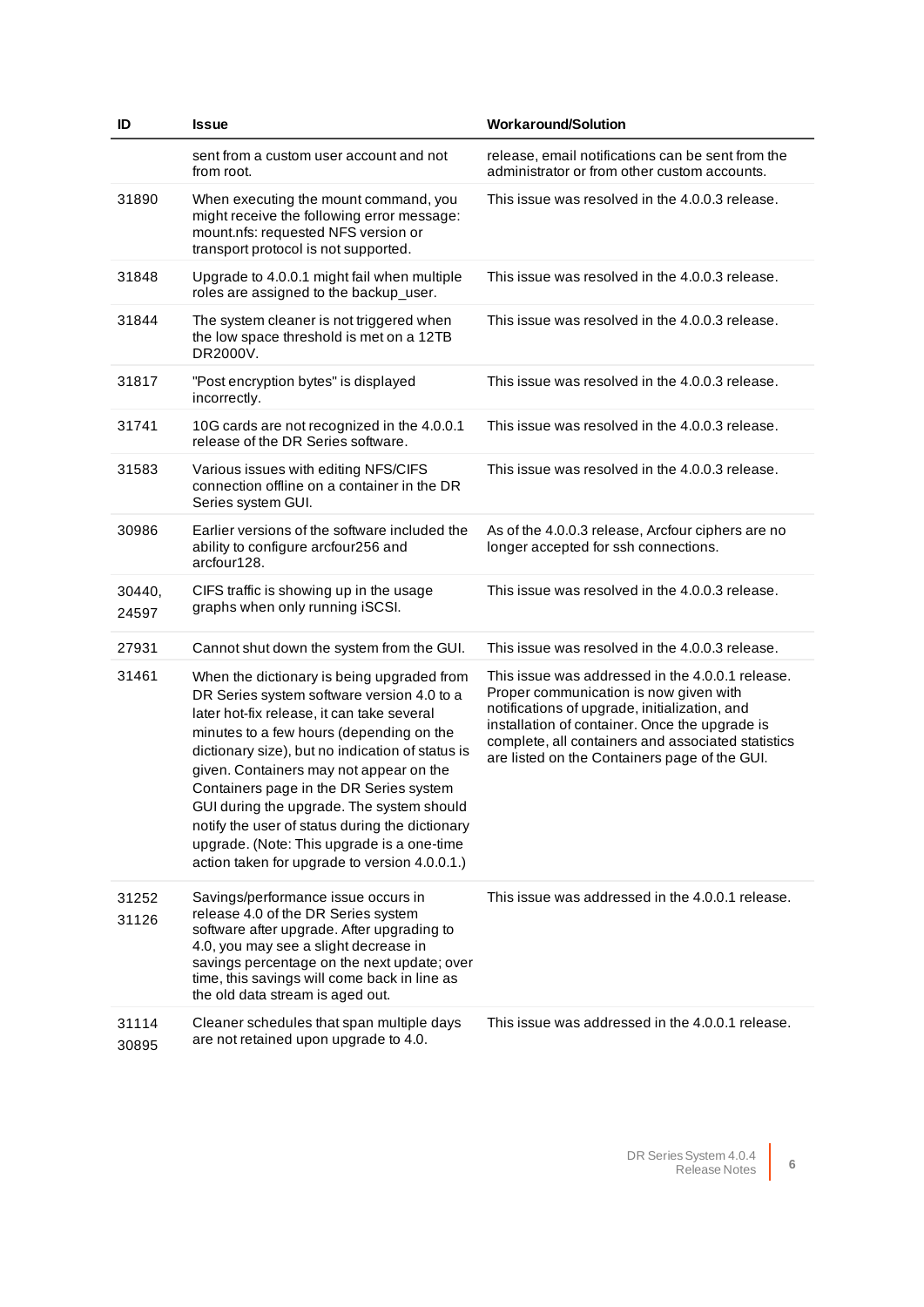| ID              | <b>Issue</b>                                                                                                        | <b>Workaround/Solution</b>                                                                                                                                                                                                                                                                           |
|-----------------|---------------------------------------------------------------------------------------------------------------------|------------------------------------------------------------------------------------------------------------------------------------------------------------------------------------------------------------------------------------------------------------------------------------------------------|
| 30964           | The DR Series 4.0 OST plugin does not<br>support BE16 or NetBackup 8.0.                                             | This issue was addressed in the 4.0.0.1 release.                                                                                                                                                                                                                                                     |
| 30910<br>30820  | Network graph in the GUI used "read/write"<br>for "transmit/receive."                                               | This issue was addressed in the 4.0.0.1 release.                                                                                                                                                                                                                                                     |
| 30902           | Critical alerts incorrectly generated and<br>displayed before the DR Series system<br>finishes initializing.        | This issue was addressed in the 4.0.0.1 release.                                                                                                                                                                                                                                                     |
| 31243           | Error on DR4000 after upgrade when<br>backing up to 1.0 data store.                                                 | Resolved in the 4.0.0278.0a release. This issue<br>only impacted a DR4000 that still contained<br>release 1.0 backup data.                                                                                                                                                                           |
| 31059           | Loop in self-healing routine in specific<br>failure scenario.                                                       | Resolved in the 4.0.0278.0a release.                                                                                                                                                                                                                                                                 |
| 31017           | Replication error upon bringing system into<br>maintenance mode when using older data<br>format from a 2.x release. | Resolved in the 4.0.0278.0a release.                                                                                                                                                                                                                                                                 |
| 27538           | Secure connection error<br>"Error code: sec_error_reused_<br>issuer_and_serial" in firefox                          | This issue was addressed in the 4.0 release.                                                                                                                                                                                                                                                         |
| 30375           | New Quest DLV license support.                                                                                      | This feature was added in version 4.0 to support<br>Quest and Dell license formats.                                                                                                                                                                                                                  |
| 30440,<br>24597 | CIFS traffic is showing up in the usage<br>graphs when only running iSCSI.                                          | This issue was fixed in version 4.0.                                                                                                                                                                                                                                                                 |
| 30422           | CIFS Administrator password migration from                                                                          | During the upgrade to version 4.0:                                                                                                                                                                                                                                                                   |
| 4.x.            | DR Series system software version 3.x to                                                                            | 1. Users corresponding to local workgroup<br>users used for CIFS authentication will be<br>created with the CIFS role and a default<br>password (StOr@ge!).                                                                                                                                          |
|                 |                                                                                                                     | 2. A Message will inform the users of the<br>above and request him/her to set the<br>password of these users to the password of<br>the corresponding local workgroup<br>accounts.                                                                                                                    |
|                 |                                                                                                                     | 3. For local workgroup accounts for which the<br>migration has failed, a message will be<br>displayed asking users to delete these<br>accounts with<br>"authenticate --delete" commands,<br>and then create users with the CIFS role<br>and appropriate CIFS authentication<br>information manually. |

29936 Domain users that are not in login group can This issue was addressed in version 4.0.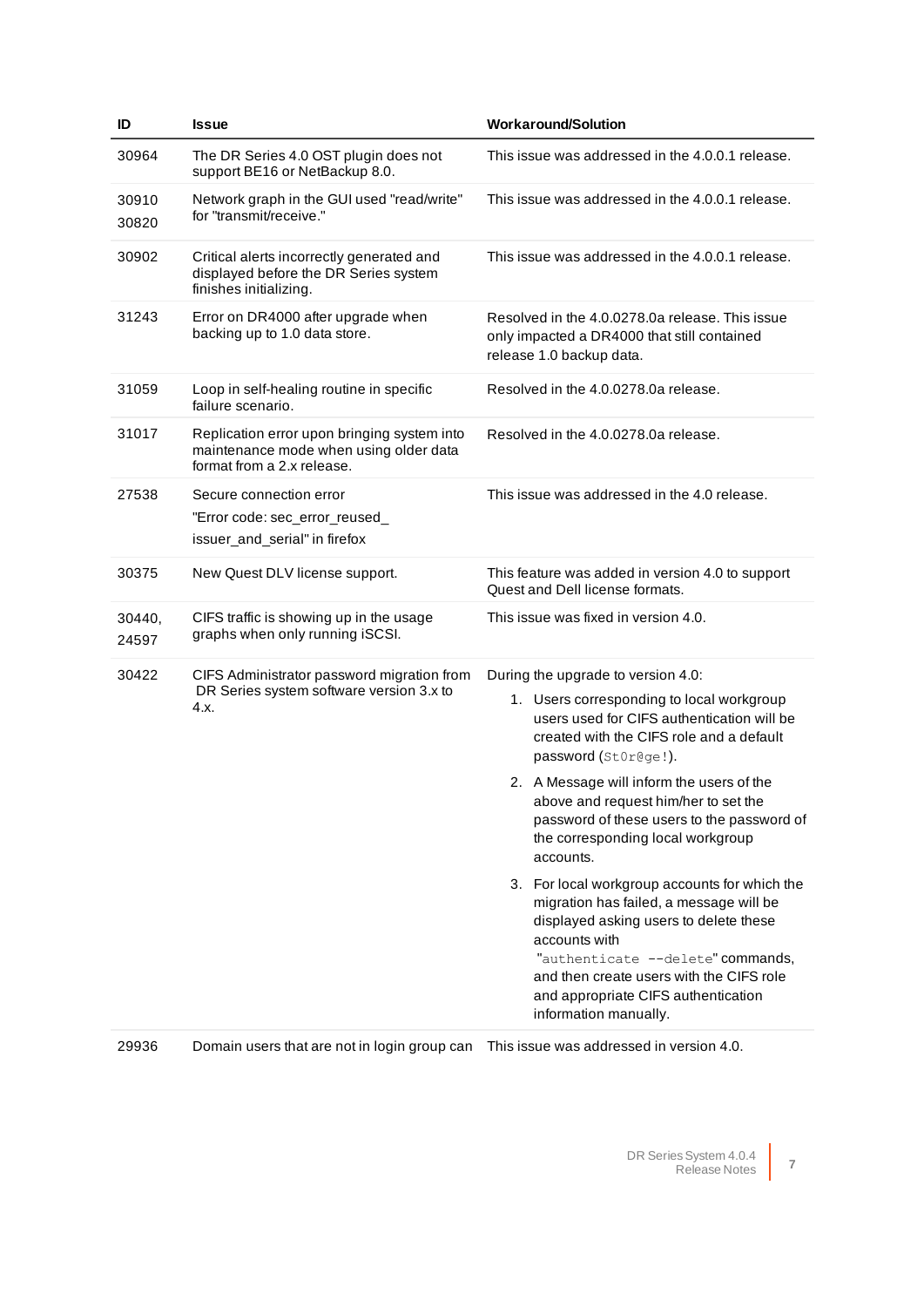| ID              | <b>Issue</b>                                                                                                                                                                                                 | <b>Workaround/Solution</b>                                                                                                                                                                                                                                                                                                                                                                |
|-----------------|--------------------------------------------------------------------------------------------------------------------------------------------------------------------------------------------------------------|-------------------------------------------------------------------------------------------------------------------------------------------------------------------------------------------------------------------------------------------------------------------------------------------------------------------------------------------------------------------------------------------|
|                 | still log on.                                                                                                                                                                                                |                                                                                                                                                                                                                                                                                                                                                                                           |
| 29769           | BE15 is unable to detect NDMP VTL devices<br>mapped to NetApp C Mode filer when<br>NetApp filer is configured in vserver scope<br>mode.                                                                      | Configure NetApp for 7 Mode or for NetApp C<br>Mode for node scope mode. The Node IP used is<br>the NDMP host to the BE server.                                                                                                                                                                                                                                                           |
| 29704           | File system crash.                                                                                                                                                                                           | This issue was addressed in version 4.0.                                                                                                                                                                                                                                                                                                                                                  |
| 29696           | Creating any new username containing<br>"administrator" substring as leading<br>characters in the username and CIFS role<br>causes administrator login via the GUI to be<br>locked out.                      | This issue was addressed in version 4.0.                                                                                                                                                                                                                                                                                                                                                  |
| 29672           | DR4300e maxing out at 4 million files on<br>some configurations.                                                                                                                                             | This issue was addressed in version 4.0. The<br>DR4300e now supports 64 million files.                                                                                                                                                                                                                                                                                                    |
| 29576,<br>25733 | Replication failure under some rare corner<br>cases.                                                                                                                                                         | This issue was addressed in version 4.0.                                                                                                                                                                                                                                                                                                                                                  |
| 29356           | When upgrading from DR Series system<br>software version 3.x to 4.0, the backup_user<br>is migrated based on backup_user<br>configuration in version 3.x. This is to<br>minimize post-upgrade configuration. | Configuration 1 - When RDA and OST are<br>configured in 3.x,, the backup_user password is<br>reset to default during the 4.0 upgrade.<br>Configuration 2 - When only RDA is configured in<br>3.x, the backup_user password is set to RDA<br>during 4.0 upgrade.<br>Configuration 3 - When only OST is configured in<br>3.x, the backup_user password is set to OST<br>during 4.0 upgrade. |
| 29255           | GUI: After upgrading the DR Series system<br>software from 3.0.0.2 to 4.0, DR Series<br>members are not listed in the Global View<br>page.                                                                   | Only Global View member lists from software<br>version 3.1 and later will be migrated.<br>GV Members which were added in 3.0.x.x builds<br>should be added/re-entered manually after<br>upgrading the DR to 4.0.                                                                                                                                                                          |
| 28862           | Time-out during seed copy to some slower<br>USB devices.                                                                                                                                                     | Contact Technical Support to help you reduce the<br>seeding threads so that the DR Series system<br>does not overwhelm the client and USB device.                                                                                                                                                                                                                                         |
| 28561           | Hyper-V client unable to discover VTL on<br>higher-mapped LUN.                                                                                                                                               | You must have a LUN 0-7 mapped to discover<br>high-mapped LUN numbers. This is a Hyper-V<br>issue.                                                                                                                                                                                                                                                                                        |
| 28287           | Unable to seed 3.x data to a 4.x system.                                                                                                                                                                     | If you gathered a seed in 3.x you must finish your<br>seed operation before upgrading to version 4.0.                                                                                                                                                                                                                                                                                     |
| 28187           | Setting a replication relationship with a<br>target container has poor savings compared<br>to the source.                                                                                                    | If you create a replication relationship with a target<br>container that already exists make sure the marker<br>type is set to the correct type to match the source<br>container.                                                                                                                                                                                                         |
| 27735,<br>27727 | Deletion of replication pair with millions of<br>files can take a very long time on target. This                                                                                                             | Make sure replication is in sync before deleting the<br>replication pair, or turn off replication before                                                                                                                                                                                                                                                                                  |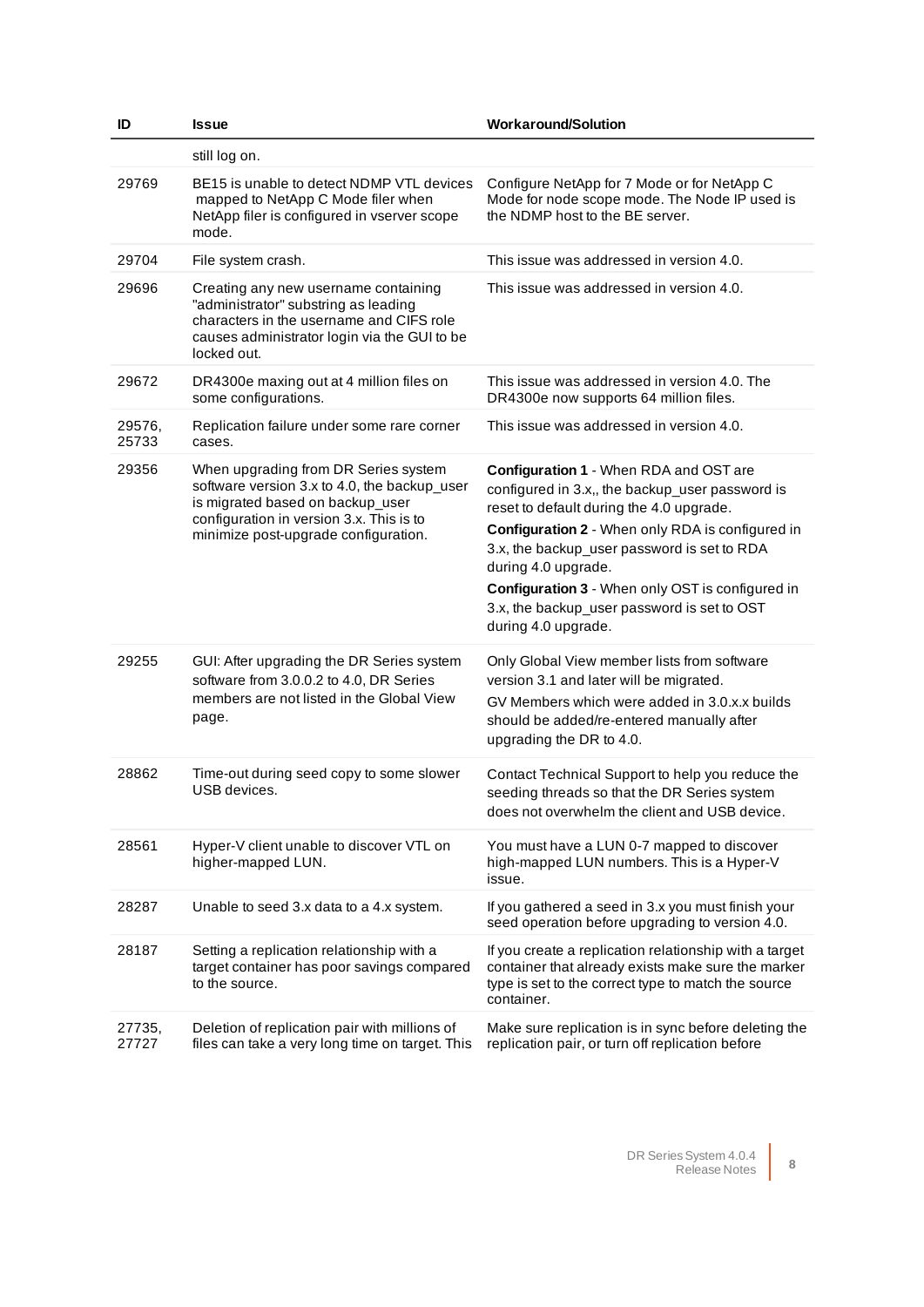| ID              | <b>Issue</b>                                                                                                                                                            | <b>Workaround/Solution</b>                                                                                                                            |
|-----------------|-------------------------------------------------------------------------------------------------------------------------------------------------------------------------|-------------------------------------------------------------------------------------------------------------------------------------------------------|
|                 | can also occur when reestablishing a<br>relationship between a source and target<br>container with a very large number of files.                                        | deleting the relationship. This will reduce the<br>amount of unnecessary housekeeping needed if<br>you are planning to delete the replication target. |
| 27175           | Upgrading from 1.x or 2.x to 4.0 is not<br>prevented.                                                                                                                   | Your system should have 3.x before upgrading to<br>4.0. See the upgrade section at the beginning of<br>these release notes.                           |
| 26137           | Under some conditions seeding job does<br>not get removed from DR Series system<br>when job is removed via CLI.                                                         | This issue was addressed in version 4.0.                                                                                                              |
| 25105           | Unable to change the IP from Static to<br>DHCP if using the same IP address.                                                                                            | You must first enter a temporary IP address with a<br>different number and then change to the IP you<br>wish to use.                                  |
| 23767,21<br>084 | Disconnect under heavy load with Veeam,<br>SQL, and other CIFS workflows.                                                                                               | This issue was addressed in version 4.0.                                                                                                              |
| 21715,<br>24242 | Cleaner improvements in laundry<br>processing size.                                                                                                                     | This issue was addressed in the 3.2.0.2<br>maintenance release as well as version 4.0.                                                                |
| 21496           | On a DR2000v with ESX 5.5, web pages,<br>pinging operations, etc. are timing out using<br>TLB bonding.                                                                  | Disable the second bond to work around this<br>issue.                                                                                                 |
| 17216           | The DR Series system is not Beast/Crime-<br>vulnerable out of the box.                                                                                                  | To keep this security intact, you should run one of<br>the modern browsers that supports TLS 1.2 or<br>greater.                                       |
| 16280           | When you try to get replication statistics, the<br>system displays the Software error: Use of<br>uninitialized value in division (/) at helper.pl<br>line $3548$ error. | This issue was addressed in version 4.0.                                                                                                              |
| 30465           | New Quest DLV license support.                                                                                                                                          | This feature was added in release 3.2.6.2 and<br>3.2.0.3 to support Quest and Dell license formats.                                                   |
| 29733           | Incorrect output was displayed when using<br>the command cleaner --show_log_files.                                                                                      | This issue was addressed in release 3.2.6.2 and<br>3.2.0.3.                                                                                           |
| 29618           | Login issue with login groups.                                                                                                                                          | This issue was addressed in release 3.2.6.2 and<br>3.2.0.3.                                                                                           |
| 29540           | Incorrect stats included in daily report for<br>replication target.                                                                                                     | This issue was addressed in release 3.2.6.2 and<br>3.2.0.3.                                                                                           |
| 29421           | Need to increase RPC client timeout for<br>node start/stop.                                                                                                             | This issue was addressed in release 3.2.6.2 and<br>3.2.0.3.                                                                                           |
| 29266           | Need to add cleaner tunable parameter for<br>laundry size.                                                                                                              | This feature was added to release 3.2.6.2 and<br>3.2.0.3. Note that this parameter must be tuned by<br><b>Technical Support.</b>                      |
| 28499           | Add cleaner GUI usage graph for cleaner<br>details.                                                                                                                     | This feature was added to release 3.2.6.2 and<br>3.2.0.3.                                                                                             |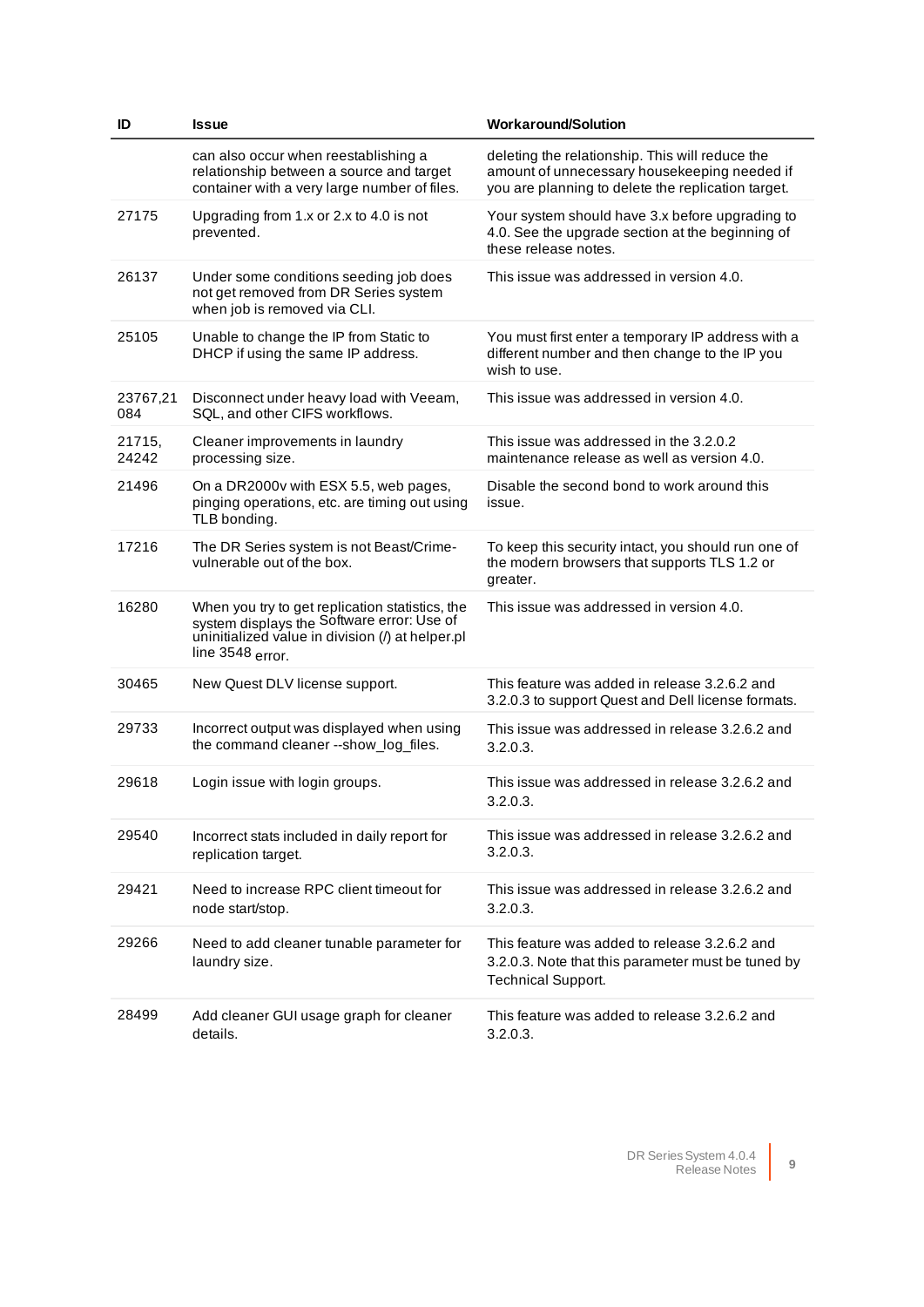| ID              | <b>Issue</b>                                                                                                                                                                                                                                                                                                                                                                                                                                         | <b>Workaround/Solution</b>                                                                                                                                                                               |
|-----------------|------------------------------------------------------------------------------------------------------------------------------------------------------------------------------------------------------------------------------------------------------------------------------------------------------------------------------------------------------------------------------------------------------------------------------------------------------|----------------------------------------------------------------------------------------------------------------------------------------------------------------------------------------------------------|
| 28484           | DR4300 systems displayed incorrect drive<br>sizes/capacity for 4TB drives when using<br>RM factor reset.                                                                                                                                                                                                                                                                                                                                             | This was fixed in the release 3.2.6.1 RM package.                                                                                                                                                        |
| 27625,<br>27555 | Replication was encountering system<br>crashes in some rare cases.                                                                                                                                                                                                                                                                                                                                                                                   | This was fixed in release 3.2.6.1.                                                                                                                                                                       |
| 26721           | NDMP VTL device appears offline.                                                                                                                                                                                                                                                                                                                                                                                                                     | This was fixed in release 3.2.6.1.                                                                                                                                                                       |
| 26685,<br>25675 | ocafsd was crashing on cleaner code in<br>some rare instances.                                                                                                                                                                                                                                                                                                                                                                                       | This was fixed in release 3.2.6.1.                                                                                                                                                                       |
| 25908           | NDMP restore fails when backup is restarted<br>with CommVault Simpana with large<br>amounts of data.                                                                                                                                                                                                                                                                                                                                                 | This was fixed in release 3.2.6.1, and NDMP<br>Backup Restartable Extensions (BRE) are now<br>supported.                                                                                                 |
| 28032           | The DR4000 crashes when breaking a<br>replication relationship and running fsck.                                                                                                                                                                                                                                                                                                                                                                     | This issue was addressed in 3.2.0.2.                                                                                                                                                                     |
| 27847           | RDNFS plugin issue with Oracle Linux 7.0.                                                                                                                                                                                                                                                                                                                                                                                                            | This issue was addressed in 3.2.0.2.                                                                                                                                                                     |
| 27736,<br>27671 | Replication fix for large configurations.                                                                                                                                                                                                                                                                                                                                                                                                            | This issue was addressed in 3.2.0.2.                                                                                                                                                                     |
| 26191           | System cleaner timeout fix.                                                                                                                                                                                                                                                                                                                                                                                                                          | This issue was addressed in 3.2.0.2.                                                                                                                                                                     |
| 28439           | After updating to release 3.2.0.1, the fan<br>speed was 8K but should be 10K by default.                                                                                                                                                                                                                                                                                                                                                             | This was fixed in release 3.2.0.2.                                                                                                                                                                       |
| 23879           | Backup spanning across multiple tapes fail<br>when 10 GB tape is used for Microsoft DPM.                                                                                                                                                                                                                                                                                                                                                             | Recommendations for backups spanning multiple<br>tapes are documented in the DR Series best<br>practices guide for Microsoft DPM available for<br>your specific DR Series system at<br>support.quest.com |
| 23641           | Cannot join into the domain by adding a DR<br>Series system to multiple OUs.<br>In the authenticate command type the<br>format as follows:--ou<br>topLevelOU/middleLevelOU/LowerLeve<br>10U/Target0U This format for adding OUs<br>is now documented in the latest Dell DR<br>Series System CLI Guide.                                                                                                                                               | This was addressed and documented in release<br>3.2.6.                                                                                                                                                   |
| 20870           | RPC replication errors may be seen during<br>replication from source DR Series system to<br>target DR Series system. The primary and<br>secondary replication target should have the<br>same MTU setting. Replication proceeds<br>once the MTU is set to the same as the<br>replica target. This recommendation has<br>been added to the section, "Managing<br>Replication Operations," in the latest Dell<br>DR Series System Administrator's Guide | This was addressed and documented in release<br>3.2.6.                                                                                                                                                   |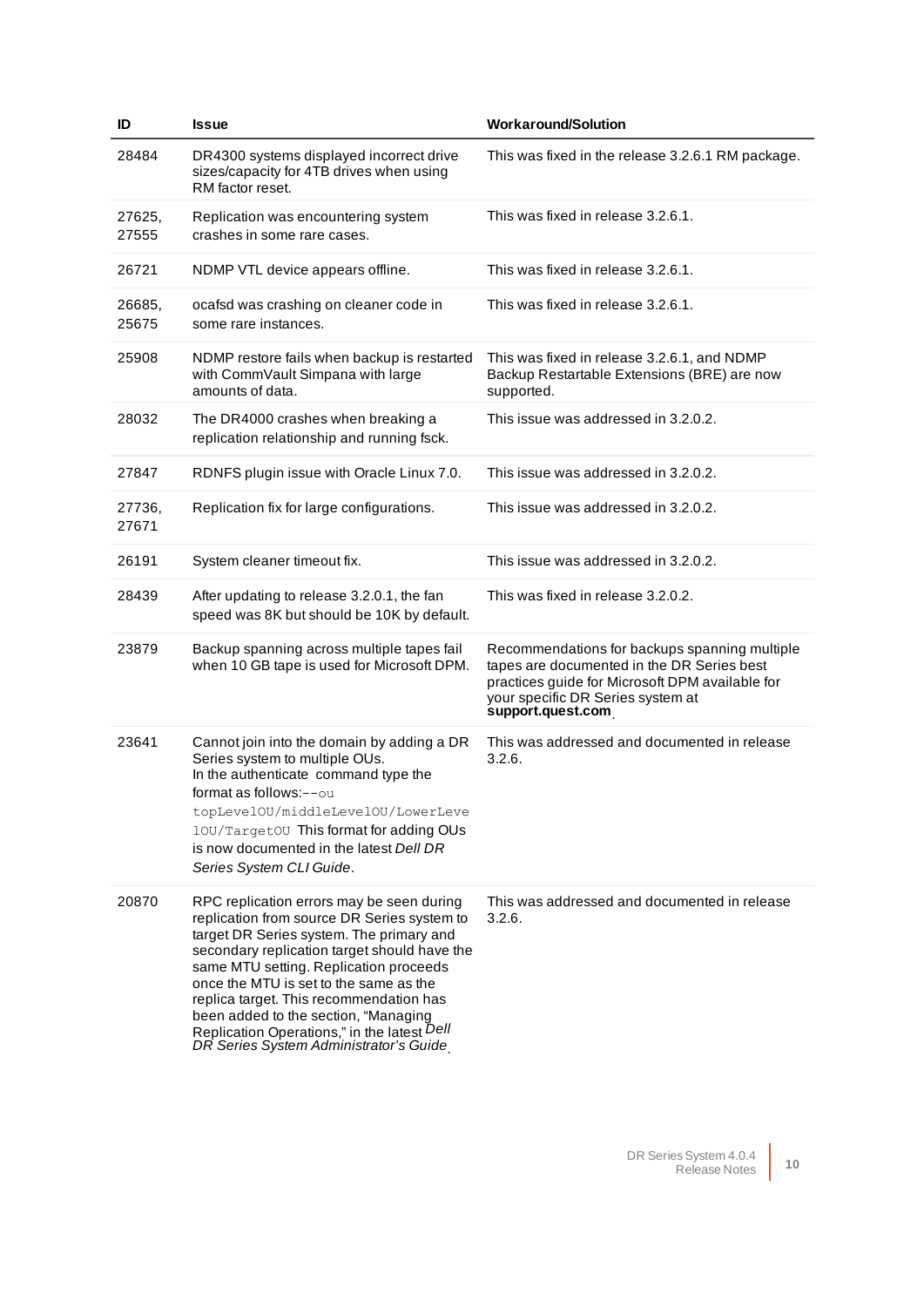| ID    | <b>Issue</b>                                                                                                                                                            | <b>Workaround/Solution</b>                                                                                                                                                                                                                                                                                                                                                                                                                                                                                                                                                                                                         |
|-------|-------------------------------------------------------------------------------------------------------------------------------------------------------------------------|------------------------------------------------------------------------------------------------------------------------------------------------------------------------------------------------------------------------------------------------------------------------------------------------------------------------------------------------------------------------------------------------------------------------------------------------------------------------------------------------------------------------------------------------------------------------------------------------------------------------------------|
| 20539 | After installing Rapid CIFS Filter Driver, an<br>incorrect driver version is displayed.                                                                                 | Addressed and documented in release 3.2.6.<br>If at the end of successful installation, the version<br>of the driver loaded (which can be checked using<br>rdcifsctl.exe driver -q) is lower than the version of<br>the installed package (listed under Control Panel<br>> Installed products), then you should restart the<br>machine. This issue can occur if the system fails to<br>rename/delete driver files under the system folder.                                                                                                                                                                                         |
| 20456 | Installation of SSL Certificate file in the GUI<br>failed on Internet Explorer (IE) when using<br>Remote Desktop.                                                       | Addressed and documented in release 3.2.6.<br>When uploading the certificate file, the GUI uses<br>the file name with the whole path, which works<br>when uploading on a local system. When using<br>RDP, in the IE browser settings, you need to<br>disable the "Include local directory path " setting,<br>as follows.<br>1. Under Internet Options > Security, in the<br>"Internet" or "Intranet" area, click Custom<br>Level.<br>2. In the Security settings, scroll down to<br>Include local directory path when<br>uploading files to a server and ensure it is<br>not selected.<br>3. Click OK and the refresh the browser. |
| 20424 | The following message may appear on the<br>console: "vx_nospace" even if the system<br>still has space.                                                                 | Addressed and documented in release 3.2.6.<br>This message is a result of trying to allocate a<br>large contiguous block. The allocation of the<br>contiguous block might fail, in which case,<br>allocation continues without trying to keep the file<br>contiguous. The vx_nospace error may appear,<br>and this message can be safely ignored.                                                                                                                                                                                                                                                                                  |
| 20188 | When using cascaded replication for a large<br>number of files (1M+), it may appear to take<br>some time to see the actual files on the<br>secondary target.            | Addressed and documented in release 3.2.6.<br>Namespace resync has to complete on the source<br>and primary target and then data transfer has to<br>start on both before transferring to the secondary<br>target. Once the namespace resync completes on<br>the first replication pair, resync then starts on the<br>second replication pair. Until the namespace<br>resync completes on the second pair, no data is<br>transferred. This ensures the namespace resync<br>completes faster and the snapshot can be deleted<br>faster.                                                                                              |
| 20009 | User is able to create/write a file/directory in<br>the share/container even though the user<br>has only read permissions (file-<br>level/security-level) on the share. | Addressed and documented in release 3.2.6. You<br>can block write/create operations for a particular<br>domain user by adding an extra 'Deny' 'write' acl<br>for that user. (This issue occurs on the Windows<br>2008 client.)                                                                                                                                                                                                                                                                                                                                                                                                     |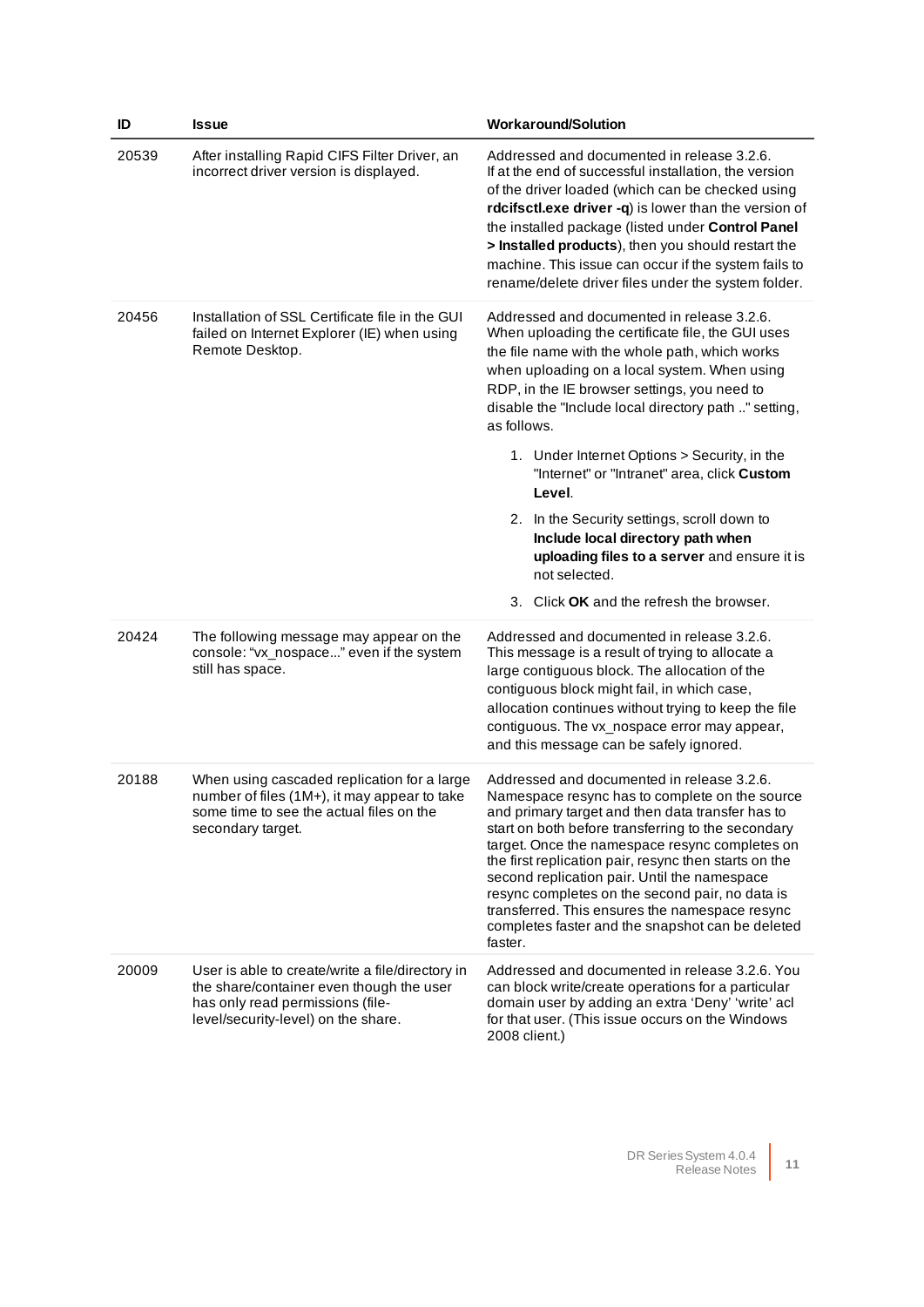| ID    | <b>Issue</b>                                                                                                                                                                                                                                     | <b>Workaround/Solution</b>                                                                                                                                                                                                                                                                                                                                                                                                                                                                                                                                         |
|-------|--------------------------------------------------------------------------------------------------------------------------------------------------------------------------------------------------------------------------------------------------|--------------------------------------------------------------------------------------------------------------------------------------------------------------------------------------------------------------------------------------------------------------------------------------------------------------------------------------------------------------------------------------------------------------------------------------------------------------------------------------------------------------------------------------------------------------------|
| 19884 | RDA plugin logging is not generated by<br>default on physical hosts protected by<br>vRanger because the plugin log service<br>delldrlogsvc.exe is not installed by default.                                                                      | Addressed and documented in release 3.2.6. To<br>enable RDA plugin logging on physical hosts:<br>1. Copy<br>%INSTALLDIR\Dell\RDA\dynlib\delldrlogsv<br>c.exe from the vRanger server to the<br>%INSTALLDIR\Dell\vRangerPhysicalClient                                                                                                                                                                                                                                                                                                                              |
|       |                                                                                                                                                                                                                                                  | \ <timestamp>rofs directory on the physical<br/>host.<br/>2. Change the directory to:</timestamp>                                                                                                                                                                                                                                                                                                                                                                                                                                                                  |
|       |                                                                                                                                                                                                                                                  | %INSTALLDIR\Dell\vRangerPhysicalClient<br>\ <timestamp>rofs</timestamp>                                                                                                                                                                                                                                                                                                                                                                                                                                                                                            |
|       |                                                                                                                                                                                                                                                  | 3. Run the command: delldrlogsvc.exe install                                                                                                                                                                                                                                                                                                                                                                                                                                                                                                                       |
|       |                                                                                                                                                                                                                                                  | 4. Run the command: delidrlogsvc.exe start                                                                                                                                                                                                                                                                                                                                                                                                                                                                                                                         |
| 19552 | When there is no data to replicate (for<br>example, replication state is INSYNC),<br>replication statistics might indicate a target is<br>running out of disk space even though the<br>target has enough space.                                  | Addressed and documented in release 3.2.6. This<br>occurs because the replication process detected<br>target space full condition when there is pending<br>data to be replicated, but, at a later time, that<br>pending data was removed and replication was<br>insync. We do not query target disk state when<br>replication is idle. On a similar note, we might not<br>indicate target space full condition when there is<br>no data to replicate as well. An error state in the<br>replication statistics makes sense only when<br>replication is not in sync. |
| 19485 | Adding a host name does not work if you<br>use a FQDN and the host name has letters<br>in it.                                                                                                                                                    | Addressed and documented in release 3.2.6. You<br>can add names as long as the name is made only<br>of numbers and it is not a FQDN where a period is<br>used in the name string.                                                                                                                                                                                                                                                                                                                                                                                  |
| 19186 | If you change the hostname or the domain<br>name after setting up the DR Rapid plug-in,<br>then you may get the wrong backup mode<br>pass-through or de-dupe.                                                                                    | Addressed and documented in release 3.2.6.<br>Uninstall and then reinstall the DR Rapid plug-in<br>for this information to be set correctly.                                                                                                                                                                                                                                                                                                                                                                                                                       |
| 19023 | Events information is not captured in the GUI<br>when the date and time under System<br>Configuration is changed to a date and time<br>in the past.                                                                                              | Addressed and documented in release 3.2.6. This<br>type of event information is captured in the CLI, by<br>using the -show -alerts/more command.                                                                                                                                                                                                                                                                                                                                                                                                                   |
| 18848 | In the Internet Explorer 9 and 10 browsers,<br>when you navigate to a DR Series system<br>from within Global View, and then log out of<br>that system and return to Global View, you<br>are logged out of the machine running the<br>Global View | Addressed and documented in release 3.2.6. This<br>issue does not occur with any other supported<br>browser. For browser information, see the DR<br>Series System Interoperability Guide                                                                                                                                                                                                                                                                                                                                                                           |
| 18178 | The AIO-Stress tool fails when using Rapid<br>NFS.                                                                                                                                                                                               | Addressed and documented in release 3.2.6.<br>Rapid NFS, which uses FUSE, does not support<br>AIO.                                                                                                                                                                                                                                                                                                                                                                                                                                                                 |
| 18501 | Rapid NFS performance drops significantly                                                                                                                                                                                                        | Addressed and documented in release 3.2.6.                                                                                                                                                                                                                                                                                                                                                                                                                                                                                                                         |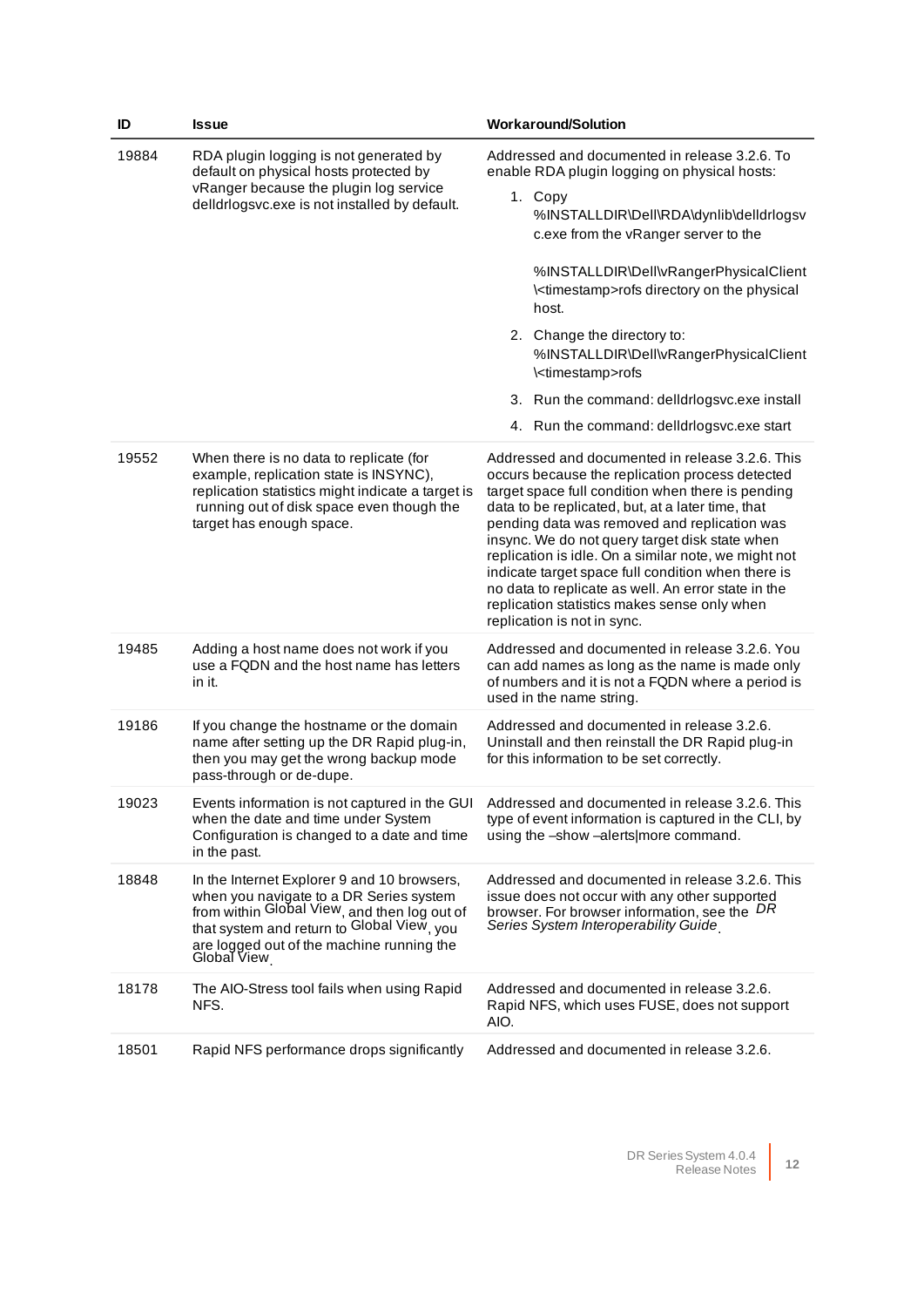| ID              | <b>Issue</b>                                                                                                                                                                                                                                                                                                                                                                                                                                                                                                                                                                                                                      | <b>Workaround/Solution</b>                                                                                                                                                                                                                      |
|-----------------|-----------------------------------------------------------------------------------------------------------------------------------------------------------------------------------------------------------------------------------------------------------------------------------------------------------------------------------------------------------------------------------------------------------------------------------------------------------------------------------------------------------------------------------------------------------------------------------------------------------------------------------|-------------------------------------------------------------------------------------------------------------------------------------------------------------------------------------------------------------------------------------------------|
|                 | with parallel NFS ingest from same client.                                                                                                                                                                                                                                                                                                                                                                                                                                                                                                                                                                                        | When using Rapid NFS on your client, it is<br>suggested that you do not run NFS from the same<br>client to the DR Series system in parallel as this<br>will affect your overall performance.                                                    |
| 18144           | A File name too long error is displayed after<br>trying to create a directory structure that<br>exceeded 522 directories.                                                                                                                                                                                                                                                                                                                                                                                                                                                                                                         | Addressed and documented in release 3.2.6. The<br>limit on a path within a mount point is 4096 bytes.                                                                                                                                           |
| 18022           | Windows 2008 and newer servers cannot<br>assign local users (other than administrator)<br>to Access Control Lists (ACLs). Windows<br>2008 and later does not query the local<br>users on the DR Series platform.                                                                                                                                                                                                                                                                                                                                                                                                                  | Addressed and documented in release 3.2.6.<br>Assign ACLs to the built-in Administrator user on<br>the DR Series platform if using Windows 2008 and<br>later.                                                                                   |
| 17661           | If the cable is removed from a network<br>interface and the network is restarted, the<br>interface does not get an IP. If you then<br>reinsert the cable, you must restart the<br>network to get an IP.                                                                                                                                                                                                                                                                                                                                                                                                                           | Addressed and documented in release 3.2.6.<br>Ensure that the interfaces that you want to add or<br>modify are connected when making Advanced<br>Networking changes. To restart the network, type<br>network --restart at the CLI command line. |
| 17193           | DR Rapid critical message Alert RDS<br>Restore failed reported on DR4x00<br>system. In addition to the error, an event is<br>generated internally in the DR Rapid plug-in<br>when the read operation fails                                                                                                                                                                                                                                                                                                                                                                                                                        | Addressed and documented in release 3.2.6. The<br>DR Rapid plug-in generates events for any kind of<br>read failures.                                                                                                                           |
| 16745,<br>17621 | If you have the same client for OST and RDS<br>operations and you manually update the<br>client connections, unexpected messages<br>are displayed as: [root@swsys-49 ~]#<br>stats -- clients --type RDA RDA<br>Client (s) Type plug-in OS Backup<br>Software Last Access Connection (s)<br>Mode r310-sys-39 RDS -- -- -- -- 0<br>Default<br>[root@swsys-49 ~]# ost -- update<br>client --name r310- sys-39 --mode<br>auto Client is connected with<br>default values. Please update to<br>non-default values.<br>In Linux systems, the RDS plug-in<br>installation fails if the OST plug-in is already<br>installed in the system | Addressed and documented in release 3.2.6. To<br>work around the issue, use a different client for<br>OST and RDS rather than sharing the same<br>machine for both protocols.                                                                   |
| 16660           | When BE has an issue connecting to the<br>server, it may not return detailed errors to<br>the OST plug-in.                                                                                                                                                                                                                                                                                                                                                                                                                                                                                                                        | Addressed and documented in release 3.2.6. See<br>the client log files for the detailed information on<br>the connection failure.                                                                                                               |
| 16427           | When upgrading your system using the<br>iDRAC, if the upgrade package also<br>contains new iDRAC firmware, the upgrade<br>fails to complete.                                                                                                                                                                                                                                                                                                                                                                                                                                                                                      | Addressed and documented in release 3.2.6.<br>Upgrade the DR code using the CLI or GUI using<br>the normal network interface and not the iDRAC.                                                                                                 |
| 16053           | After you install the Rapid CIFS plugin and<br>replication operations are performed, you                                                                                                                                                                                                                                                                                                                                                                                                                                                                                                                                          | Addressed and documented in release 3.2.6. This<br>is a Microsoft bug that occurs on shared network                                                                                                                                             |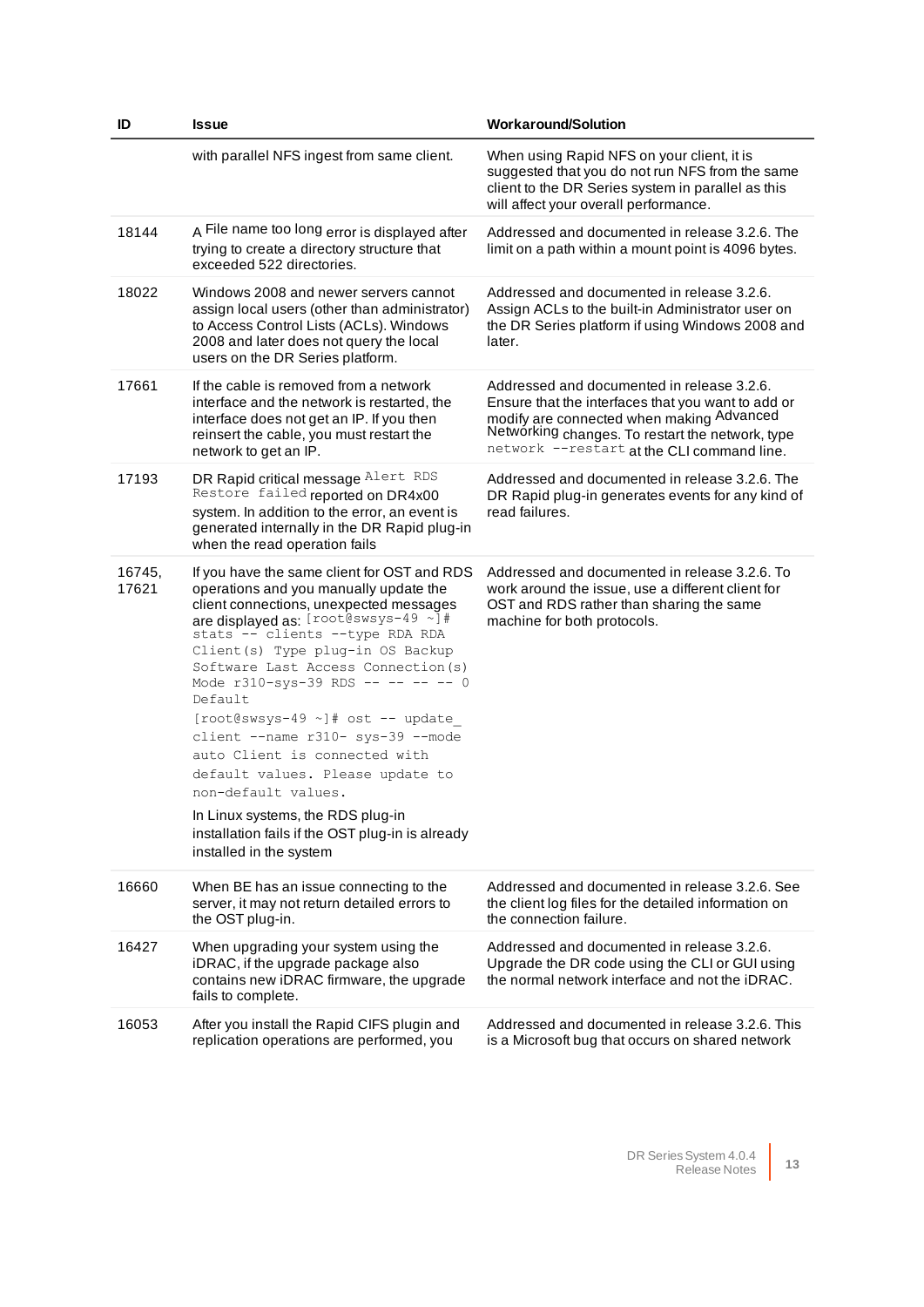| ID    | <b>Issue</b>                                                                                                                             | <b>Workaround/Solution</b>                                                                                                          |
|-------|------------------------------------------------------------------------------------------------------------------------------------------|-------------------------------------------------------------------------------------------------------------------------------------|
|       | receive a blue screen and the following<br>error: STOP 0x00000027 (parameter1,<br>parameter2, parameter3,<br>parameter4) RDR_FILE_SYSTEM | resources on a computer that is running Windows<br>Server 2008 R2 or Windows 7. To fix, see the<br>Microsoft KB2584874.             |
| 9433  | The dedicated hot spare is not automatically<br>configured after replacing the hot spare<br>drive in slot 0.                             | Addressed and documented in release 3.2.6. If the<br>hot spare is replaced, run maintenance by using<br>the --make_standby command. |
| 27074 | iSCSI VTL configuration with IBM Tivoli<br>Storage Manager 7.1.1 fails at audit tape<br>library.                                         | Corrected in release 3.2.0.1.                                                                                                       |
| 27074 | Symantec Backup Exec inventory issue.                                                                                                    | Corrected in release 3.2.0.1.                                                                                                       |
| 27013 | Issue with an ofsck refcount record<br>boundary calculation.                                                                             | Corrected in release 3.2.0.1.                                                                                                       |
| 26721 | NDMP VTL device offline issue.                                                                                                           | Corrected in release 3.2.0.1.                                                                                                       |
| 26548 | Kernel panic fix for VTL running in parallel<br>with other protocol heavy replication.                                                   | Addressed in release 3.2.0.1.                                                                                                       |
| 26493 | Option added to increase RDA retry<br>capability in registry working with Tech<br>Support.                                               | Addressed in release 3.2.0.1.                                                                                                       |
| 26282 | Support for RDA for Sparc.                                                                                                               | Addressed in release 3.2.0.1.                                                                                                       |
| 26265 | DR plugin DellDRLogSvc service does not<br>always stop when uninstalling NetVault.                                                       | Corrected in release 3.2.0.1.                                                                                                       |
| 26190 | Various VTL updates for release 3.2.6<br>ported to 3.2.0.1 code.                                                                         | Addressed in release 3.2.0.1.                                                                                                       |
| 26128 | RFE: OFSCK: re-organized refcnt record<br>structure to optimize disk space.                                                              | Addressed in release 3.2.0.1.                                                                                                       |
| 26113 | NFS fix for moujnt during stats call.                                                                                                    | Corrected in release 3.2.0.1.                                                                                                       |
| 25958 | Veeam ingest and replication issue for large Corrected in release 3.2.0.1.<br>file overwrite corner case.                                |                                                                                                                                     |
| 25860 | NetVault Backup stats file takes a long time<br>in closing.                                                                              | Corrected in release 3.2.0.1.                                                                                                       |
| 25675 | ocafsd crashed on cleaner code due to<br>corner case.                                                                                    | Corrected in release 3.2.0.1.                                                                                                       |
| 25591 | Space handling improvements related to<br>global space thresholds and per enclosure<br>thresholds for Rapid NFS and Rapid CIFS.          | Addressed in release 3.2.0.1.                                                                                                       |
| 25584 | Improved seeding for CIFS on slow<br>networks                                                                                            | Addressed in release 3.2.0.1.                                                                                                       |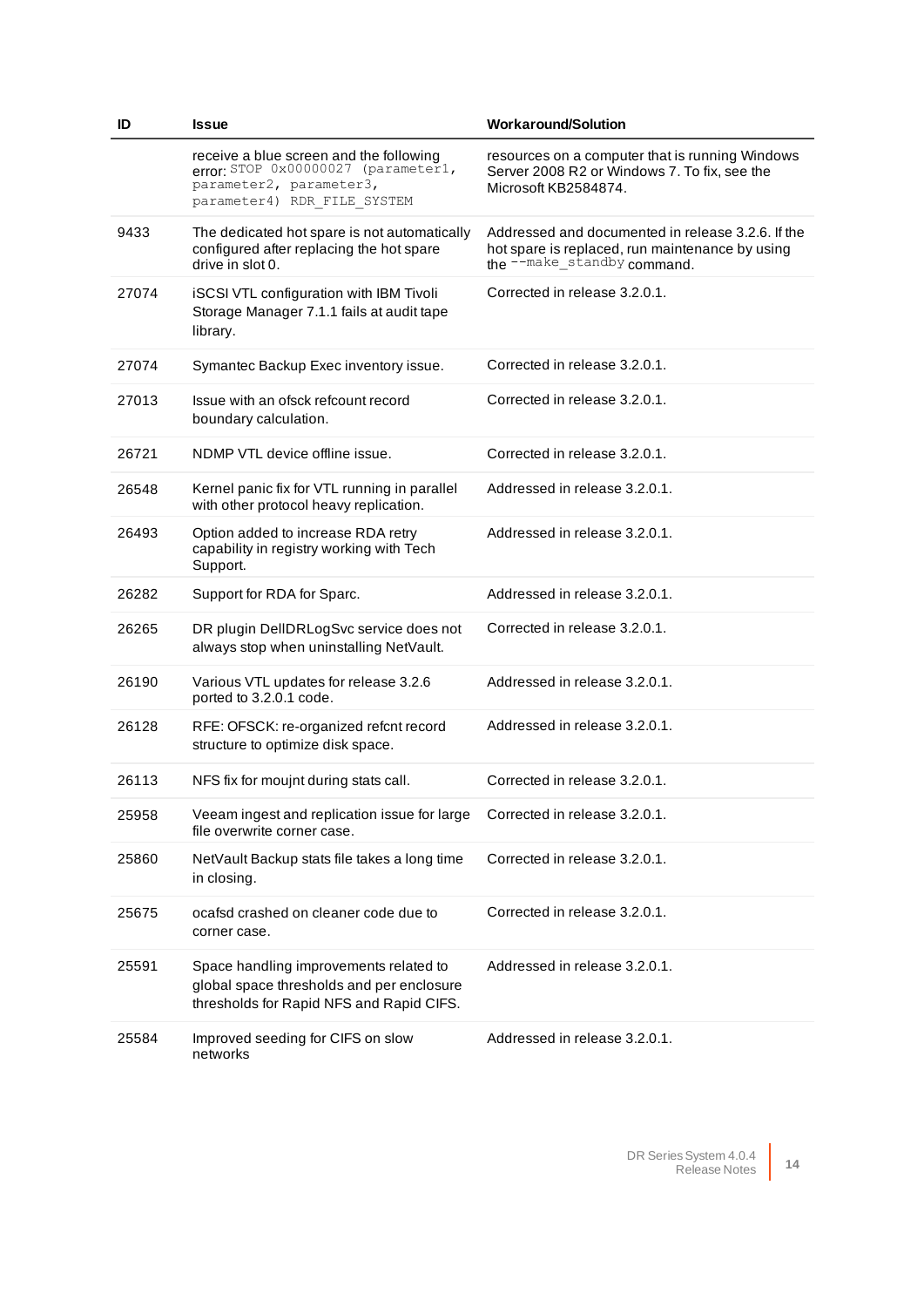| ID    | <b>Issue</b>                                                                                                                                                                                       | <b>Workaround/Solution</b>                                                                                                                                                                                                                                                                                                                                         |
|-------|----------------------------------------------------------------------------------------------------------------------------------------------------------------------------------------------------|--------------------------------------------------------------------------------------------------------------------------------------------------------------------------------------------------------------------------------------------------------------------------------------------------------------------------------------------------------------------|
| 25393 | Cleaner is now set to run during idle time<br>even when not in schedule. Since the<br>machine is idle cleaning will occur; it will be<br>stopped if I/O is started.                                | Addressed in release 3.2.0.1.                                                                                                                                                                                                                                                                                                                                      |
| 25135 | Let cleaner finish if it is in runonce mode<br>even if there is a cleaner schedule stop.                                                                                                           | Addressed in release 3.2.0.1.                                                                                                                                                                                                                                                                                                                                      |
| 25091 | cifs_iobuf_alloc fix for iSCSI.                                                                                                                                                                    | Addressed in release 3.2.0.1.                                                                                                                                                                                                                                                                                                                                      |
| 24998 | Fixed complex replication deadlock<br>scenario involving overwrites and aborts.                                                                                                                    | Addressed in release 3.2.0.1.                                                                                                                                                                                                                                                                                                                                      |
| 24855 | VTL subsystem starts if container name<br>contains "ISCSI" or "NDMP" even though the<br>container type is not 'vtl'.                                                                               | Corrected in release 3.2.0.1.                                                                                                                                                                                                                                                                                                                                      |
| 24809 | Corner case fix for cascaded replication.                                                                                                                                                          | Addressed in release 3.2.0.1.                                                                                                                                                                                                                                                                                                                                      |
| 24738 | Validate the timestamps in mds supplied by<br>user.                                                                                                                                                | Addressed in release 3.2.0.1.                                                                                                                                                                                                                                                                                                                                      |
| 24701 | DR VTL was showing support for hardware<br>encryption, which is not accurate. Removed<br>this option as Symantec was allowing<br>encryption setting. (SPIN, SPOUT and<br>publishing in MODE SENSE) | Corrected in release 3.2.0.1.                                                                                                                                                                                                                                                                                                                                      |
| 24689 | Some of the documentation PDF links were<br>not working in the DR Series system GUI.                                                                                                               | Corrected in release 3.2.0.1.                                                                                                                                                                                                                                                                                                                                      |
| 24579 | Unable to log in using domain user starting<br>with letter "j".                                                                                                                                    | Corrected in release 3.2.0.1.                                                                                                                                                                                                                                                                                                                                      |
| 24571 | Enclosure showing as "Not Configured"<br>when another enclosure is added, which<br>changed ID numbers.                                                                                             | Corrected in release 3.2.0.1.                                                                                                                                                                                                                                                                                                                                      |
| 23887 | Corner case where cleaner schedule will<br>not stop cleaner from running, nor does the<br>cleaner stop command.                                                                                    | Corrected in release 3.2.0.1.                                                                                                                                                                                                                                                                                                                                      |
| 23797 | NDMP user name must be changed to<br>ndmp_user in GUI.                                                                                                                                             | Addressed in release 3.2.0.1.                                                                                                                                                                                                                                                                                                                                      |
| 24312 | Certain hypervisor host NICs will perform<br>poorly and may require a driver update to<br>fully support VMQ feature.                                                                               | Note that this works as designed. To resolve this<br>issue you should check on your Hypervisor host<br>NIC feature list and update the driver to the latest<br>version.<br>For example, Broadcom NetXtreme I and<br>NetXtreme II Ethernet adapter needs to get driver<br>update to 17.6.0 or above to add VMQ support,<br>otherwise you may experience performance |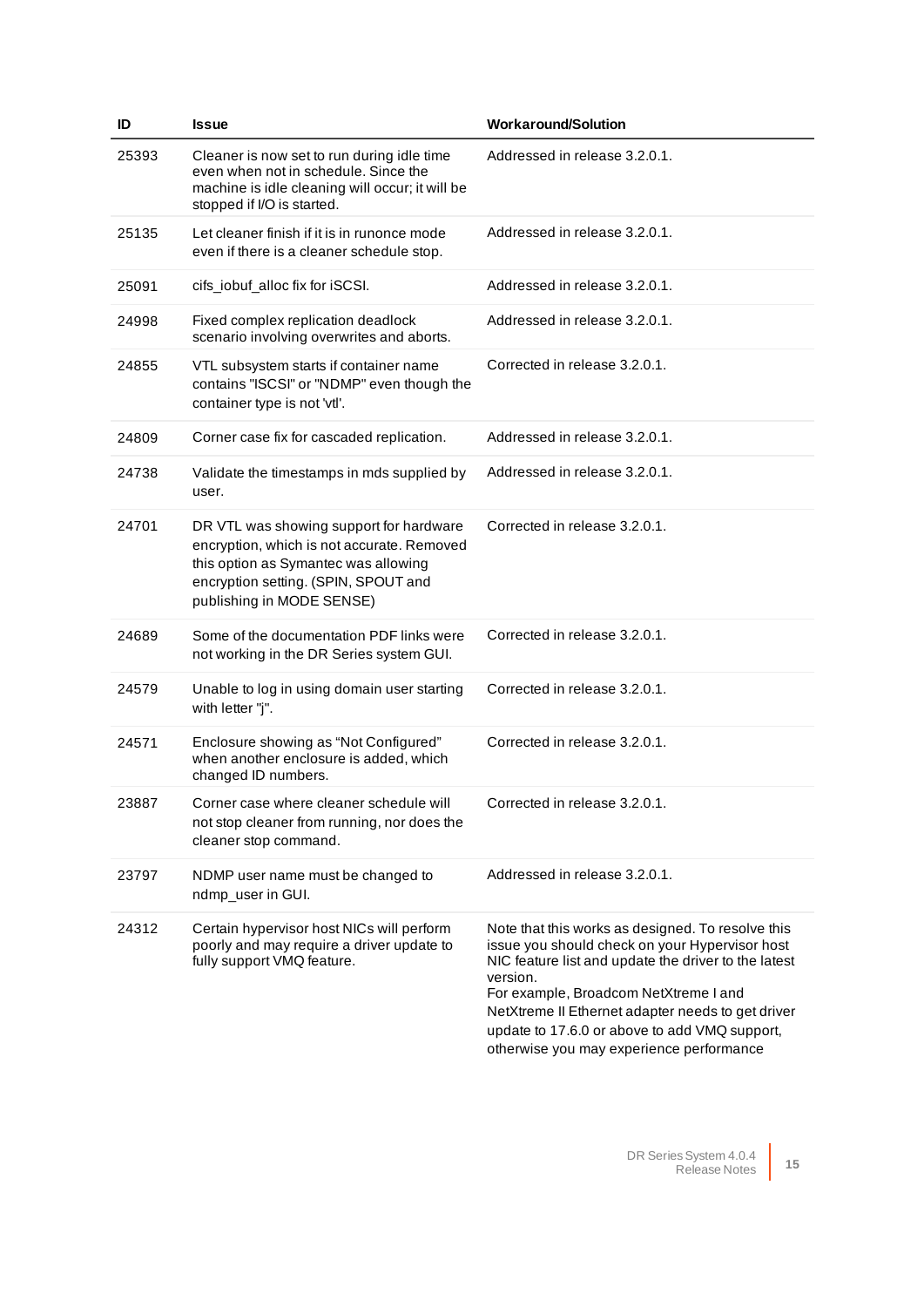| ID    | <b>Issue</b>                                                                                                                                                            | <b>Workaround/Solution</b>                                                                                                                                                                                                                                                                                                                                                                                                         |
|-------|-------------------------------------------------------------------------------------------------------------------------------------------------------------------------|------------------------------------------------------------------------------------------------------------------------------------------------------------------------------------------------------------------------------------------------------------------------------------------------------------------------------------------------------------------------------------------------------------------------------------|
|       |                                                                                                                                                                         | degradation during normal operations.<br>Driver for NetXtreme I and NetXtreme II Ethernet<br>adapter<br>Firmware for NetXtreme I and NetXtreme II<br><b>Ethernet adapter</b>                                                                                                                                                                                                                                                       |
| 20539 | After installing Rapid CIFS Filter Driver, an<br>incorrect driver version is displayed.                                                                                 | If at the end of successful installation, the version<br>of the driver loaded (which can be checked using<br>rdcifsctl.exe driver -q) is lower than the version of<br>the installed package (listed under Control Panel ><br>Installed products), then you should restart the<br>machine. This issue can occur if the system fails to<br>rename/delete driver files under the system folder.                                       |
| 20456 | Installation of SSL Certificate file in the GUI<br>failed on Internet Explorer (IE) when using<br>Remote Desktop.                                                       | When uploading the certificate file, the GUI uses<br>the file name with the whole path, which works<br>when uploading on a local system. When using<br>RDP, in the IE browser settings, you need to<br>disable the "Include local directory path " setting,<br>as follows.<br>1. Under Internet Options > Security, in the<br>"Internet" or "Intranet" area, click Custom<br>Level.<br>2. In the Security settings, scroll down to |
|       |                                                                                                                                                                         | Include local directory path when<br>uploading files to a server and ensure it is<br>not selected.<br>3. Click <b>OK</b> and the refresh the browser.                                                                                                                                                                                                                                                                              |
| 20424 | The following message may appear on the<br>console: "vx_nospace" even if the system<br>still has space.                                                                 | This message is a result of trying to allocate a<br>large contiguous block. The allocation of the<br>contiguous block might fail, in which case,<br>allocation continues without trying to keep the file<br>contiguous. The vx_nospace error may appear,<br>and this message can be safely ignored.                                                                                                                                |
| 20009 | User is able to create/write a file/directory in<br>the share/container even though the user<br>has only read permissions (file-<br>level/security-level) on the share. | You can block write/create operations for a<br>particular domain user by adding an extra 'Deny'<br>'write' acl for that user. (This issue occurs on the<br>Windows 2008 client.)                                                                                                                                                                                                                                                   |
| 19485 | Adding a host name does not work if you<br>use a FQDN and the host name has letters<br>in it.                                                                           | You can add names as long as the name is made<br>only of numbers and it is not a FQDN where a<br>period is used in the name string.                                                                                                                                                                                                                                                                                                |
| 19186 | If you change the hostname or the domain<br>name after setting up the DR Rapid plug-in,<br>then you may get the wrong backup mode<br>pass-through or de-dupe.           | Uninstall and then reinstall the DR Rapid plug-in<br>for this information to be set correctly.                                                                                                                                                                                                                                                                                                                                     |
| 18848 | In the Internet Explorer 9 and 10 browsers,<br>when you navigate to a DR Series system<br>from within Global View, and then log out of                                  | This issue does not occur with any other supported<br>browser. For browser information, see the DR<br>Series System Interoperability Guide                                                                                                                                                                                                                                                                                         |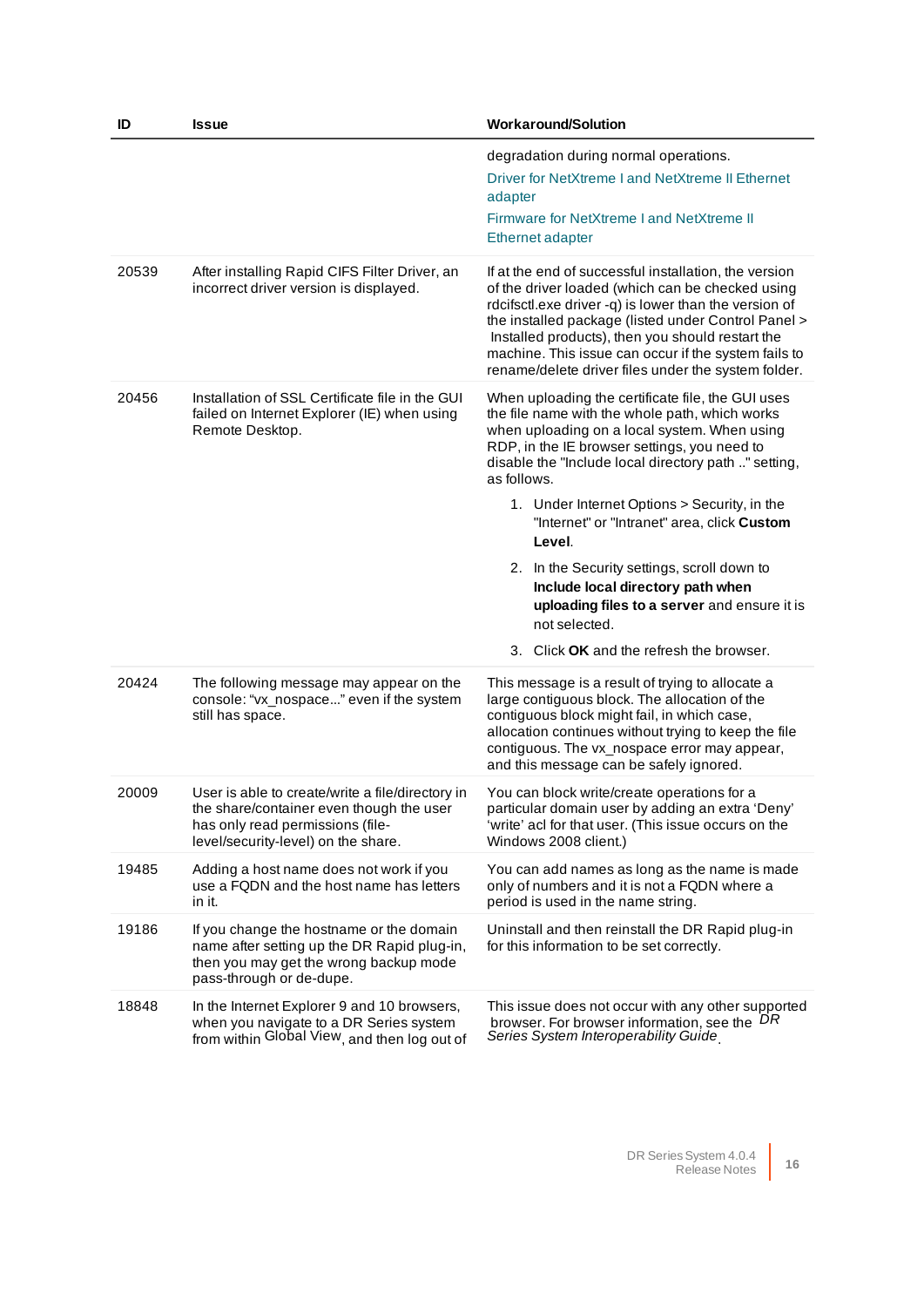| ID              | <b>Issue</b>                                                                                                                                                                                                                                                                                                                                                                                                                                                                                                                                                                                                                            | <b>Workaround/Solution</b>                                                                                                                                                                        |
|-----------------|-----------------------------------------------------------------------------------------------------------------------------------------------------------------------------------------------------------------------------------------------------------------------------------------------------------------------------------------------------------------------------------------------------------------------------------------------------------------------------------------------------------------------------------------------------------------------------------------------------------------------------------------|---------------------------------------------------------------------------------------------------------------------------------------------------------------------------------------------------|
|                 | that system and return to Global View, you<br>are logged out of the machine running the<br>Global View                                                                                                                                                                                                                                                                                                                                                                                                                                                                                                                                  |                                                                                                                                                                                                   |
| 18178           | The AIO-Stress tool fails when using Rapid<br>NFS.                                                                                                                                                                                                                                                                                                                                                                                                                                                                                                                                                                                      | Rapid NFS, which uses FUSE, does not support<br>AIO.                                                                                                                                              |
| 18501           | Rapid NFS performance drops significantly<br>with parallel NFS ingest from same client.                                                                                                                                                                                                                                                                                                                                                                                                                                                                                                                                                 | When using Rapid NFS on your client, it is<br>suggested that you do not run NFS from the same<br>client to the DR Series system in parallel as this<br>will affect your overall performance.      |
| 18144           | A File name too long error is displayed after<br>trying to create a directory structure that<br>exceeded 522 directories.                                                                                                                                                                                                                                                                                                                                                                                                                                                                                                               | The limit on a path within a mount point is 4096<br>bytes.                                                                                                                                        |
| 18022           | Windows 2008 and newer servers cannot<br>assign local users (other than administrator)<br>to Access Control Lists (ACLs). Windows<br>2008 and later does not query the local<br>users on the DR Series platform.                                                                                                                                                                                                                                                                                                                                                                                                                        | Assign ACLs to the built-in Administrator user on<br>the DR Series platform if using Windows 2008 and<br>later.                                                                                   |
| 17661           | If the cable is removed from a network<br>interface and the network is restarted, the<br>interface does not get an IP. If you then<br>reinsert the cable, you must restart the<br>network to get an IP.                                                                                                                                                                                                                                                                                                                                                                                                                                 | Ensure that the interfaces that you want to add or<br>modify are connected when making Advanced<br>Networking changes. To restart the network, type<br>network --restart at the CLI command line. |
| 17193           | DR Rapid critical message Alert RDS<br>Restore failed reported on DR4x00<br>system. In addition to the error, an event is<br>generated internally in the DR Rapid plug-in<br>when the read operation fails                                                                                                                                                                                                                                                                                                                                                                                                                              | The DR Rapid plug-in generates events for any<br>kind of read failures.                                                                                                                           |
| 16745,<br>17621 | If you have the same client for OST and RDS<br>operations and you manually update the<br>client connections, unexpected messages<br>are displayed as: $[root@swsys-49 \sim]$ #<br>stats -- clients --type RDA RDA<br>Client (s) Type plug-in OS Backup<br>Software Last Access Connection (s)<br>Mode r310-sys-39 RDS -- -- -- -- 0<br>Default<br>[root@swsys-49 ~]# ost -- update<br>client --name r310- sys-39 --mode<br>auto Client is connected with<br>default values. Please update to<br>non-default values.<br>In Linux systems, the RDS plug-in<br>installation fails if the OST plug-in is already<br>installed in the system | To work around the issue, use a different client for<br>OST and RDS rather than sharing the same<br>machine for both protocols.                                                                   |
| 16660           | When BE has an issue connecting to the<br>server, it may not return detailed errors to<br>the OST plug-in.                                                                                                                                                                                                                                                                                                                                                                                                                                                                                                                              | See the client log files for the detailed information<br>on the connection failure.                                                                                                               |
| 16427           | When upgrading your system using the                                                                                                                                                                                                                                                                                                                                                                                                                                                                                                                                                                                                    | Upgrade the DR code using the CLI or GUI using                                                                                                                                                    |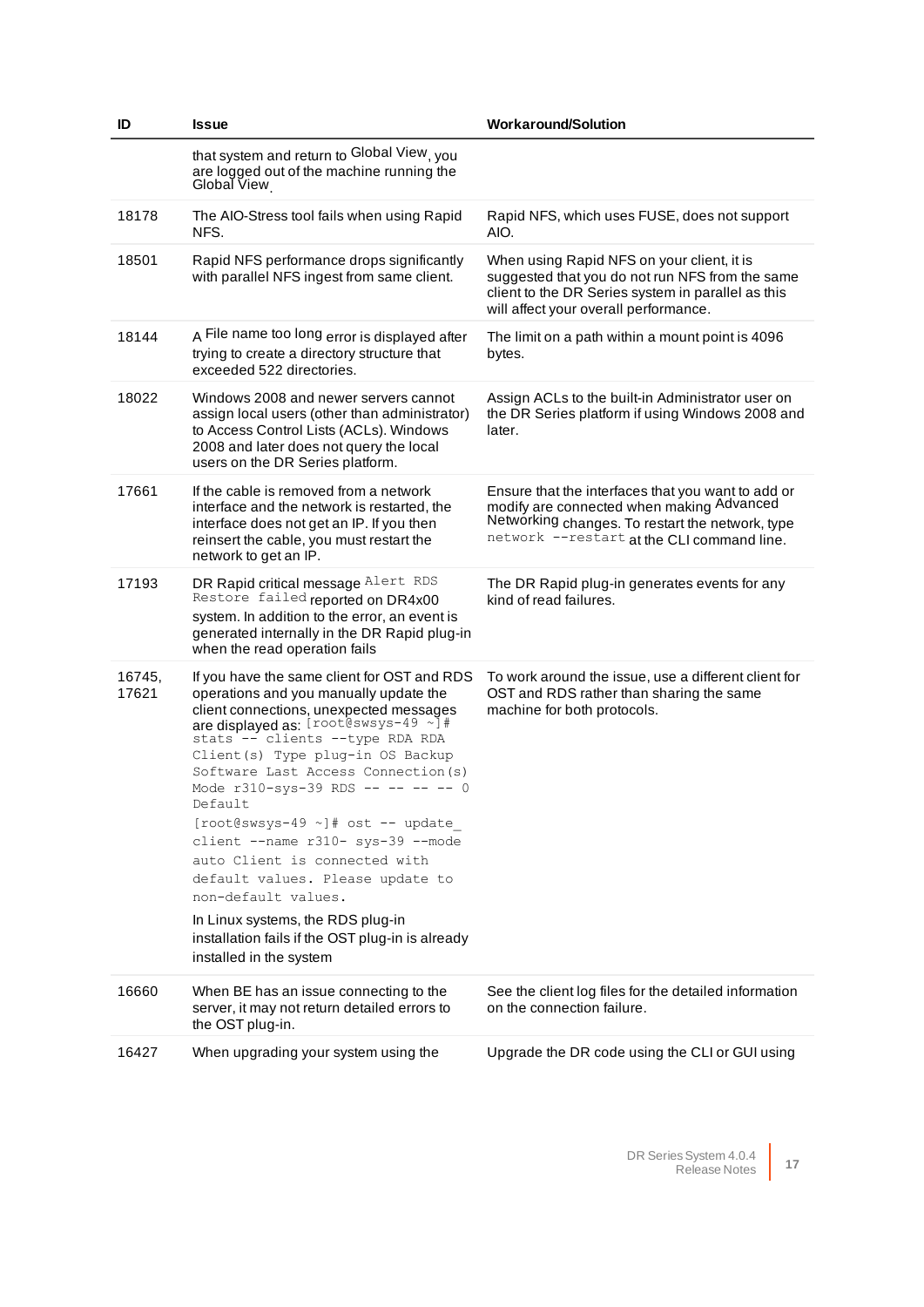| ID   | <b>Issue</b>                                                                                         | <b>Workaround/Solution</b>                                                                                                           |
|------|------------------------------------------------------------------------------------------------------|--------------------------------------------------------------------------------------------------------------------------------------|
|      | iDRAC, if the upgrade package also<br>contains new iDRAC firmware, the upgrade<br>fails to complete. | the normal network interface and not the iDRAC.                                                                                      |
| 9433 | Global hot spare is not automatically<br>configured after replacing the GHS drive in<br>slot 0.      | If the global hot spare is replaced, run<br>maintenance by using the --make_standby<br>command to make the drive a global hot spare. |

## **Open issues**

| ID                        | <b>Issue</b>                                                                                                                        | <b>Description/Workaround</b>                                                                                                                                                                                                                                                              |
|---------------------------|-------------------------------------------------------------------------------------------------------------------------------------|--------------------------------------------------------------------------------------------------------------------------------------------------------------------------------------------------------------------------------------------------------------------------------------------|
| 33060,<br>32612,<br>33156 | The current releases of NetBackup and<br>Backup Exec do not support Quest OST<br>devices.                                           | For NetBackup 8, apply the patch from Veritas. Contact<br>Quest support for patch details.<br>For Backup Exec 16, create a VTL container with the<br>Robot model as "Dell DR_L700." Configure OST storage<br>server as Dell. Support for Quest OST and VTL devices is<br>planned in BE 20. |
| 32274                     | Unable to access RDA device after<br>changing RDA user password.                                                                    | You should restart the NetVault Backup services.                                                                                                                                                                                                                                           |
| 31999                     | On the DR4300e Core system, backup<br>job failures might be observed for OST,<br>RDA, RDCIFS and RDNFS while<br>cleaner is running. | Contact the Quest support team for assistance in tuning<br>the DR4300e Core system.                                                                                                                                                                                                        |
| 31951                     | If the cleaner or replication schedule is<br>set to end at 24:00, the same will not be<br>honored.                                  | You should set the end time to 23:59.                                                                                                                                                                                                                                                      |
| 31123                     | At the end of an upgrade, you might<br>see the alert: "SVDC reserved alert ##."                                                     | If you see this alert, the last part of the upgrade failed.<br>Please contact Quest Support, or run the upgrade again.                                                                                                                                                                     |
| 30813                     | The OST Accelerator option (synthetic<br>backups) can perform poorly under<br>heavy load conditions.                                | While you can continue to use OST, disable the<br>Accelerator option in these scenarios. This issue will be<br>resolved in a future release.                                                                                                                                               |
| 27278                     | On Solaris, the standalone RDA<br>package installation conflicts with<br>existing packages.                                         | If you are trying to upgrade the RDA plugin on Solaris, the<br>command, pkgadd, will prompt for conflicting files.<br>Respond 'y' for yes to the following prompts for installation<br>to complete successfully.<br>Do you want to install these conflicting                               |
|                           |                                                                                                                                     | files [y, n, ?, q] y Do you want to continue<br>with the installation of <dellrdsplugin-<br>64bit&gt; <math>[y,n, ?]</math>y</dellrdsplugin-<br>                                                                                                                                           |
| 25832                     | RDNFS binary upgrade fails in RHEL 7<br>client.                                                                                     | Uninstall any existing RDNFS package and then install the<br>new one.                                                                                                                                                                                                                      |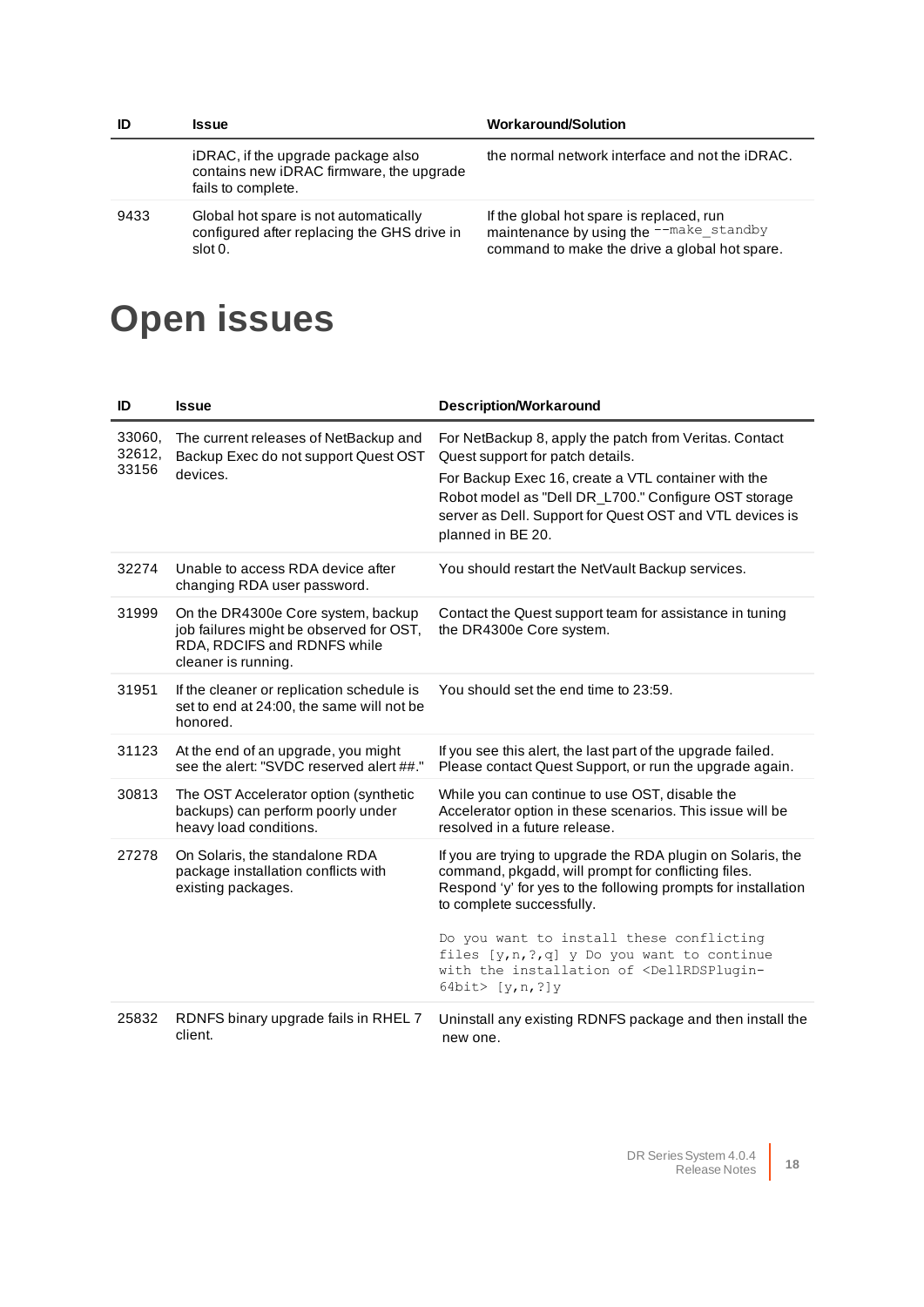| ID    | <b>Issue</b>                                                                                                                | <b>Description/Workaround</b>                                                                                                                                              |
|-------|-----------------------------------------------------------------------------------------------------------------------------|----------------------------------------------------------------------------------------------------------------------------------------------------------------------------|
| 23641 | Cannot join into domain by adding the<br>DR Series system into multiple OUs                                                 | Contact Quest support to add unit to multiple OUs using<br>the authenticate command type as follows: <sup>--ou</sup><br>topLevelOU/middleLevelOU/LowerLevelOU/<br>TargetOU |
| 20553 | Specific umount options do not work for<br>Rapid NFS.                                                                       | The -l and -f options are not supported in the rdnfs<br>unmount procedure.                                                                                                 |
| 20426 | Replication traffic that is configured to<br>go through an assigned bond may still<br>run through the default bond (bond0). | If you want to run replication traffic through another bond<br>interface, contact Technical Support to update the route.                                                   |
| 17206 | Do now allow changing IP of an<br>interface that is a part of a replication<br>link.                                        | Understand your current configuration before adding new<br>advanced networking configuration so that you do not<br>impact the current system configuration.                |

### **Product licensing**

If you purchased the DR Series system prior to November 2016 and require licensing assistance, visit the Dell Support site at **[https://support.dell.com](https://support.dell.com/)** or contact your Dell DR Series representative. If you purchased the DR Series system after November 2016, and require Quest licensing assistance, please visit:

<https://support.quest.com/contact-us/licensing>

**NOTE:** The only DR Series system models that require specific additional licensing to be added are expansion shelves, the DR2000v, and the DR4300e.

### **Supported software and hardware**

For a complete list of the supported hardware and software for the DR Series system, see the DR Series System Interoperability Guide. You can download this guide by visiting: <http://support.quest.com/DR-Series> and selecting your specific DR Series system, which opens the product support page to view product documentation for your system.

### **Checking system information**

Before troubleshooting issues with a DR Series system, ensure that the installed DR Series system software is up to date. The related drivers, software, and firmware are available at **[support.quest.com/DR-Series](http://support.quest.com/DR-Series)**. You will need to know your service tag to download the latest updates. Also, confirm that you have the correct product to begin the search for all the related drivers, software, and firmware.

For information about how to check the current version of the DR Series system software installed, see the DR Series System Administrator Guide or the DR Series System Command Line Reference Guide.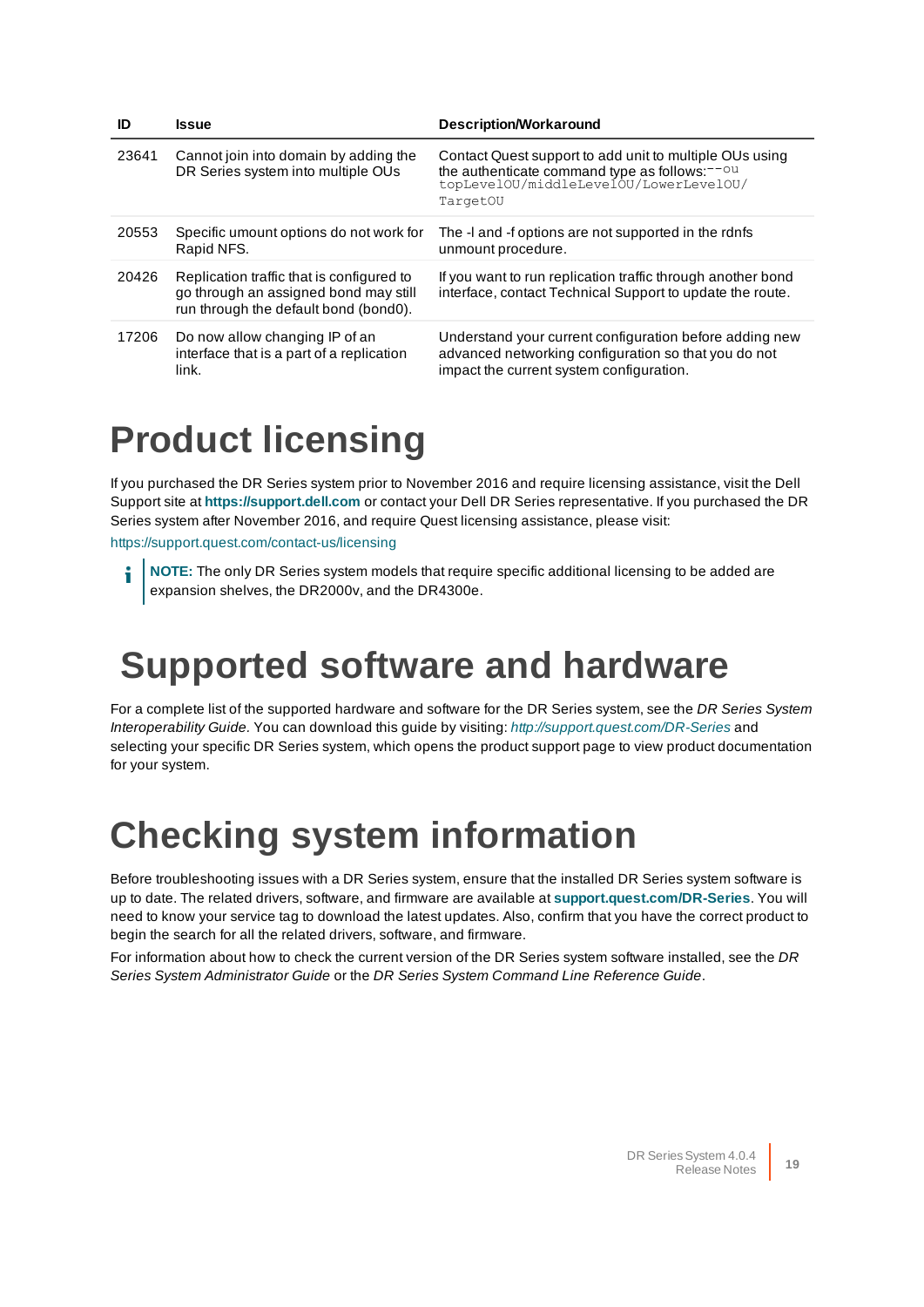## <span id="page-19-0"></span>**Other information you may need**

The following table lists the documentation available for the DR Series systems. The documents listed are available at **[support.quest.com/DR-Series](http://support.quest.com/DR-Series)** by selecting your specific DR Series system. For more information about DR Series system hardware, see the safety and regulatory information that shipped with your DR Series system. Warranty information may be included as a separate document.

| <b>Document</b>                                     | <b>Description</b>                                                                                                                                                                 |
|-----------------------------------------------------|------------------------------------------------------------------------------------------------------------------------------------------------------------------------------------|
| DR Series System                                    | Provides an overview of how to set up the physical DR Series system hardware                                                                                                       |
| <b>Getting Started Guide</b>                        | and includes technical specifications.                                                                                                                                             |
| DR Series System<br><b>Owner's Manual</b>           | Provides information about applicable physical DR Series system features,<br>troubleshooting the DR Series system, and installing or replacing the DR Series<br>system components. |
| DR2000v Deployment                                  | Provides information about deploying the virtual DR Series system, DR2000v, on                                                                                                     |
| Guide                                               | supported virtual platforms.                                                                                                                                                       |
| DR Series System                                    | Provides information about managing backup and replication operations using the                                                                                                    |
| Administrator Guide                                 | DR Series system GUI.                                                                                                                                                              |
| DR Series System                                    | Provides information on supported hardware and software for the DR Series                                                                                                          |
| Interoperability Guide                              | systems.                                                                                                                                                                           |
| DR Series System<br>Command Line<br>Reference Guide | Provides information about managing DR Series system data backup and<br>replication operations using the DR Series system command line interface (CLI).                            |
| DR Series System                                    | Provides the latest information about new features and known issues with a specific                                                                                                |
| <b>Release Notes</b>                                | product release.                                                                                                                                                                   |

**NOTE:** Always check for the latest documentation updates and release notes at **[support.quest.com/dr](http://support.quest.com/DR-Series)**f **[series](http://support.quest.com/DR-Series)**, and read the release notes first because they contain the most recently documented information about known issues with a specific product release.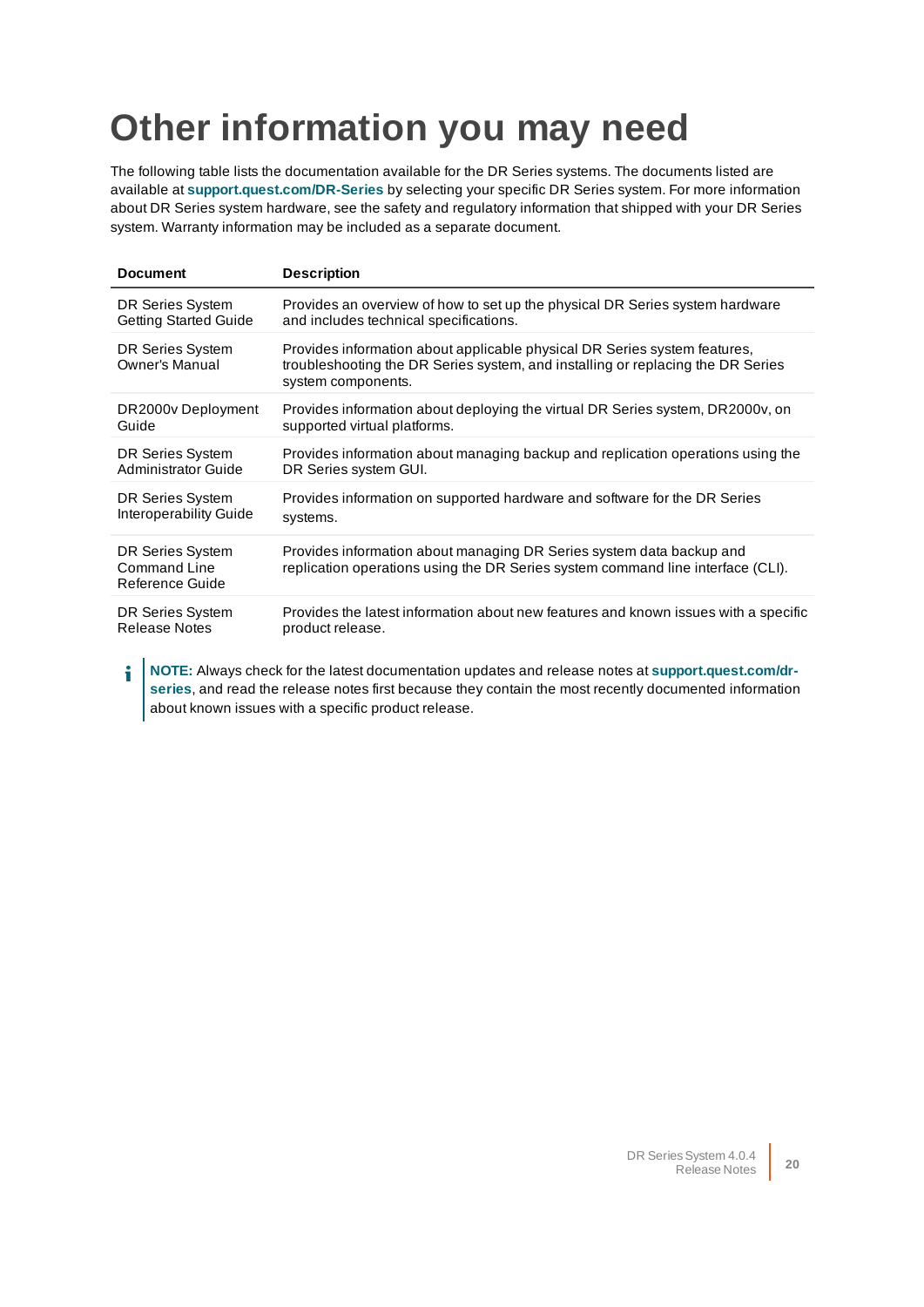## **Third party components**

This product contains the third-party components listed below. Source code for some components can be found at [http://opensource.quest.com](http://opensource.quest.com/).

Copyright notices can be found in the section [Copyright Notices](#page-43-0).

| Component             | License                                        | <b>Notes</b>                                                                                                                          |
|-----------------------|------------------------------------------------|---------------------------------------------------------------------------------------------------------------------------------------|
| Angular.js 1.4.7      | <b>MIT</b>                                     | A copy of the license can be found below at The MIT License<br>(MIT)                                                                  |
| Apache 2.4.46         | Apache 2.0                                     | Copyright 2021 The Apache Software Foundation.                                                                                        |
|                       |                                                | A copy of the license can be found below at Apache 2.0                                                                                |
| Footable 2.0          | <b>MIT</b>                                     | Copyright 2012 Steven Usher & Brad Vincent                                                                                            |
|                       |                                                | A copy of the license can be found below at The MIT License<br>(MIT)                                                                  |
| keyutils-libs 1.2     | <b>GPL (GNU General</b><br>Public License) 2.0 | This product is not used by the DR Series Software, but<br>provided for customer convenience.                                         |
|                       |                                                | Copyright (C) 1989, 1991 Free Software Foundation, Inc.,                                                                              |
|                       |                                                | A copy of the license can be found below at GPL (GNU<br><b>General Public License) 2.0</b>                                            |
| libsigc++20 2.0.17.1  | <b>LGPL (GNU Lesser</b>                        | Copyright (C) 1991, 1999 Free Software Foundation, Inc.                                                                               |
|                       | <b>General Public</b><br>License) 2.1          | The full text of the license may be found on our website.                                                                             |
| libtalloc2 2.0.8.24.1 | <b>GPL (GNU General</b>                        | Copyright (C) Andrew Tridgell 2004-2005                                                                                               |
|                       | Public License) 3.0                            | Copyright (C) Stefan Metzmacher 2006                                                                                                  |
|                       |                                                | Copyright (C) Jelmer Vernooij <jelmer@samba.org> 2008</jelmer@samba.org>                                                              |
|                       |                                                | A copy of the license can be found below at GNU (Lesser<br>General Public License) 3.0                                                |
| libxml++ 2.19.1.1     | <b>GPL (GNU General</b><br>Public License) 2.0 | Copyright (C) 1992, 1993, 1994, 1995, 1996, 1998, 1999,<br>2000, 2001, 2002, 2003, 2004, 2005, 2006 Free Software<br>Foundation, Inc. |
|                       |                                                | A copy of the license can be found below at GPL (GNU<br><b>General Public License) 2.0</b>                                            |
| OpenSSL 1.0.1g        | OpenSSL License                                | This product includes software developed by the OpenSSL<br>Project for use in the OpenSSL Toolkit<br>(http://www.openssl.org/)        |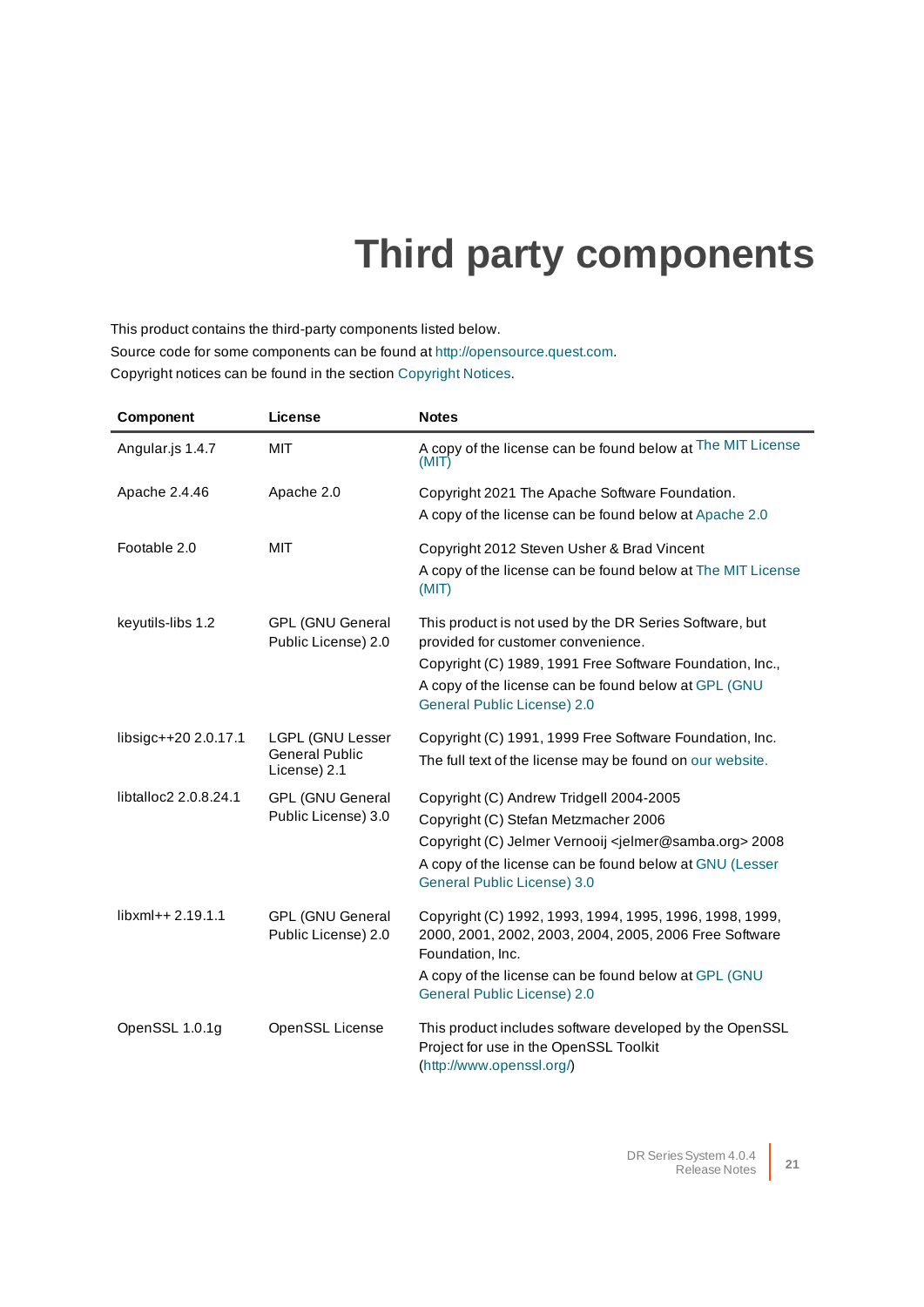| Component                              | License                                        | <b>Notes</b>                                                                                                             |
|----------------------------------------|------------------------------------------------|--------------------------------------------------------------------------------------------------------------------------|
|                                        |                                                | Copyright (c) 1998-2011 The OpenSSL Project. All rights<br>reserved.                                                     |
|                                        |                                                | A copy of the license can be found below at Open SSL<br>License                                                          |
| QLogic FC HBA<br>driver Target Mode    | <b>GPL (GNU General</b><br>Public License) 2.0 | 2004 - 2016 Vladislav Bolkhovitin <vst@vlnb.net> Copyright<br/>(C) 2004 - 2005 Leonid Stoljar</vst@vlnb.net>             |
| qla2x00t 3.1                           |                                                | Copyright (C) 2006 Nathaniel Clark <nate@misrule.us><br/>Copyright (C) 2007 - 2016 SanDisk Corporation</nate@misrule.us> |
|                                        |                                                | A copy of the license can be found below at GPL (GNU<br>General Public License) 2.0                                      |
| Samba 3.5                              | <b>GPL (GNU General</b><br>Public License) 3.0 | Copyright (C) 2007 Free Software Foundation, Inc.<br><http: fsf.org=""></http:>                                          |
|                                        |                                                | A copy of the license can be found below at GNU (Lesser<br><b>General Public License) 3.0</b>                            |
| <b>SCSI List Utility</b><br>0.17.3.el5 | <b>GPL (GNU General</b><br>Public License) 2.0 | Copyright (C) 2006-2007 FUJITA Tomonori<br><tomof@acm.org></tomof@acm.org>                                               |
|                                        |                                                | Copyright (C) 2006-2007 Mike Christie<br><michaelc@cs.wisc.edu></michaelc@cs.wisc.edu>                                   |
|                                        |                                                | A copy of the license can be found below at GPL (GNU<br>General Public License) 2.0                                      |
| SCST <sub>3.1</sub>                    | <b>GPL (GNU General</b><br>Public License) 2.0 | This product is not used by the DR Series Software, but<br>provided for customer convenience.                            |
|                                        |                                                | Copyright (C) 2004-2006 Vladislav Bolkhovitin<br><vst@vlnb.net> and Leonid Stoljar</vst@vlnb.net>                        |
|                                        |                                                | A copy of the license can be found below at GPL (GNU<br>General Public License) 2.0                                      |
| spin.js 1.3.3                          | MIT                                            | A copy of the license can be found below at The MIT License<br>(MIT)                                                     |
| TimeZone 1                             | Apache 2.0                                     | Copyright 2010 Matthew Eernisse (mde@fleegix.org) and<br>Open Source Applications Foundation                             |
|                                        |                                                | A copy of the license can be found below at Apache 2.0                                                                   |
| Vis.js 1                               | <b>MIT</b>                                     | Copyright (c) 2014-2015 Almende B.V.                                                                                     |
|                                        |                                                | A copy of the license can be found below at The MIT License<br>(MIT)                                                     |
| Xmlsec1 1.2.9.8.1.2                    | <b>MIT</b>                                     | A copy of the license can be found below at The MIT License<br>(MIT)                                                     |

## <span id="page-21-0"></span>**Apache 2.0**

Apache License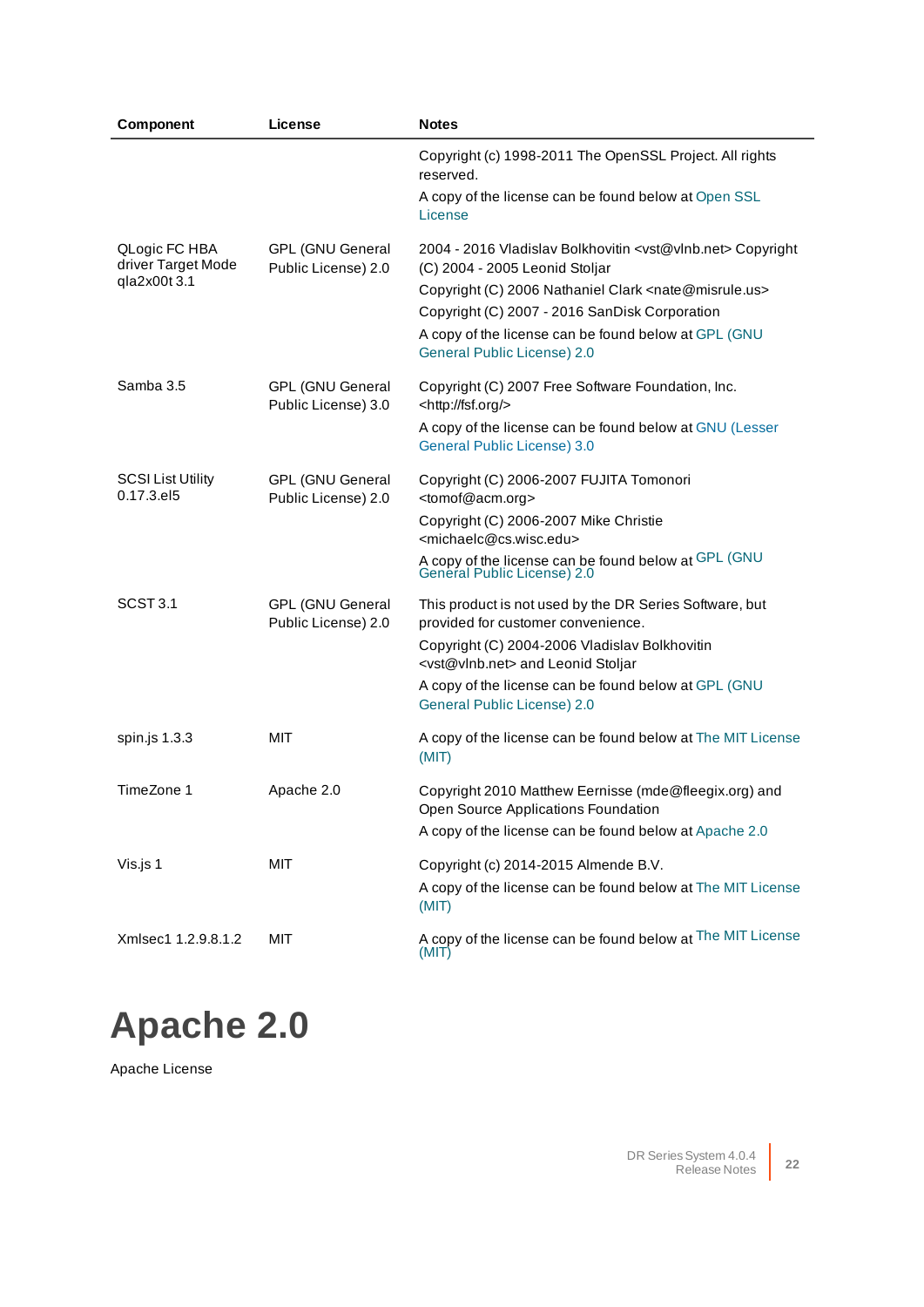Version 2.0, January 2004

http://www.apache.org/licenses/

TERMS AND CONDITIONS FOR USE, REPRODUCTION, AND DISTRIBUTION

1. Definitions.

"License" shall mean the terms and conditions for use, reproduction, and distribution as defined by Sections 1 through 9 of this document.

"Licensor" shall mean the copyright owner or entity authorized by the copyright owner that is granting the License.

"Legal Entity" shall mean the union of the acting entity and all other entities that control, are controlled by, or are under common control with that entity. For the purposes of this definition, "control" means (i) the power, direct or indirect, to cause the direction or management of such entity, whether by contract or otherwise, or (ii) ownership of fifty percent (50%) or more of the outstanding shares, or (iii) beneficial ownership of such entity.

"You" (or "Your") shall mean an individual or Legal Entity exercising permissions granted by this License.

"Source" form shall mean the preferred form for making modifications, including but not limited to software source code, documentation source, and configuration files.

"Object" form shall mean any form resulting from mechanical transformation or translation of a Source form, including but not limited to compiled object code, generated documentation, and conversions to other media types.

"Work" shall mean the work of authorship, whether in Source or Object form, made available under the License, as indicated by a copyright notice that is included in or attached to the work (an example is provided in the Appendix below).

"Derivative Works" shall mean any work, whether in Source or Object form, that is based on (or derived from) the Work and for which the editorial revisions, annotations, elaborations, or other modifications represent, as a whole, an original work of authorship. For the purposes of this License, Derivative Works shall not include works that remain separable from, or merely link (or bind by name) to the interfaces of, the Work and Derivative Works thereof.

"Contribution" shall mean any work of authorship, including the original version of the Work and any modifications or additions to that Work or Derivative Works thereof, that is intentionally submitted to Licensor for inclusion in the Work by the copyright owner or by an individual or Legal Entity authorized to submit on behalf of the copyright owner. For the purposes of this definition, "submitted" means any form of electronic, verbal, or written communication sent to the Licensor or its representatives, including but not limited to communication on electronic mailing lists, source code control systems, and issue tracking systems that are managed by, or on behalf of, the Licensor for the purpose of discussing and improving the Work, but excluding communication that is conspicuously marked or otherwise designated in writing by the copyright owner as "Not a Contribution."

"Contributor" shall mean Licensor and any individual or Legal Entity on behalf of whom a Contribution has been received by Licensor and subsequently incorporated within the Work.

2. Grant of Copyright License. Subject to the terms and conditions of this License, each Contributor hereby grants to You a perpetual, worldwide, non-exclusive, no-charge, royalty-free, irrevocable copyright license to reproduce, prepare Derivative Works of, publicly display, publicly perform, sublicense, and distribute the Work and such Derivative Works in Source or Object form.

3. Grant of Patent License. Subject to the terms and conditions of this License, each Contributor hereby grants to You a perpetual, worldwide, non-exclusive, no-charge, royalty-free, irrevocable (except as stated in this section) patent license to make, have made, use, offer to sell, sell, import, and otherwise transfer the Work, where such license applies only to those patent claims licensable by such Contributor that are necessarily infringed by their Contribution(s) alone or by combination of their Contribution(s) with the Work to which such Contribution(s) was submitted. If You institute patent litigation against any entity (including a cross-claim or counterclaim in a lawsuit) alleging that the Work or a Contribution incorporated within the Work constitutes direct or contributory patent infringement, then any patent licenses granted to You under this License for that Work shall terminate as of the date such litigation is filed.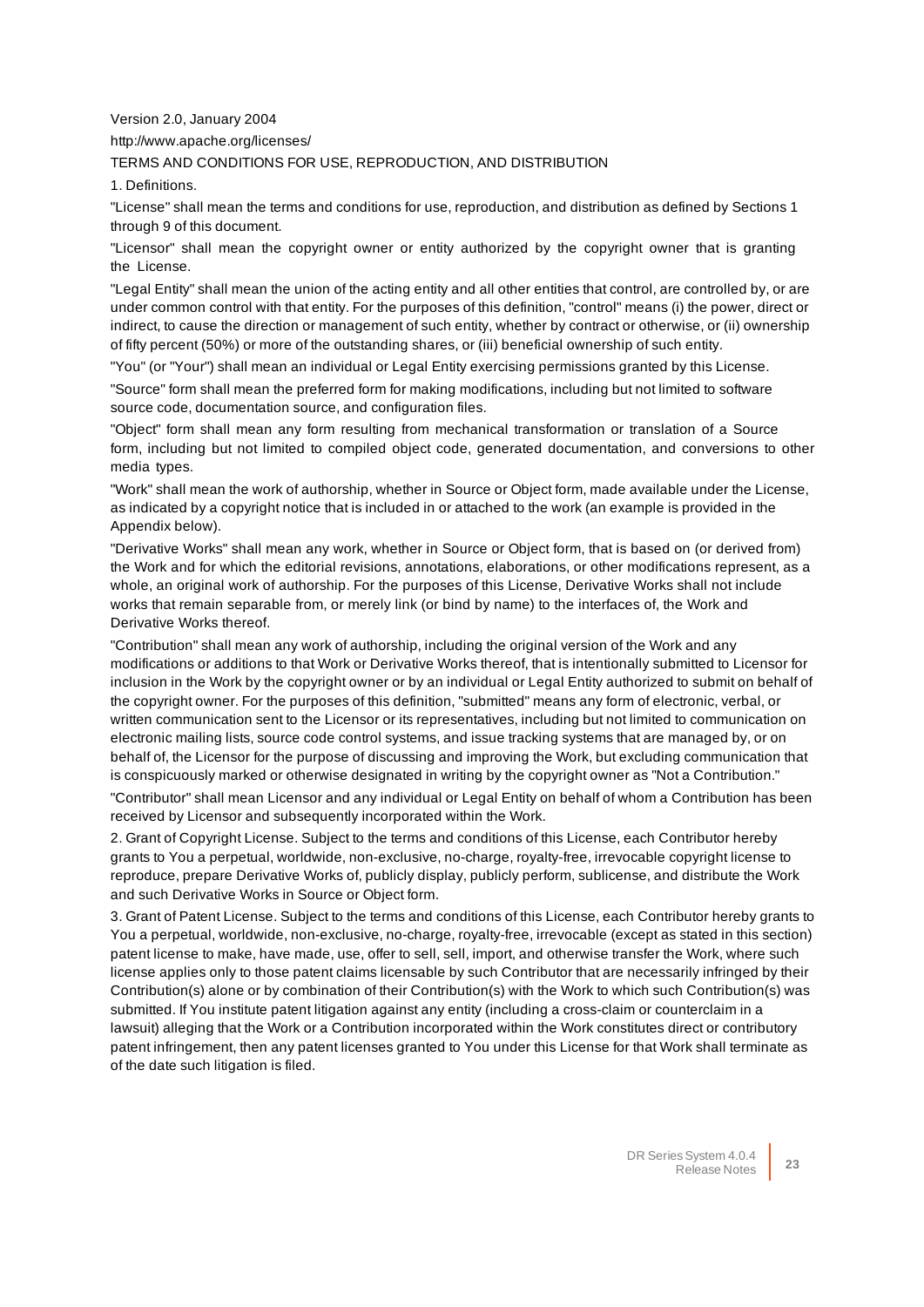4. Redistribution. You may reproduce and distribute copies of the Work or Derivative Works thereof in any medium, with or without modifications, and in Source or Object form, provided that You meet the following conditions:

(a) You must give any other recipients of the Work or Derivative Works a copy of this License; and

(b) You must cause any modified files to carry prominent notices stating that You changed the files; and

(c) You must retain, in the Source form of any Derivative Works that You distribute, all copyright, patent, trademark, and attribution notices from the Source form of the Work, excluding those notices that do not pertain to any part of the Derivative Works; and

(d) If the Work includes a "NOTICE" text file as part of its distribution, then any Derivative Works that You distribute must include a readable copy of the attribution notices contained within such NOTICE file, excluding those notices that do not pertain to any part of the Derivative Works, in at least one of the following places: within a NOTICE text file distributed as part of the Derivative Works; within the Source form or documentation, if provided along with the Derivative Works; or, within a display generated by the Derivative Works, if and wherever such third-party notices normally appear. The contents of the NOTICE file are for informational purposes only and do not modify the License. You may add Your own attribution notices within Derivative Works that You distribute, alongside or as an addendum to the NOTICE text from the Work, provided that such additional attribution notices cannot be construed as modifying the License.

You may add Your own copyright statement to Your modifications and may provide additional or different license terms and conditions for use, reproduction, or distribution of Your modifications, or for any such Derivative Works as a whole, provided Your use, reproduction, and distribution of the Work otherwise complies with the conditions stated in this License.

5. Submission of Contributions. Unless You explicitly state otherwise, any Contribution intentionally submitted for inclusion in the Work by You to the Licensor shall be under the terms and conditions of this License, without any additional terms or conditions. Notwithstanding the above, nothing herein shall supersede or modify the terms of any separate license agreement you may have executed with Licensor regarding such Contributions.

6. Trademarks. This License does not grant permission to use the trade names, trademarks, service marks, or product names of the Licensor, except as required for reasonable and customary use in describing the origin of the Work and reproducing the content of the NOTICE file.

7. Disclaimer of Warranty. Unless required by applicable law or agreed to in writing, Licensor provides the Work (and each Contributor provides its Contributions) on an "AS IS" BASIS, WITHOUT WARRANTIES OR CONDITIONS OF ANY KIND, either express or implied, including, without limitation, any warranties or conditions of TITLE, NON-INFRINGEMENT, MERCHANTABILITY, or FITNESS FOR A PARTICULAR PURPOSE. You are solely responsible for determining the appropriateness of using or redistributing the Work and assume any risks associated with Your exercise of permissions under this License.

8. Limitation of Liability. In no event and under no legal theory, whether in tort (including negligence), contract, or otherwise, unless required by applicable law (such as deliberate and grossly negligent acts) or agreed to in writing, shall any Contributor be liable to You for damages, including any direct, indirect, special, incidental, or consequential damages of any character arising as a result of this License or out of the use or inability to use the Work (including but not limited to damages for loss of goodwill, work stoppage, computer failure or malfunction, or any and all other commercial damages or losses), even if such Contributor has been advised of the possibility of such damages.

9. Accepting Warranty or Additional Liability. While redistributing the Work or Derivative Works thereof, You may choose to offer, and charge a fee for, acceptance of support, warranty, indemnity, or other liability obligations and/or rights consistent with this License. However, in accepting such obligations, You may act only on Your own behalf and on Your sole responsibility, not on behalf of any other Contributor, and only if You agree to indemnify, defend, and hold each Contributor harmless for any liability incurred by, or claims asserted against, such Contributor by reason of your accepting any such warranty or additional liability.

END OF TERMS AND CONDITIONS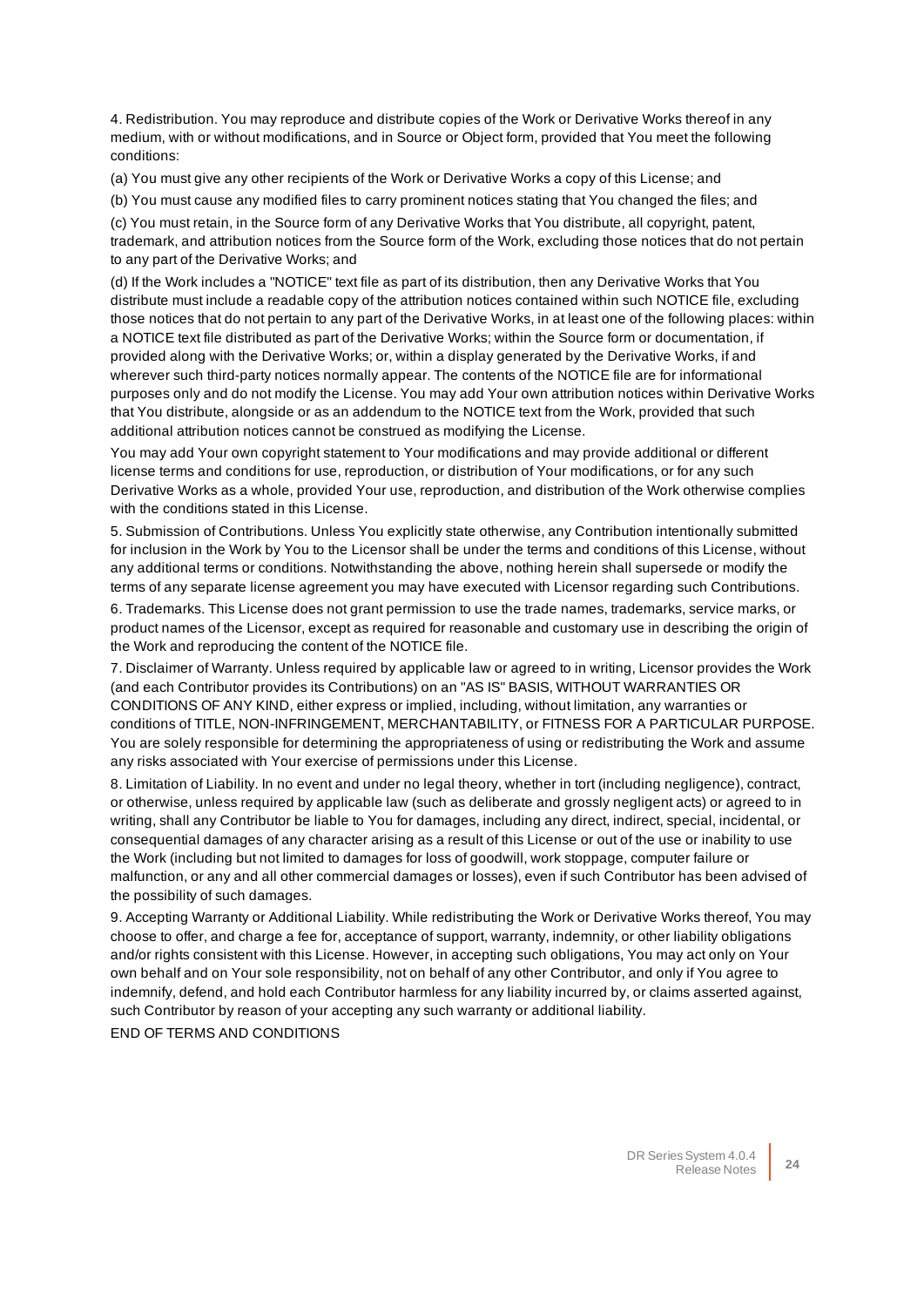# <span id="page-24-0"></span>**GPL (GNU General Public License) 2.0**

#### GNU GENERAL PUBLIC LICENSE VERSION 2

#### Version 2, June 1991

Copyright (C) 1989, 1991 Free Software Foundation, Inc., 51 Franklin Street, Fifth Floor, Boston, MA 02110- 1301 USA Everyone is permitted to copy and distribute verbatim copies of this license document, but changing it is not allowed.

#### Preamble

The licenses for most software are designed to take away your freedom to share and change it. By contrast, the GNU General Public License is intended to guarantee your freedom to share and change free software--to make sure the software is free for all its users. This General Public License applies to most of the Free Software Foundation's software and to any other program whose authors commit to using it. (Some other Free Software Foundation software is covered by the GNU Lesser General Public License instead.) You can apply it to your programs, too.

When we speak of free software, we are referring to freedom, not price. Our General Public Licenses are designed to make sure that you have the freedom to distribute copies of free software (and charge for this service if you wish), that you receive source code or can get it if you want it, that you can change the software or use pieces of it in new free programs; and that you know you can do these things.

To protect your rights, we need to make restrictions that forbid anyone to deny you these rights or to ask you to surrender the rights. These restrictions translate to certain responsibilities for you if you distribute copies of the software, or if you modify it.

For example, if you distribute copies of such a program, whether gratis or for a fee, you must give the recipients all the rights that you have. You must make sure that they, too, receive or can get the source code. And you must show them these terms so they know their rights.

We protect your rights with two steps: (1) copyright the software, and (2) offer you this license which gives you legal permission to copy, distribute and/or modify the software.

Also, for each author's protection and ours, we want to make certain that everyone understands that there is no warranty for this free software. If the software is modified by someone else and passed on, we want its recipients to know that what they have is not the original, so that any problems introduced by others will not reflect on the original authors' reputations.

Finally, any free program is threatened constantly by software patents. We wish to avoid the danger that redistributors of a free program will individually obtain patent licenses, in effect making the program proprietary. To prevent this, we have made it clear that any patent must be licensed for everyone's free use or not licensed at all.

The precise terms and conditions for copying, distribution and modification follow.

#### GNU GENERAL PUBLIC LICENSE

#### TERMS AND CONDITIONS FOR COPYING, DISTRIBUTION AND MODIFICATION

0. This License applies to any program or other work which contains a notice placed by the copyright holder saying it may be distributed under the terms of this General Public License. The "Program", below, refers to any such program or work, and a "work based on the Program" means either the Program or any derivative work under copyright law: that is to say, a work containing the Program or a portion of it, either verbatim or with modifications and/or translated into another language. (Hereinafter, translation is included without limitation in the term "modification".) Each licensee is addressed as "you".

Activities other than copying, distribution and modification are not covered by this License; they are outside its scope. The act of running the Program is not restricted, and the output from the Program is covered only if its contents constitute a work based on the Program (independent of having been made by running the Program). Whether that is true depends on what the Program does.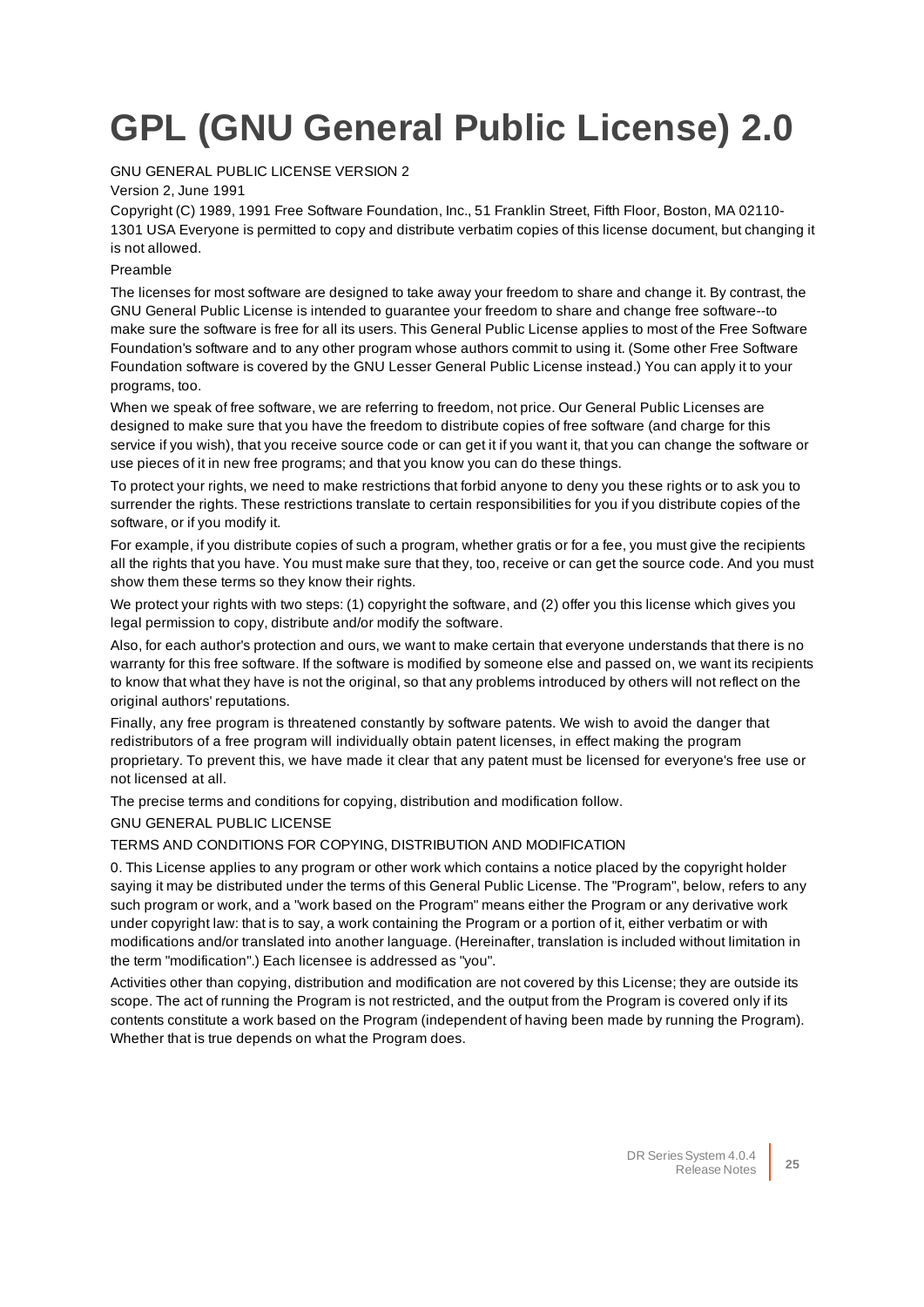1. You may copy and distribute verbatim copies of the Program's source code as you receive it, in any medium, provided that you conspicuously and appropriately publish on each copy an appropriate copyright notice and disclaimer of warranty; keep intact all the notices that refer to this License and to the absence of any warranty; and give any other recipients of the Program a copy of this License along with the Program.

You may charge a fee for the physical act of transferring a copy, and you may at your option offer warranty protection in exchange for a fee.

- 2. You may modify your copy or copies of the Program or any portion of it, thus forming a work based on the Program, and copy and distribute such modifications or work under the terms of Section 1 above, provided that you also meet all of these conditions:
	- a. You must cause the modified files to carry prominent notices stating that you changed the files and the date of any change.
	- b. You must cause any work that you distribute or publish, that in whole or in part contains or is derived from the Program or any part thereof, to be licensed as a whole at no charge to all third parties under the terms of this License.
	- c. If the modified program normally reads commands interactively when run, you must cause it, when started running for such interactive use in the most ordinary way, to print or display an announcement including an appropriate copyright notice and a notice that there is no warranty (or else, saying that you provide a warranty) and that users may redistribute the program under these conditions, and telling the user how to view a copy of this License. (Exception: if the Program itself is interactive but does not normally print such an announcement, your work based on the Program is not required to print an announcement.)

These requirements apply to the modified work as a whole. If identifiable sections of that work are not derived from the Program, and can be reasonably considered independent and separate works in themselves, then this License, and its terms, do not apply to those sections when you distribute them as separate works. But when you distribute the same sections as part of a whole which is a work based on the Program, the distribution of the whole must be on the terms of this License, whose permissions for other licensees extend to the entire whole, and thus to each and every part regardless of who wrote it.

Thus, it is not the intent of this section to claim rights or contest your rights to work written entirely by you; rather, the intent is to exercise the right to control the distribution of derivative or collective works based on the Program.

In addition, mere aggregation of another work not based on the Program with the Program (or with a work based on the Program) on a volume of a storage or distribution medium does not bring the other work under the scope of this License.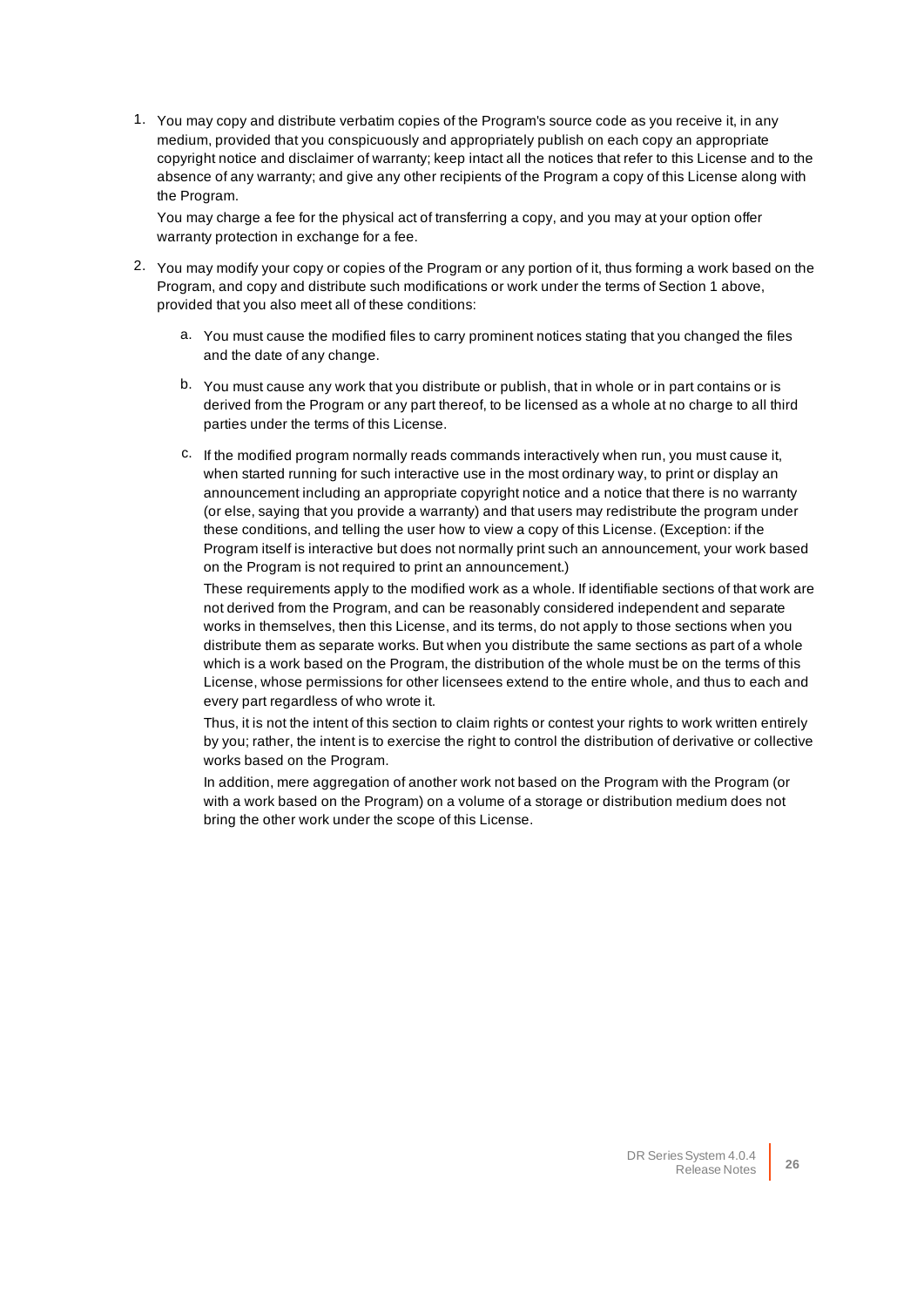- 3. You may copy and distribute the Program (or a work based on it, under Section 2) in object code or executable form under the terms of Sections 1 and 2 above provided that you also do one of the following:
	- a. Accompany it with the complete corresponding machine-readable source code, which must be distributed under the terms of Sections 1 and 2 above on a medium customarily used for software interchange; or,
	- b. Accompany it with a written offer, valid for at least three years, to give any third party, for a charge no more than your cost of physically performing source distribution, a complete machinereadable copy of the corresponding source code, to be distributed under the terms of Sections 1 and 2 above on a medium customarily used for software interchange; or,
	- c. Accompany it with the information you received as to the offer to distribute corresponding source code. (This alternative is allowed only for noncommercial distribution and only if you received the program in object code or executable form with such an offer, in accord with Subsection b above.)

The source code for a work means the preferred form of the work for making modifications to it. For an executable work, complete source code means all the source code for all modules it contains, plus any associated interface definition files, plus the scripts used to control compilation and installation of the executable. However, as a special exception, the source code distributed need not include anything that is normally distributed (in either source or binary form) with the major components (compiler, kernel, and so on) of the operating system on which the executable runs, unless that component itself accompanies the executable.

If distribution of executable or object code is made by offering access to copy from a designated place, then offering equivalent access to copy the source code from the same place counts as distribution of the source code, even though third parties are not compelled to copy the source along with the object code.

- 4. You may not copy, modify, sublicense, or distribute the Program except as expressly provided under this License. Any attempt otherwise to copy, modify, sublicense or distribute the Program is void, and will automatically terminate your rights under this License. However, parties who have received copies, or rights, from you under this License will not have their licenses terminated so long as such parties remain in full compliance.
- 5. You are not required to accept this License, since you have not signed it. However, nothing else grants you permission to modify or distribute the Program or its derivative works. These actions are prohibited by law if you do not accept this License. Therefore, by modifying or distributing the Program (or any work based on the Program), you indicate your acceptance of this License to do so, and all its terms and conditions for copying, distributing or modifying the Program or works based on it.
- 6. Each time you redistribute the Program (or any work based on the Program), the recipient automatically receives a license from the original licensor to copy, distribute or modify the Program subject to these terms and conditions. You may not impose any further restrictions on the recipients' exercise of the rights granted herein. You are not responsible for enforcing compliance by third parties to this License.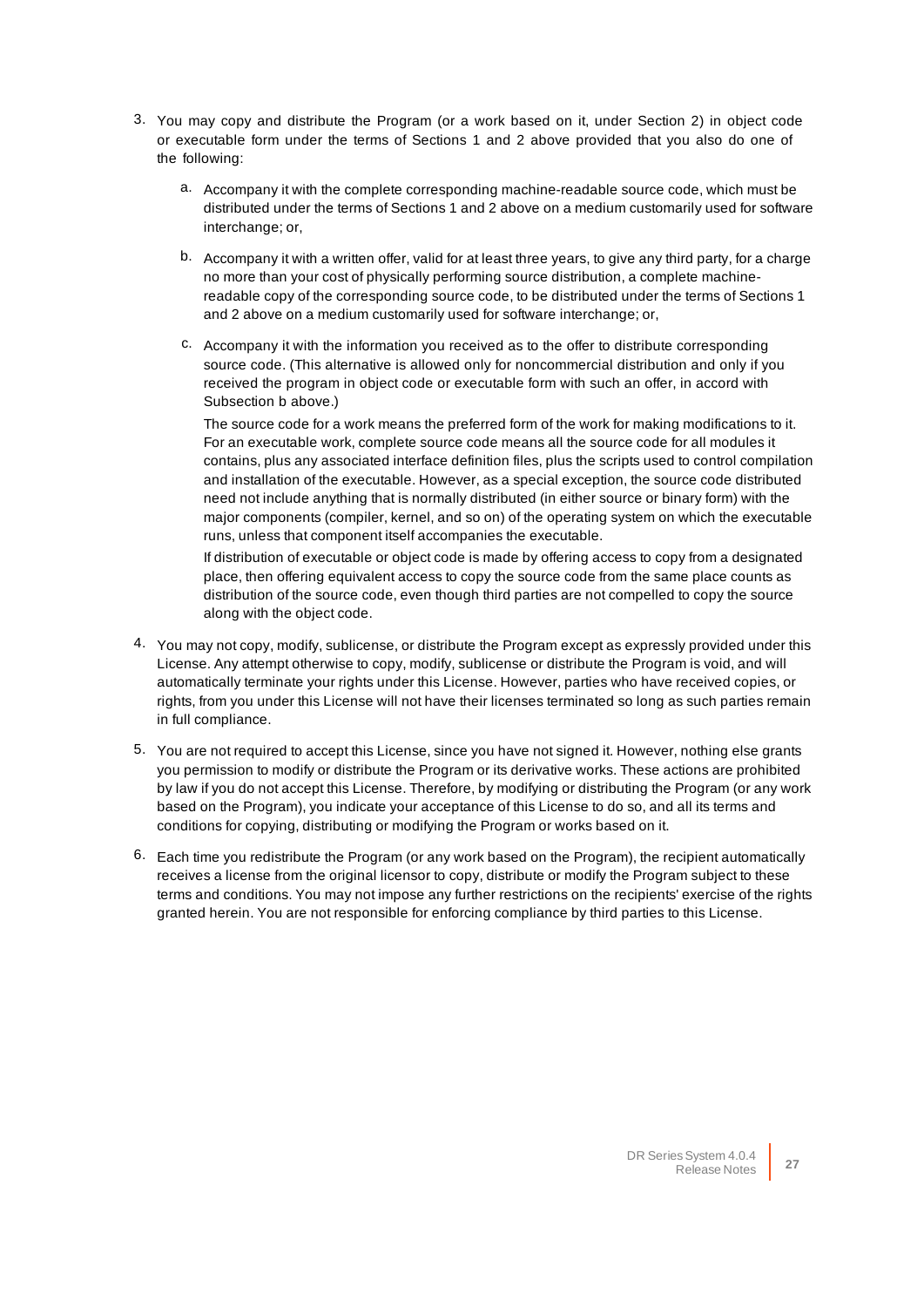7. If, as a consequence of a court judgment or allegation of patent infringement or for any other reason (not limited to patent issues), conditions are imposed on you (whether by court order, agreement or otherwise) that contradict the conditions of this License, they do not excuse you from the conditions of this License. If you cannot distribute so as to satisfy simultaneously your obligations under this License and any other pertinent obligations, then as a consequence you may not distribute the Program at all. For example, if a patent license would not permit royalty-free redistribution of the Program by all those who receive copies directly or indirectly through you, then the only way you could satisfy both it and this License would be to refrain entirely from distribution of the Program.

If any portion of this section is held invalid or unenforceable under any particular circumstance, the balance of the section is intended to apply and the section as a whole is intended to apply in other circumstances.

It is not the purpose of this section to induce you to infringe any patents or other property right claims or to contest validity of any such claims; this section has the sole purpose of protecting the integrity of the free software distribution system, which is implemented by public license practices. Many people have made generous contributions to the wide range of software distributed through that system in reliance on consistent application of that system; it is up to the author/donor to decide if he or she is willing to distribute software through any other system and a licensee cannot impose that choice.

This section is intended to make thoroughly clear what is believed to be a consequence of the rest of this License.

- 8. If the distribution and/or use of the Program is restricted in certain countries either by patents or by copyrighted interfaces, the original copyright holder who places the Program under this License may add an explicit geographical distribution limitation excluding those countries, so that distribution is permitted only in or among countries not thus excluded. In such case, this License incorporates the limitation as if written in the body of this License.
- 9. The Free Software Foundation may publish revised and/or new versions of the General Public License from time to time. Such new versions will be similar in spirit to the present version, but may differ in detail to address new problems or concerns.

Each version is given a distinguishing version number. If the Program specifies a version number of this License which applies to it and "any later version", you have the option of following the terms and conditions either of that version or of any later version published by the Free Software Foundation. If the Program does not specify a version number of this License, you may choose any version ever published by the Free Software Foundation.

- 10. If you wish to incorporate parts of the Program into other free programs whose distribution conditions are different, write to the author to ask for permission. For software which is copyrighted by the Free Software Foundation, write to the Free Software Foundation; we sometimes make exceptions for this. Our decision will be guided by the two goals of preserving the free status of all derivatives of our free software and of promoting the sharing and reuse of software generally. NO WARRANTY
- 11. BECAUSE THE PROGRAM IS LICENSED FREE OF CHARGE, THERE IS NO WARRANTY FOR THE PROGRAM, TO THE EXTENT PERMITTED BY APPLICABLE LAW. EXCEPT WHEN OTHERWISE STATED IN WRITING THE COPYRIGHT HOLDERS AND/OR OTHER PARTIES PROVIDE THE PROGRAM "AS IS" WITHOUT WARRANTY OF ANY KIND, EITHER EXPRESSED OR IMPLIED, INCLUDING, BUT NOT LIMITED TO, THE IMPLIED WARRANTIES OF MERCHANTABILITY AND FITNESS FOR A PARTICULAR PURPOSE. THE ENTIRE RISK AS TO THE QUALITY AND PERFORMANCE OF THE PROGRAM IS WITH YOU. SHOULD THE PROGRAM PROVE DEFECTIVE, YOU ASSUME THE COST OF ALL NECESSARY SERVICING, REPAIR OR CORRECTION.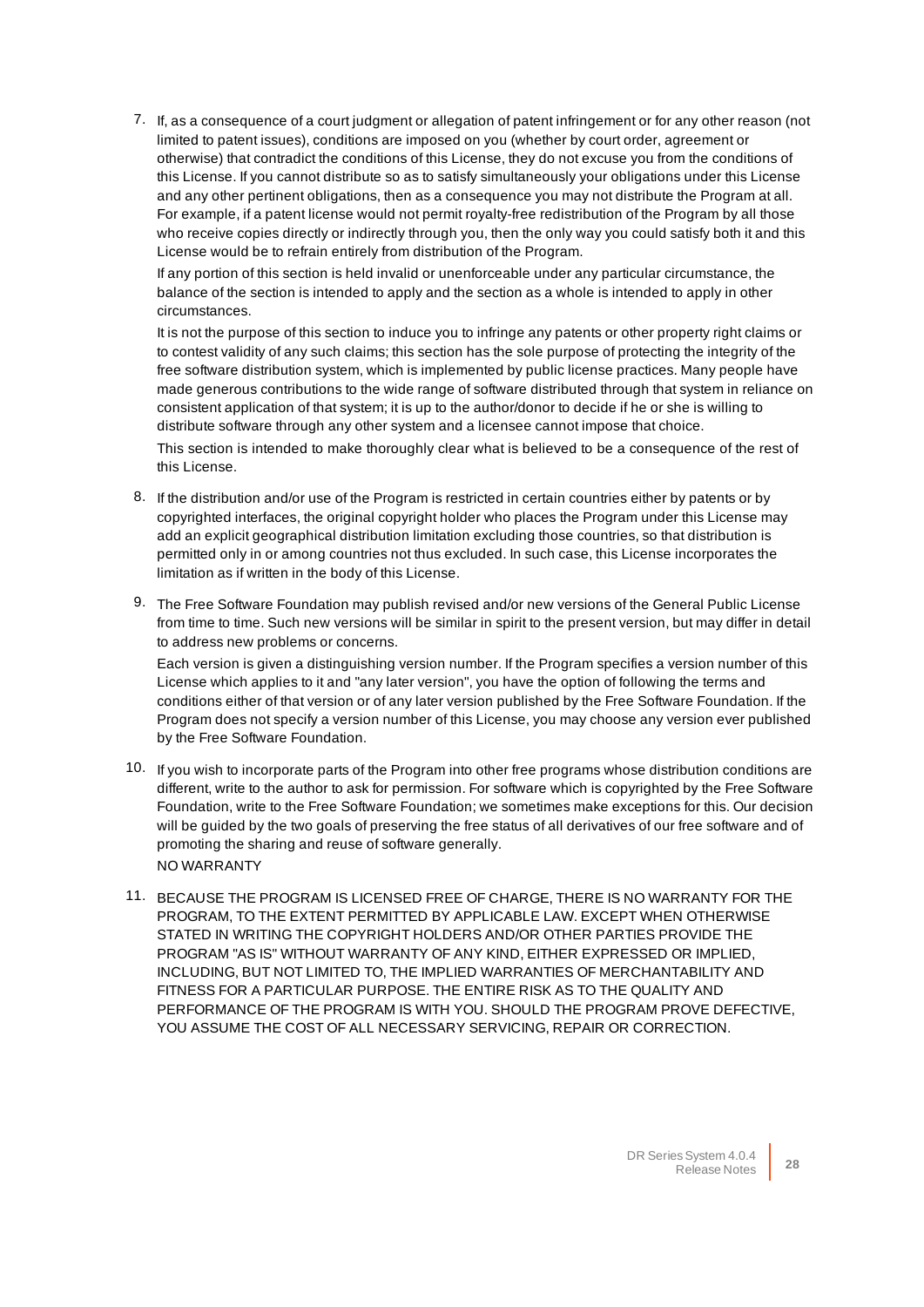12. IN NO EVENT UNLESS REQUIRED BY APPLICABLE LAW OR AGREED TO IN WRITING WILL ANY COPYRIGHT HOLDER, OR ANY OTHER PARTY WHO MAY MODIFY AND/OR REDISTRIBUTE THE PROGRAM AS PERMITTED ABOVE, BE LIABLE TO YOU FOR DAMAGES, INCLUDING ANY GENERAL, SPECIAL, INCIDENTAL OR CONSEQUENTIAL DAMAGES ARISING OUT OF THE USE OR INABILITY TO USE THE PROGRAM (INCLUDING BUT NOT LIMITED TO LOSS OF DATA OR DATA BEING RENDERED INACCURATE OR LOSSES SUSTAINED BY YOU OR THIRD PARTIES OR A FAILURE OF THE PROGRAM TO OPERATE WITH ANY OTHER PROGRAMS), EVEN IF SUCH HOLDER OR OTHER PARTY HAS BEEN ADVISED OF THE POSSIBILITY OF SUCH DAMAGES.

#### END OF TERMS AND CONDITIONS

How to Apply These Terms to Your New Programs

If you develop a new program, and you want it to be of the greatest possible use to the public, the best way to achieve this is to make it free software which everyone can redistribute and change under these terms.

To do so, attach the following notices to the program. It is safest to attach them to the start of each source file to most effectively convey the exclusion of warranty; and each file should have at least the "copyright" line and a pointer to where the full notice is found.

[one line to give the program's name and a brief idea of what it does.] Copyright (C) [year] [name of author] This program is free software; you can redistribute it and/or modify it under the terms of the GNU General Public License as published by the Free Software Foundation; either version 2 of the License, or (at your option) any later version.

This program is distributed in the hope that it will be useful, but WITHOUT ANY WARRANTY; without even the implied warranty of MERCHANTABILITY or FITNESS FOR A PARTICULAR PURPOSE. See the GNU General Public License for more details.

You should have received a copy of the GNU General Public License along with this program; if not, write to the Free Software Foundation, Inc., 51 Franklin Street, Fifth Floor, Boston, MA 02110-1301 USA.

Also add information on how to contact you by electronic and paper mail.

If the program is interactive, make it output a short notice like this when it starts in an interactive mode:

Gnomovision version 69, Copyright (C) year name of author

Gnomovision comes with ABSOLUTELY NO WARRANTY; for details type `show w'.

This is free software, and you are welcome to redistribute it under certain conditions; type `show c' for details.

The hypothetical commands `show w' and `show c' should show the appropriate parts of the General Public License. Of course, the commands you use may be called something other than `show w' and `show c'; they could even be mouse-clicks or menu items--whatever suits your program.

You should also get your employer (if you work as a programmer) or your school, if any, to sign a "copyright disclaimer" for the program, if necessary. Here is a sample; alter the names:

Yoyodyne, Inc., hereby disclaims all copyright interest in the program `Gnomovision' (which makes passes at compilers) written by James Hacker.

[signature of Ty Coon], 1 April 1989

Ty Coon, President of Vice

This General Public License does not permit incorporating your program into proprietary programs. If your program is a subroutine library, you may consider it more useful to permit linking proprietary applications with the library. If this is what you want to do, use the GNU Lesser General Public License instead of this License.

# **GNU (General Public License) 3.0**

Version 3, 29 June 2007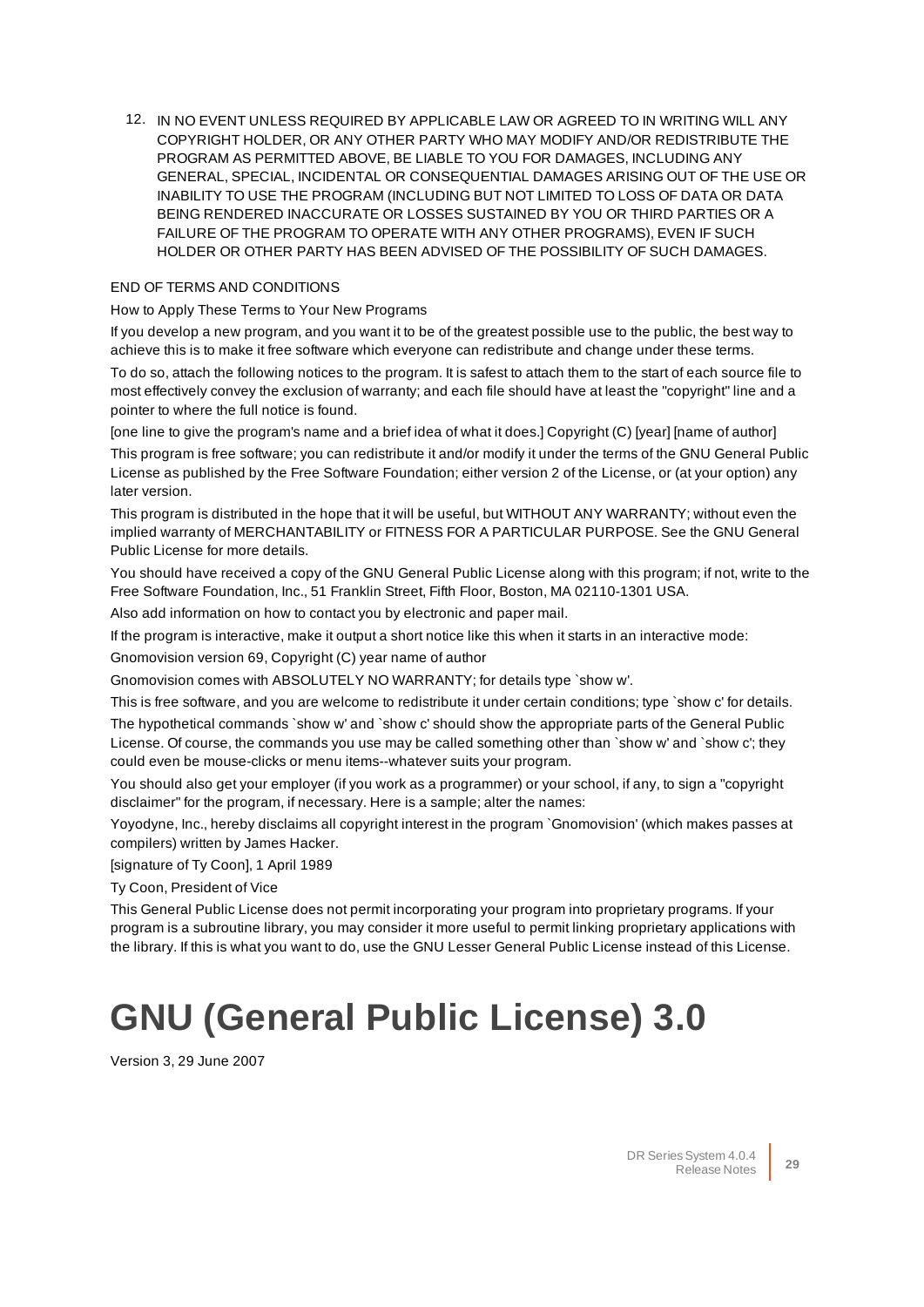Copyright (C) 2007 Free Software Foundation, Inc. [http://fsf.org/] Everyone is permitted to copy and distribute verbatim copies of this license document, but changing it is not allowed. Preamble

The GNU General Public License is a free, copyleft license for software and other kinds of works.

The licenses for most software and other practical works are designed to take away your freedom to share and change the works. By contrast, the GNU General Public License is intended to guarantee your freedom to share and change all versions of a program--to make sure it remains free software for all its users. We, the Free Software Foundation, use the GNU General Public License for most of our software; it applies also to any other work released this way by its authors. You can apply it to your programs, too.

When we speak of free software, we are referring to freedom, not price. Our General Public Licenses are designed to make sure that you have the freedom to distribute copies of free software (and charge for them if you wish), that you receive source code or can get it if you want it, that you can change the software or use pieces of it in new free programs, and that you know you can do these things.

To protect your rights, we need to prevent others from denying you these rights or asking you to surrender the rights. Therefore, you have certain responsibilities if you distribute copies of the software, or if you modify it: responsibilities to respect the freedom of others.

For example, if you distribute copies of such a program, whether gratis or for a fee, you must pass on to the recipients the same freedoms that you received. You must make sure that they, too, receive or can get the source code. And you must show them these terms so they know their rights.

Developers that use the GNU GPL protect your rights with two steps: (1) assert copyright on the software, and (2) offer you this License giving you legal permission to copy, distribute and/or modify it.

For the developers' and authors' protection, the GPL clearly explains that there is no warranty for this free software. For both users' and authors' sake, the GPL requires that modified versions be marked as changed, so that their problems will not be attributed erroneously to authors of previous versions.

Some devices are designed to deny users access to install or run modified versions of the software inside them, although the manufacturer can do so. This is fundamentally incompatible with the aim of protecting users' freedom to change the software. The systematic pattern of such abuse occurs in the area of products for individuals to use, which is precisely where it is most unacceptable. Therefore, we have designed this version of the GPL to prohibit the practice for those products. If such problems arise substantially in other domains, we stand ready to extend this provision to those domains in future versions of the GPL, as needed to protect the freedom of users.

Finally, every program is threatened constantly by software patents. States should not allow patents to restrict development and use of software on general-purpose computers, but in those that do, we wish to avoid the special danger that patents applied to a free program could make it effectively proprietary. To prevent this, the GPL assures that patents cannot be used to render the program non-free.

The precise terms and conditions for copying, distribution and modification follow.

#### TERMS AND CONDITIONS

0. Definitions

"This License" refers to version 3 of the GNU General Public License.

"Copyright" also means copyright-like laws that apply to other kinds of works, such as semiconductor masks.

"The Program" refers to any copyrightable work licensed under this License. Each licensee is addressed as "you". "Licensees" and "recipients" may be individuals or organizations.

To "modify" a work means to copy from or adapt all or part of the work in a fashion requiring copyright permission, other than the making of an exact copy. The resulting work is called a "modified version" of the earlier work or a work "based on" the earlier work.

A "covered work" means either the unmodified Program or a work based on the Program.

To "propagate" a work means to do anything with it that, without permission, would make you directly or secondarily liable for infringement under applicable copyright law, except executing it on a computer or modifying a private copy. Propagation includes copying, distribution (with or without modification), making available to the public, and in some countries other activities as well.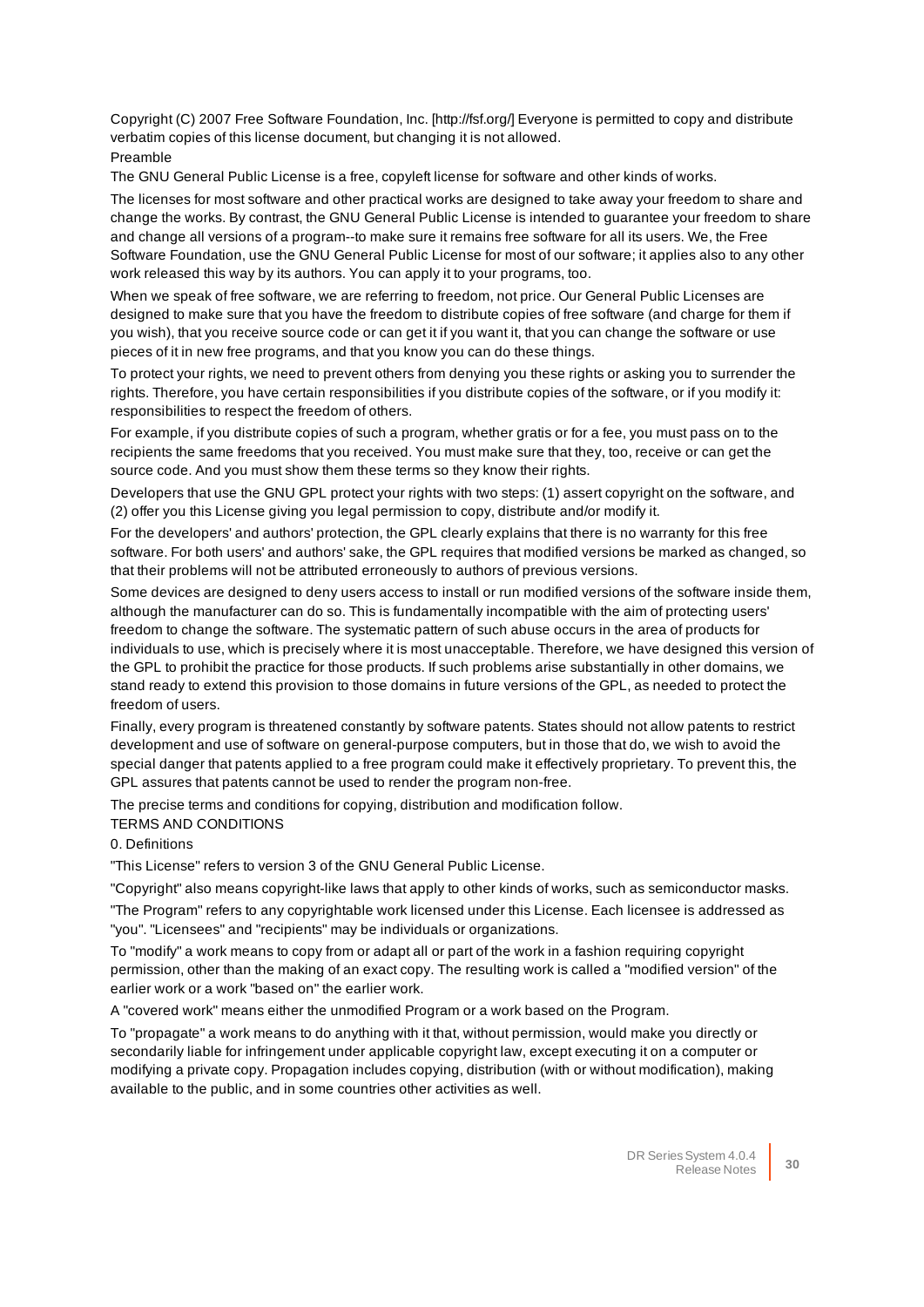To "convey" a work means any kind of propagation that enables other parties to make or receive copies. Mere interaction with a user through a computer network, with no transfer of a copy, is not conveying.

An interactive user interface displays "Appropriate Legal Notices" to the extent that it includes a convenient and prominently visible feature that (1) displays an appropriate copyright notice, and (2) tells the user that there is no warranty for the work (except to the extent that warranties are provided), that licensees may convey the work under this License, and how to view a copy of this License. If the interface presents a list of user commands or options, such as a menu, a prominent item in the list meets this criterion.

1. Source Code.

The "source code" for a work means the preferred form of the work for making modifications to it. "Object code" means any non-source form of a work.

A "Standard Interface" means an interface that either is an official standard defined by a recognized standards body, or, in the case of interfaces specified for a particular programming language, one that is widely used among developers working in that language.

The "System Libraries" of an executable work include anything, other than the work as a whole, that (a) is included in the normal form of packaging a Major Component, but which is not part of that Major Component, and (b) serves only to enable use of the work with that Major Component, or to implement a Standard Interface for which an implementation is available to the public in source code form. A "Major Component", in this context, means a major essential component (kernel, window system, and so on) of the specific operating system (if any) on which the executable work runs, or a compiler used to produce the work, or an object code interpreter used to run it.

The "Corresponding Source" for a work in object code form means all the source code needed to generate, install, and (for an executable work) run the object code and to modify the work, including scripts to control those activities. However, it does not include the work's System Libraries, or generalpurpose tools or generally available free programs which are used unmodified in performing those activities but which are not part of the work. For example, Corresponding Source includes interface definition files associated with source files for the work, and the source code for shared libraries and dynamically linked subprograms that the work is specifically designed to require, such as by intimate data communication or control flow between those subprograms and other parts of the work.

The Corresponding Source need not include anything that users can regenerate automatically from other parts of the Corresponding Source.

The Corresponding Source for a work in source code form is that same work.

2. Basic Permissions.

All rights granted under this License are granted for the term of copyright on the Program, and are irrevocable provided the stated conditions are met. This License explicitly affirms your unlimited permission to run the unmodified Program. The output from running a covered work is covered by this License only if the output, given its content, constitutes a covered work. This License acknowledges your rights of fair use or other equivalent, as provided by copyright law.

You may make, run and propagate covered works that you do not convey, without conditions so long as your license otherwise remains in force. You may convey covered works to others for the sole purpose of having them make modifications exclusively for you, or provide you with facilities for running those works, provided that you comply with the terms of this License in conveying all material for which you do not control copyright. Those thus making or running the covered works for you must do so exclusively on your behalf, under your direction and control, on terms that prohibit them from making any copies of your copyrighted material outside their relationship with you.

Conveying under any other circumstances is permitted solely under the conditions stated below. Sublicensing is not allowed; section 10 makes it unnecessary.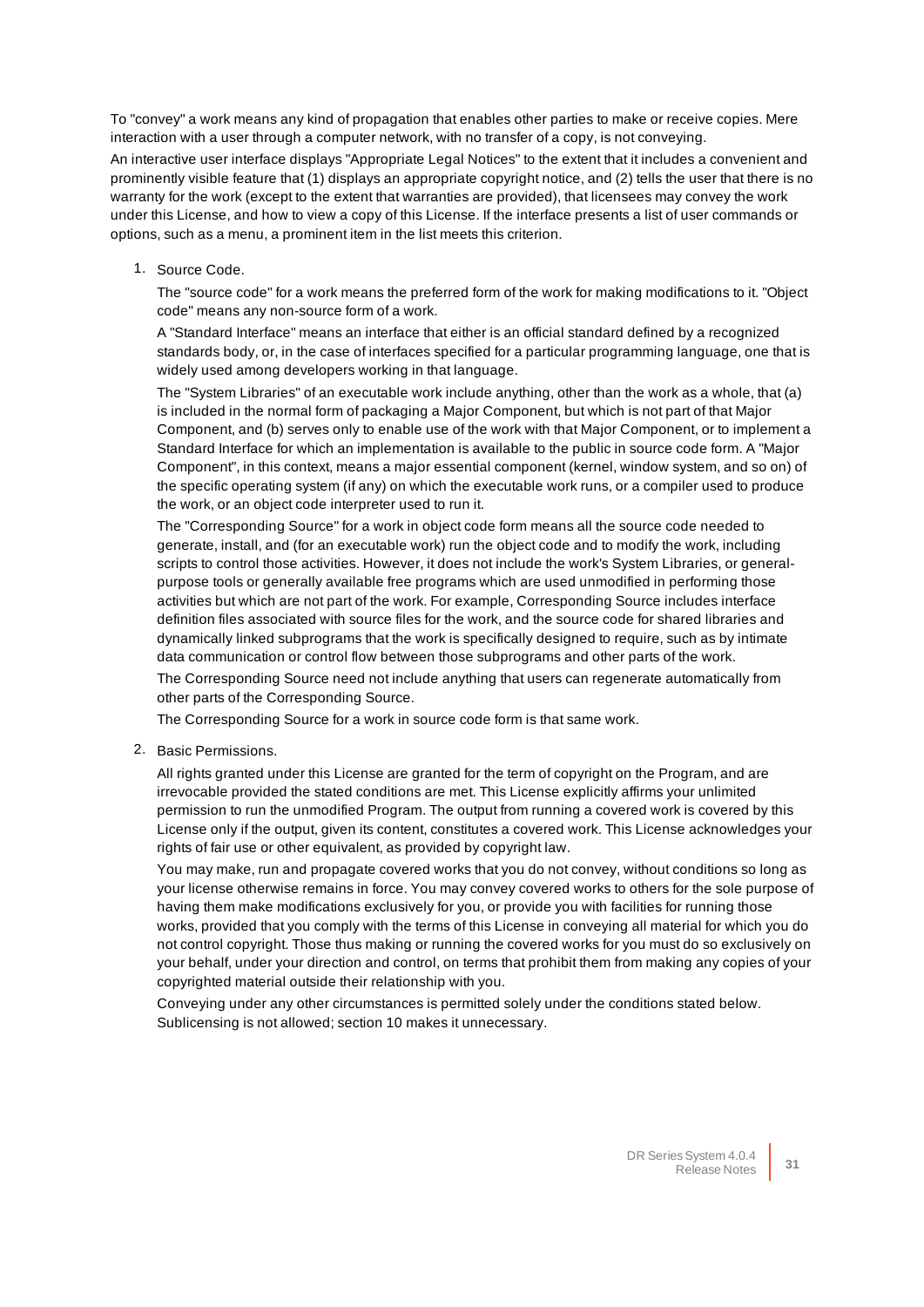3. Protecting Users' Legal Rights From Anti-Circumvention Law.

No covered work shall be deemed part of an effective technological measure under any applicable law fulfilling obligations under article 11 of the WIPO copyright treaty adopted on 20 December 1996, or similar laws prohibiting or restricting circumvention of such measures.

When you convey a covered work, you waive any legal power to forbid circumvention of technological measures to the extent such circumvention is effected by exercising rights under this License with respect to the covered work, and you disclaim any intention to limit operation or modification of the work as a means of enforcing, against the work's users, your or third parties' legal rights to forbid circumvention of technological measures.

4. Conveying Verbatim Copies.

You may convey verbatim copies of the Program's source code as you receive it, in any medium, provided that you conspicuously and appropriately publish on each copy an appropriate copyright notice; keep intact all notices stating that this License and any non-permissive terms added in accord with section 7 apply to the code; keep intact all notices of the absence of any warranty; and give all recipients a copy of this License along with the Program.

You may charge any price or no price for each copy that you convey, and you may offer support or warranty protection for a fee.

5. Conveying Modified Source Versions.

You may convey a work based on the Program, or the modifications to produce it from the Program, in the form of source code under the terms of section 4, provided that you also meet all of these conditions:

- a. The work must carry prominent notices stating that you modified it, and giving a relevant date.
- b. The work must carry prominent notices stating that it is released under this License and any conditions added under section 7. This requirement modifies the requirement in section 4 to "keep intact all notices".
- c. You must license the entire work, as a whole, under this License to anyone who comes into possession of a copy. This License will therefore apply, along with any applicable section 7 additional terms, to the whole of the work, and all its parts, regardless of how they are packaged. This License gives no permission to license the work in any other way, but it does not invalidate such permission if you have separately received it.
- d. If the work has interactive user interfaces, each must display Appropriate Legal Notices; however, if the Program has interactive interfaces that do not display Appropriate Legal Notices, your work need not make them do so.

A compilation of a covered work with other separate and independent works, which are not by their nature extensions of the covered work, and which are not combined with it such as to form a larger program, in or on a volume of a storage or distribution medium, is called an "aggregate" if the compilation and its resulting copyright are not used to limit the access or legal rights of the compilation's users beyond what the individual works permit. Inclusion of a covered work in an aggregate does not cause this License to apply to the other parts of the aggregate.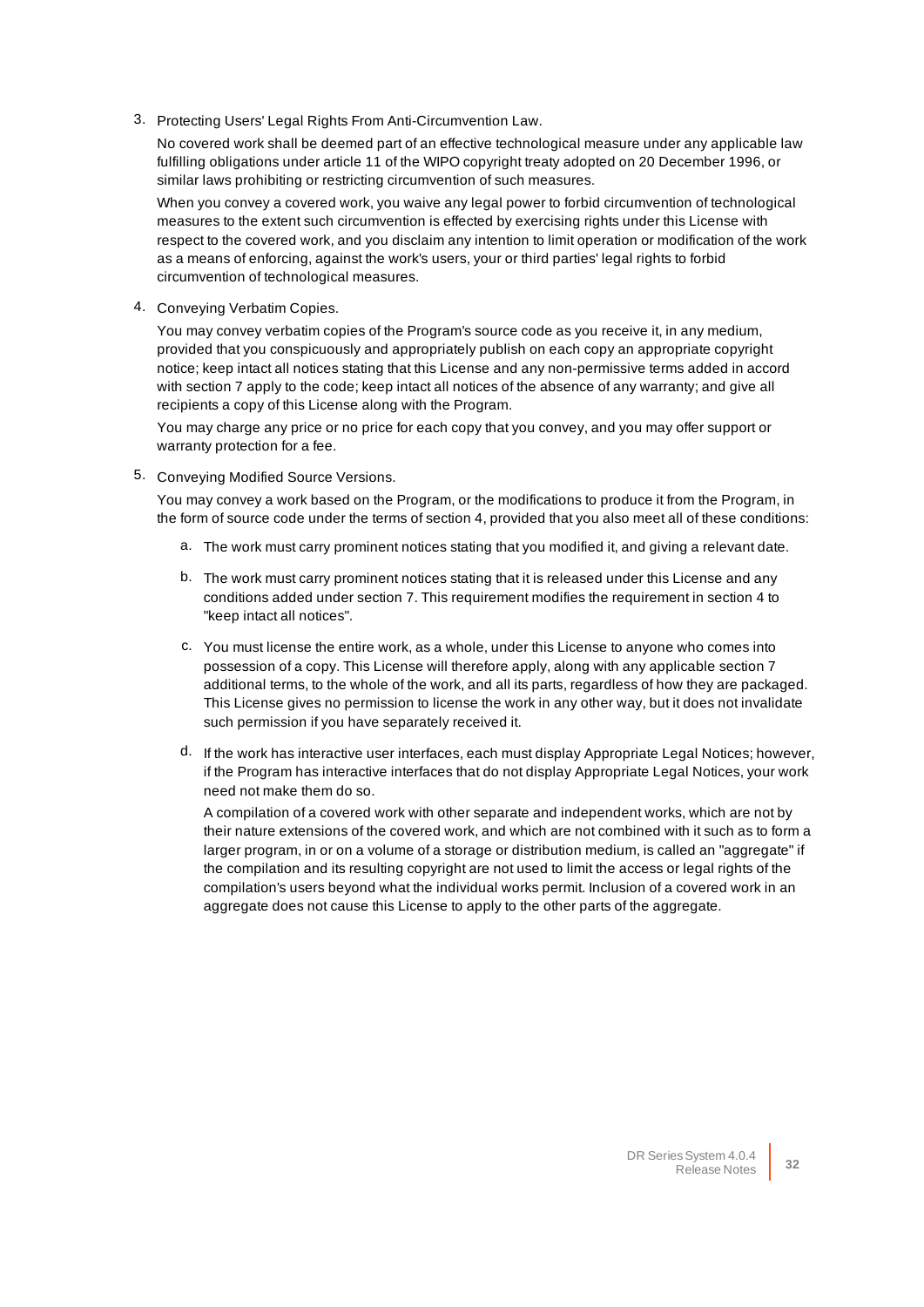#### 6. Conveying Non-Source Forms.

You may convey a covered work in object code form under the terms of sections 4 and 5, provided that you also convey the machine-readable Corresponding Source under the terms of this License, in one of these ways:

- a. Convey the object code in, or embodied in, a physical product (including a physical distribution medium), accompanied by the Corresponding Source fixed on a durable physical medium customarily used for software interchange.
- b. Convey the object code in, or embodied in, a physical product (including a physical distribution medium), accompanied by a written offer, valid for at least three years and valid for as long as you offer spare parts or customer support for that product model, to give anyone who possesses the object code either (1) a copy of the Corresponding Source for all the software in the product that is covered by this License, on a durable physical medium customarily used for software interchange, for a price no more than your reasonable cost of physically performing this conveying of source, or (2) access to copy the Corresponding Source from a network server at no charge.
- c. Convey individual copies of the object code with a copy of the written offer to provide the Corresponding Source. This alternative is allowed only occasionally and noncommercially, and only if you received the object code with such an offer, in accord with subsection 6b.
- d. Convey the object code by offering access from a designated place (gratis or for a charge), and offer equivalent access to the Corresponding Source in the same way through the same place at no further charge. You need not require recipients to copy the Corresponding Source along with the object code. If the place to copy the object code is a network server, the Corresponding Source may be on a different server (operated by you or a third party) that supports equivalent copying facilities, provided you maintain clear directions next to the object code saying where to find the Corresponding Source. Regardless of what server hosts the Corresponding Source, you remain obligated to ensure that it is available for as long as needed to satisfy these requirements.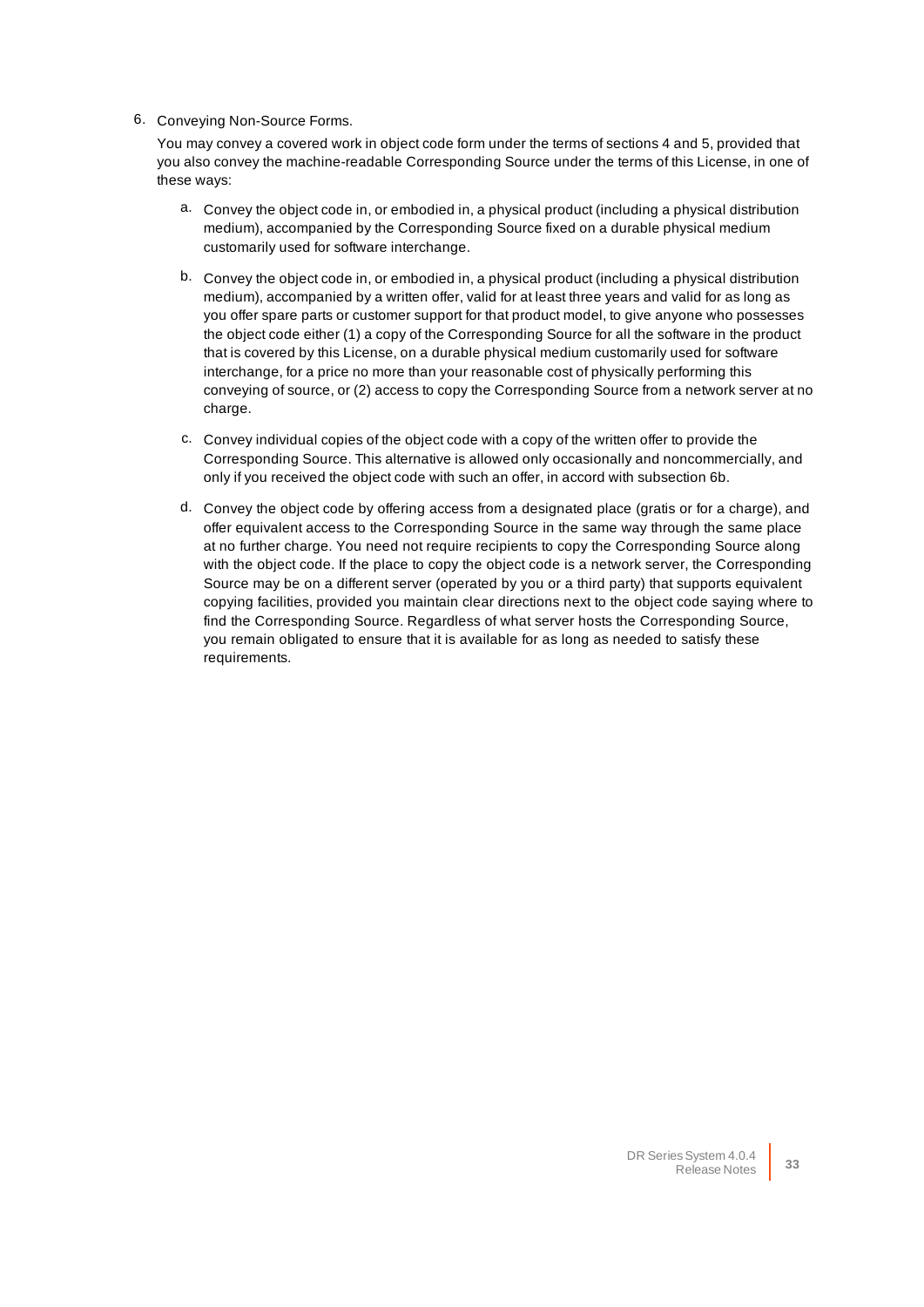e. Convey the object code using peer-to-peer transmission, provided you inform other peers where the object code and Corresponding Source of the work are being offered to the general public at no charge under subsection 6d.

A separable portion of the object code, whose source code is excluded from the Corresponding Source as a System Library, need not be included in conveying the object code work.

A "User Product" is either (1) a "consumer product", which means any tangible personal property which is normally used for personal, family, or household purposes, or (2) anything designed or sold for incorporation into a dwelling. In determining whether a product is a consumer product, doubtful cases shall be resolved in favor of coverage. For a particular product received by a particular user, "normally used" refers to a typical or common use of that class of product, regardless of the status of the particular user or of the way in which the particular user actually uses, or expects or is expected to use, the product. A product is a consumer product regardless of whether the product has substantial commercial, industrial or non-consumer uses, unless such uses represent the only significant mode of use of the product.

"Installation Information" for a User Product means any methods, procedures, authorization keys, or other information required to install and execute modified versions of a covered work in that User Product from a modified version of its Corresponding Source. The information must suffice to ensure that the continued functioning of the modified object code is in no case prevented or interfered with solely because modification has been made.

If you convey an object code work under this section in, or with, or specifically for use in, a User Product, and the conveying occurs as part of a transaction in which the right of possession and use of the User Product is transferred to the recipient in perpetuity or for a fixed term (regardless of how the transaction is characterized), the Corresponding Source conveyed under this section must be accompanied by the Installation Information. But this requirement does not apply if neither you nor any third party retains the ability to install modified object code on the User Product (for example, the work has been installed in ROM).

The requirement to provide Installation Information does not include a requirement to continue to provide support service, warranty, or updates for a work that has been modified or installed by the recipient, or for the User Product in which it has been modified or installed. Access to a network may be denied when the modification itself materially and adversely affects the operation of the network or violates the rules and protocols for communication across the network.

Corresponding Source conveyed, and Installation Information provided, in accord with this section must be in a format that is publicly documented (and with an implementation available to the public in source code form), and must require no special password or key for unpacking, reading or copying.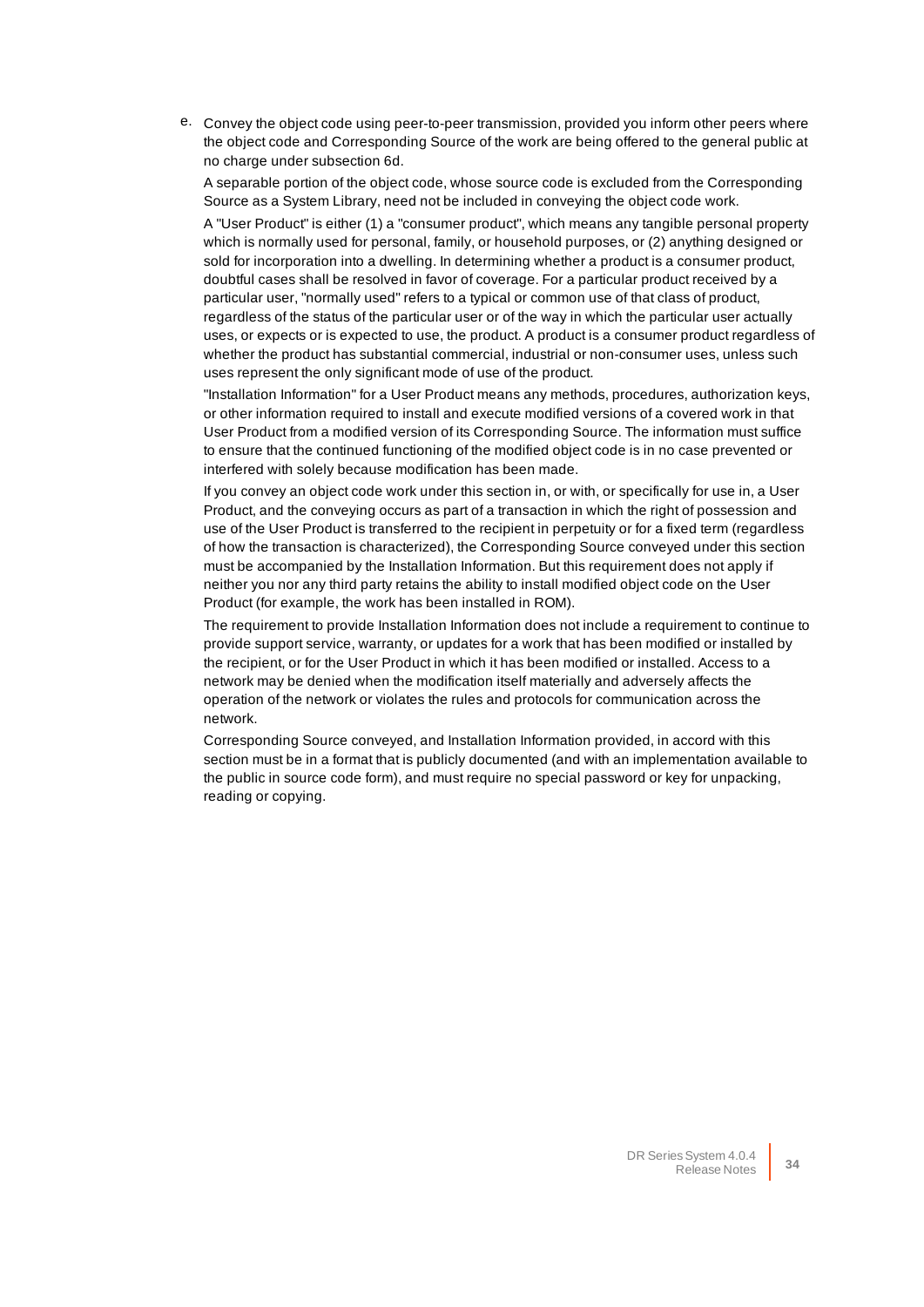#### 7. Additional Terms.

"Additional permissions" are terms that supplement the terms of this License by making exceptions from one or more of its conditions. Additional permissions that are applicable to the entire Program shall be treated as though they were included in this License, to the extent that they are valid under applicable law. If additional permissions apply only to part of the Program, that part may be used separately under those permissions, but the entire Program remains governed by this License without regard to the additional permissions.

When you convey a copy of a covered work, you may at your option remove any additional permissions from that copy, or from any part of it. (Additional permissions may be written to require their own removal in certain cases when you modify the work.) You may place additional permissions on material, added by you to a covered work, for which you have or can give appropriate copyright permission.

Notwithstanding any other provision of this License, for material you add to a covered work, you may (if authorized by the copyright holders of that material) supplement the terms of this License with terms:

- a. Disclaiming warranty or limiting liability differently from the terms of sections 15 and 16 of this License; or
- b. Requiring preservation of specified reasonable legal notices or author attributions in that material or in the Appropriate Legal Notices displayed by works containing it; or
- c. Prohibiting misrepresentation of the origin of that material, or requiring that modified versions of such material be marked in reasonable ways as different from the original version; or
- d. Limiting the use for publicity purposes of names of licensors or authors of the material; or
- e. Declining to grant rights under trademark law for use of some trade names, trademarks, or service marks; or
- f. Requiring indemnification of licensors and authors of that material by anyone who conveys the material (or modified versions of it) with contractual assumptions of liability to the recipient, for any liability that these contractual assumptions directly impose on those licensors and authors. All other non-permissive additional terms are considered "further restrictions" within the meaning of section 10. If the Program as you received it, or any part of it, contains a notice stating that it is governed by this License along with a term that is a further restriction, you may remove that term. If a license document contains a further restriction but permits relicensing or conveying under this License, you may add to a covered work material governed by the terms of that license document, provided that the further restriction does not survive such relicensing or conveying. If you add terms to a covered work in accord with this section, you must place, in the relevant source files, a statement of the additional terms that apply to those files, or a notice indicating where to find the applicable terms.

Additional terms, permissive or non-permissive, may be stated in the form of a separately written license, or stated as exceptions; the above requirements apply either way.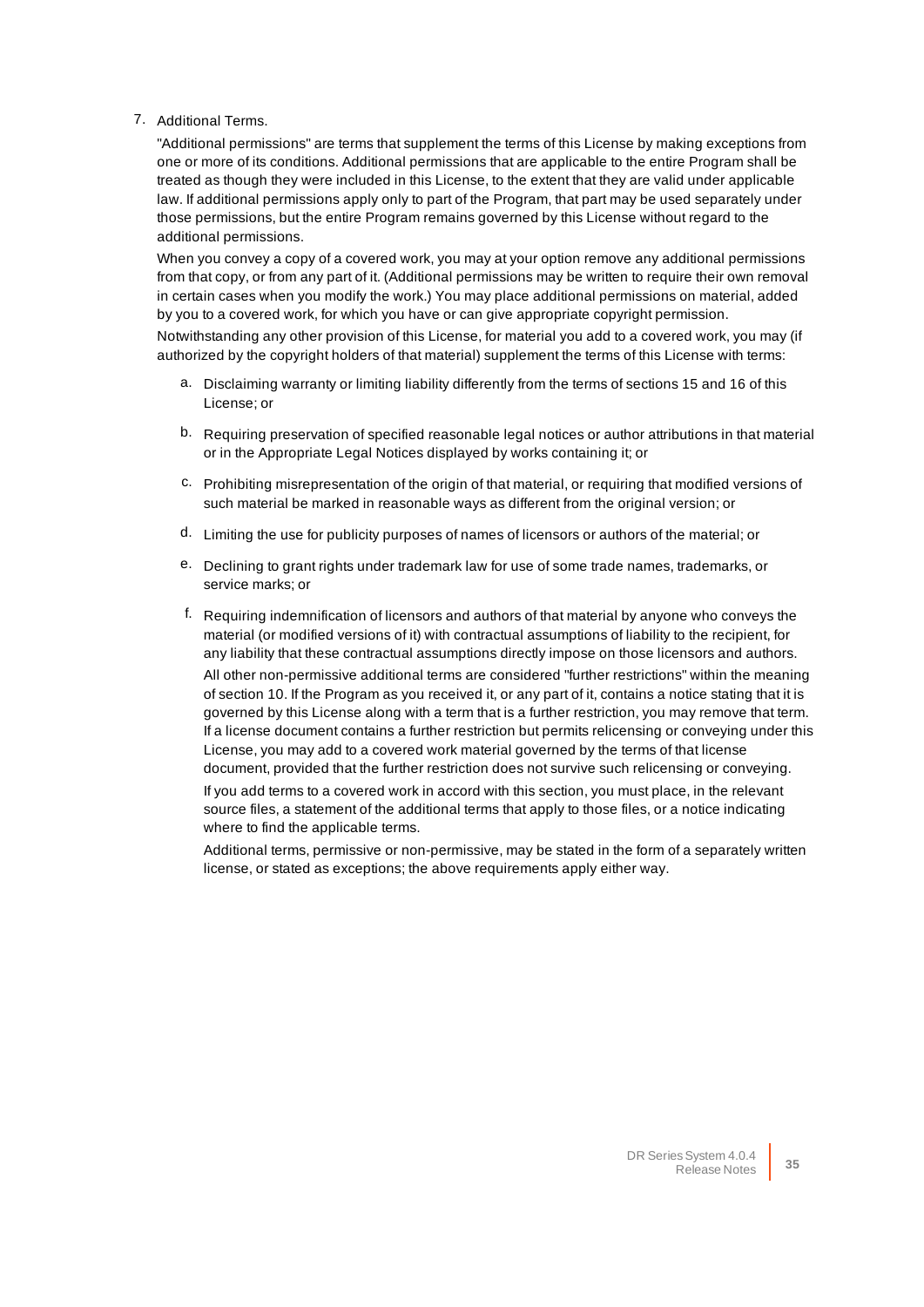#### 8. Termination.

You may not propagate or modify a covered work except as expressly provided under this License. Any attempt otherwise to propagate or modify it is void, and will automatically terminate your rights under this License (including any patent licenses granted under the third paragraph of section 11).

However, if you cease all violation of this License, then your license from a particular copyright holder is reinstated (a) provisionally, unless and until the copyright holder explicitly and finally terminates your license, and (b) permanently, if the copyright holder fails to notify you of the violation by some reasonable means prior to 60 days after the cessation.

Moreover, your license from a particular copyright holder is reinstated permanently if the copyright holder notifies you of the violation by some reasonable means, this is the first time you have received notice of violation of this License (for any work) from that copyright holder, and you cure the violation prior to 30 days after your receipt of the notice.

Termination of your rights under this section does not terminate the licenses of parties who have received copies or rights from you under this License. If your rights have been terminated and not permanently reinstated, you do not qualify to receive new licenses for the same material under section 10.

9. Acceptance Not Required for Having Copies.

You are not required to accept this License in order to receive or run a copy of the Program. Ancillary propagation of a covered work occurring solely as a consequence of using peer-to-peer transmission to receive a copy likewise does not require acceptance. However, nothing other than this License grants you permission to propagate or modify any covered work. These actions infringe copyright if you do not accept this License. Therefore, by modifying or propagating a covered work, you indicate your acceptance of this License to do so.

#### 10. Automatic Licensing of Downstream Recipients.

Each time you convey a covered work, the recipient automatically receives a license from the original licensors, to run, modify and propagate that work, subject to this License. You are not responsible for enforcing compliance by third parties with this License.

An "entity transaction" is a transaction transferring control of an organization, or substantially all assets of one, or subdividing an organization, or merging organizations. If propagation of a covered work results from an entity transaction, each party to that transaction who receives a copy of the work also receives whatever licenses to the work the party's predecessor in interest had or could give under the previous paragraph, plus a right to possession of the Corresponding Source of the work from the predecessor in interest, if the predecessor has it or can get it with reasonable efforts.

You may not impose any further restrictions on the exercise of the rights granted or affirmed under this License. For example, you may not impose a license fee, royalty, or other charge for exercise of rights granted under this License, and you may not initiate litigation (including a cross-claim or counterclaim in a lawsuit) alleging that any patent claim is infringed by making, using, selling, offering for sale, or importing the Program or any portion of it.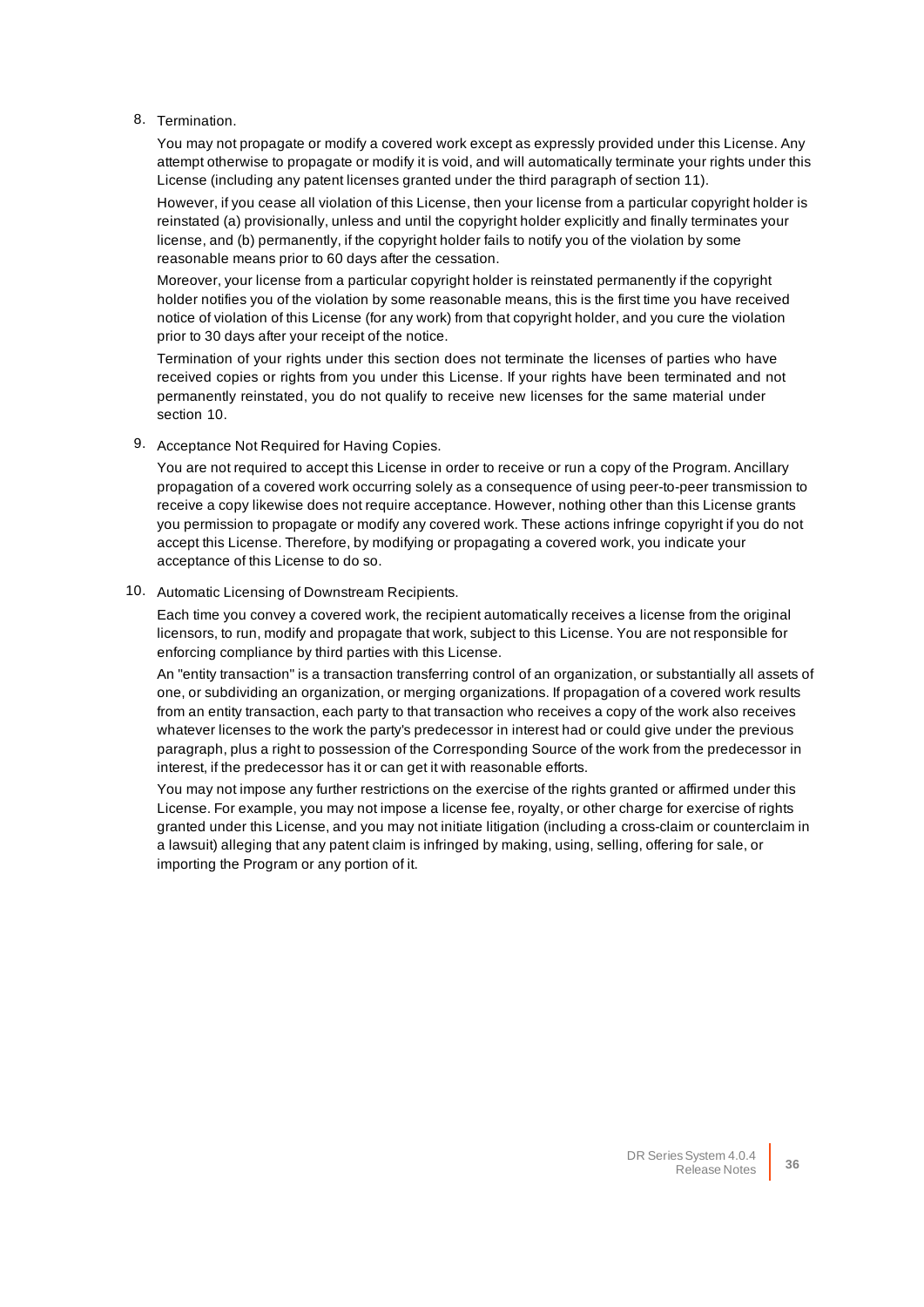#### 11. Patents.

A "contributor" is a copyright holder who authorizes use under this License of the Program or a work on which the Program is based. The work thus licensed is called the contributor's "contributor version".

A contributor's "essential patent claims" are all patent claims owned or controlled by the contributor, whether already acquired or hereafter acquired, that would be infringed by some manner, permitted by this License, of making, using, or selling its contributor version, but do not include claims that would be infringed only as a consequence of further modification of the contributor version. For purposes of this definition, "control" includes the right to grant patent sublicenses in a manner consistent with the requirements of this License.

Each contributor grants you a non-exclusive, worldwide, royalty-free patent license under the contributor's essential patent claims, to make, use, sell, offer for sale, import and otherwise run, modify and propagate the contents of its contributor version.

In the following three paragraphs, a "patent license" is any express agreement or commitment, however denominated, not to enforce a patent (such as an express permission to practice a patent or covenant not to sue for patent infringement). To "grant" such a patent license to a party means to make such an agreement or commitment not to enforce a patent against the party.

If you convey a covered work, knowingly relying on a patent license, and the Corresponding Source of the work is not available for anyone to copy, free of charge and under the terms of this License, through a publicly available network server or other readily accessible means, then you must either (1) cause the Corresponding Source to be so available, or (2) arrange to deprive yourself of the benefit of the patent license for this particular work, or (3) arrange, in a manner consistent with the requirements of this License, to extend the patent license to downstream recipients. "Knowingly relying" means you have actual knowledge that, but for the patent license, your conveying the covered work in a country, or your recipient's use of the covered work in a country, would infringe one or more identifiable patents in that country that you have reason to believe are valid.

If, pursuant to or in connection with a single transaction or arrangement, you convey, or propagate by procuring conveyance of, a covered work, and grant a patent license to some of the parties receiving the covered work authorizing them to use, propagate, modify or convey a specific copy of the covered work, then the patent license you grant is automatically extended to all recipients of the covered work and works based on it.

A patent license is "discriminatory" if it does not include within the scope of its coverage, prohibits the exercise of, or is conditioned on the non-exercise of one or more of the rights that are specifically granted under this License. You may not convey a covered work if you are a party to an arrangement with a third party that is in the business of distributing software, under which you make payment to the third party based on the extent of your activity of conveying the work, and under which the third party grants, to any of the parties who would receive the covered work from you, a discriminatory patent license (a) in connection with copies of the covered work conveyed by you (or copies made from those copies), or (b) primarily for and in connection with specific products or compilations that contain the covered work, unless you entered into that arrangement, or that patent license was granted, prior to 28 March 2007.

Nothing in this License shall be construed as excluding or limiting any implied license or other defenses to infringement that may otherwise be available to you under applicable patent law.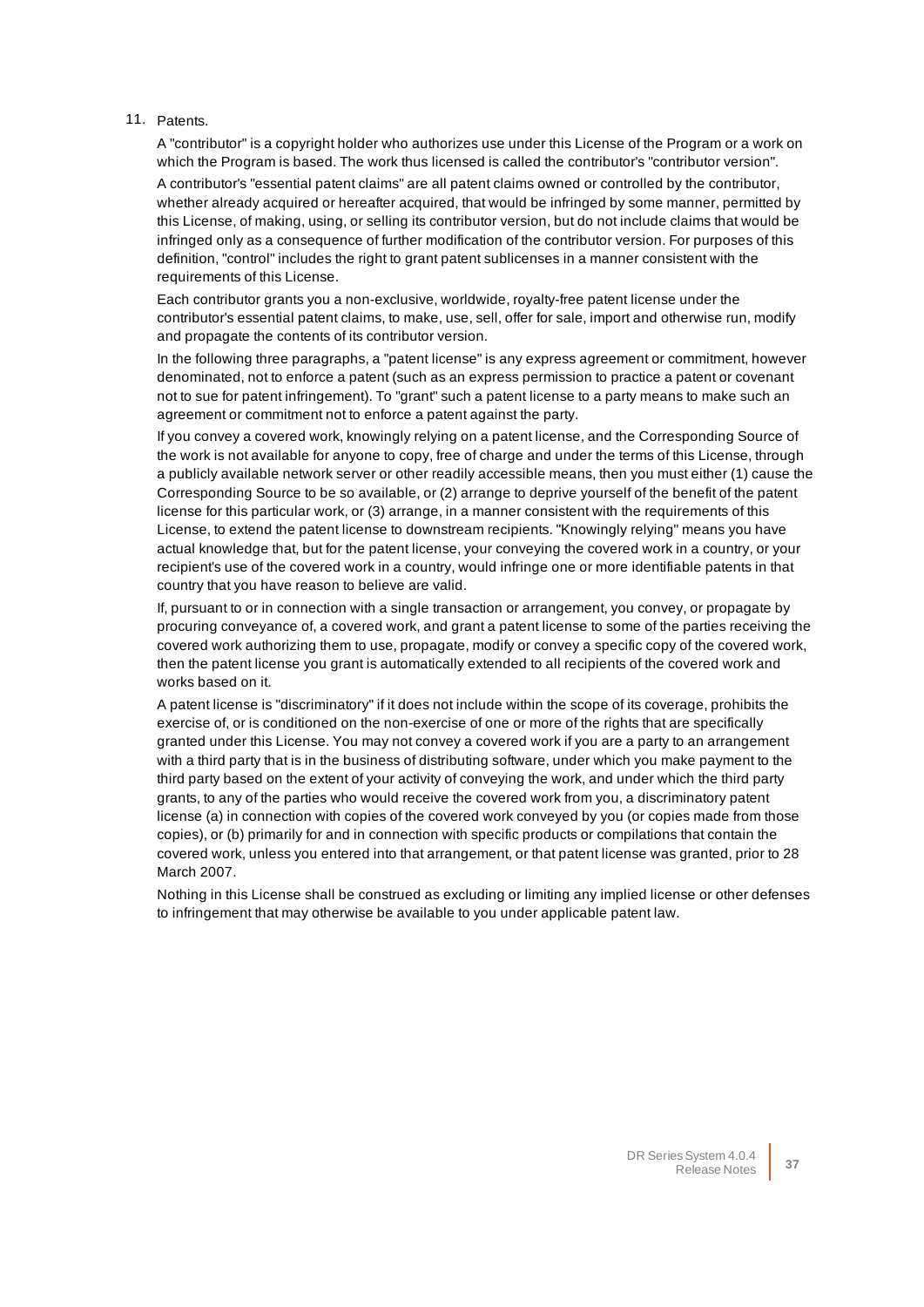#### 12. No Surrender of Others' Freedom.

If conditions are imposed on you (whether by court order, agreement or otherwise) that contradict the conditions of this License, they do not excuse you from the conditions of this License. If you cannot convey a covered work so as to satisfy simultaneously your obligations under this License and any other pertinent obligations, then as a consequence you may not convey it at all. For example, if you agree to terms that obligate you to collect a royalty for further conveying from those to whom you convey the Program, the only way you could satisfy both those terms and this License would be to refrain entirely from conveying the Program.

13. Use with the GNU Affero General Public License.

Notwithstanding any other provision of this License, you have permission to link or combine any covered work with a work licensed under version 3 of the GNU Affero General Public License into a single combined work, and to convey the resulting work. The terms of this License will continue to apply to the part which is the covered work, but the special requirements of the GNU Affero General Public License, section 13, concerning interaction through a network will apply to the combination as such.

14. Revised Versions of this License.

The Free Software Foundation may publish revised and/or new versions of the GNU General Public License from time to time. Such new versions will be similar in spirit to the present version, but may differ in detail to address new problems or concerns.

Each version is given a distinguishing version number. If the Program specifies that a certain numbered version of the GNU General Public License "or any later version" applies to it, you have the option of following the terms and conditions either of that numbered version or of any later version published by the Free Software Foundation. If the Program does not specify a version number of the GNU General Public License, you may choose any version ever published by the Free Software Foundation.

If the Program specifies that a proxy can decide which future versions of the GNU General Public License can be used, that proxy's public statement of acceptance of a version permanently authorizes you to choose that version for the Program.

Later license versions may give you additional or different permissions. However, no additional obligations are imposed on any author or copyright holder as a result of your choosing to follow a later version.

15. Disclaimer of Warranty.

THERE IS NO WARRANTY FOR THE PROGRAM, TO THE EXTENT PERMITTED BY APPLICABLE LAW. EXCEPT WHEN OTHERWISE STATED IN WRITING THE COPYRIGHT HOLDERS AND/OR OTHER PARTIES PROVIDE THE PROGRAM "AS IS" WITHOUT WARRANTY OF ANY KIND, EITHER EXPRESSED OR IMPLIED, INCLUDING, BUT NOT LIMITED TO, THE IMPLIED WARRANTIES OF MERCHANTABILITY AND FITNESS FOR A PARTICULAR PURPOSE. THE ENTIRE RISK AS TO THE QUALITY AND PERFORMANCE OF THE PROGRAM IS WITH YOU. SHOULD THE PROGRAM PROVE DEFECTIVE, YOU ASSUME THE COST OF ALL NECESSARY SERVICING, REPAIR OR CORRECTION.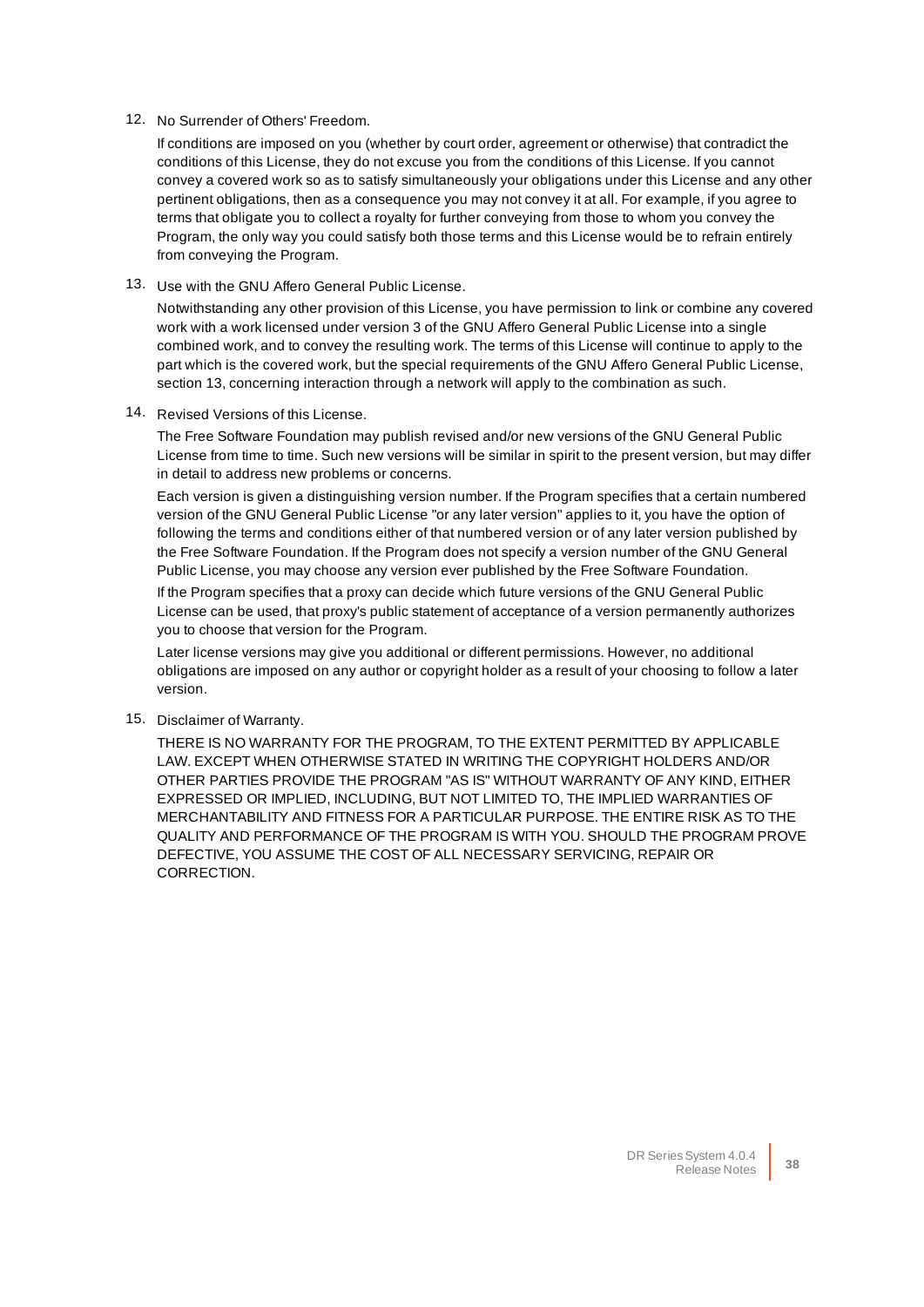#### 16. Limitation of Liability.

IN NO EVENT UNLESS REQUIRED BY APPLICABLE LAW OR AGREED TO IN WRITING WILL ANY COPYRIGHT HOLDER, OR ANY OTHER PARTY WHO MODIFIES AND/OR CONVEYS THE PROGRAM AS PERMITTED ABOVE, BE LIABLE TO YOU FOR DAMAGES, INCLUDING ANY GENERAL, SPECIAL, INCIDENTAL OR CONSEQUENTIAL DAMAGES ARISING OUT OF THE USE OR INABILITY TO USE THE PROGRAM (INCLUDING BUT NOT LIMITED TO LOSS OF DATA OR DATA BEING RENDERED INACCURATE OR LOSSES SUSTAINED BY YOU OR THIRD PARTIES OR A FAILURE OF THE PROGRAM TO OPERATE WITH ANY OTHER PROGRAMS), EVEN IF SUCH HOLDER OR OTHER PARTY HAS BEEN ADVISED OF THE POSSIBILITY OF SUCH DAMAGES.

17. Interpretation of Sections 15 and 16.

If the disclaimer of warranty and limitation of liability provided above cannot be given local legal effect according to their terms, reviewing courts shall apply local law that most closely approximates an absolute waiver of all civil liability in connection with the Program, unless a warranty or assumption of liability accompanies a copy of the Program in return for a fee.

#### END OF TERMS AND CONDITIONS

How to Apply These Terms to Your New Programs

If you develop a new program, and you want it to be of the greatest possible use to the public, the best way to achieve this is to make it free software which everyone can redistribute and change under these terms.

To do so, attach the following notices to the program. It is safest to attach them to the start of each source file to most effectively state the exclusion of warranty; and each file should have at least the "copyright" line and a pointer to where the full notice is found.

[one line to give the program's name and a brief idea of what it does.] Copyright (C) [year] [name of author]

This program is free software: you can redistribute it and/or modify it under the terms of the GNU General Public License as published by the Free Software Foundation, either version 3 of the License, or (at your option) any later version.

This program is distributed in the hope that it will be useful, but WITHOUT ANY WARRANTY; without even the implied warranty of MERCHANTABILITY or FITNESS FOR A PARTICULAR PURPOSE. See the GNU General Public License for more details.

You should have received a copy of the GNU General Public License along with this program. If not, see [http://www.gnu.org/licenses/].

Also add information on how to contact you by electronic and paper mail.

If the program does terminal interaction, make it output a short notice like this when it starts in an interactive mode:

[program] Copyright (C) [year] [name of author] This program comes with ABSOLUTELY NO WARRANTY; for details type `show w'. This is free software, and you are welcome to redistribute it under certain conditions; type `show c' for details.

The hypothetical commands `show w' and `show c' should show the appropriate parts of the General Public License. Of course, your program's commands might be different; for a GUI interface, you would use an "about box".

You should also get your employer (if you work as a programmer) or school, if any, to sign a "copyright disclaimer" for the program, if necessary. For more information on this, and how to apply and follow the GNU GPL, see [http://www.gnu.org/licenses/].

The GNU General Public License does not permit incorporating your program into proprietary programs. If your program is a subroutine library, you may consider it more useful to permit linking proprietary applications with the library. If this is what you want to do, use the GNU Lesser General Public License instead of this License. But first, please read [http://www.gnu.org/philosophy/why-not-lgpl.html].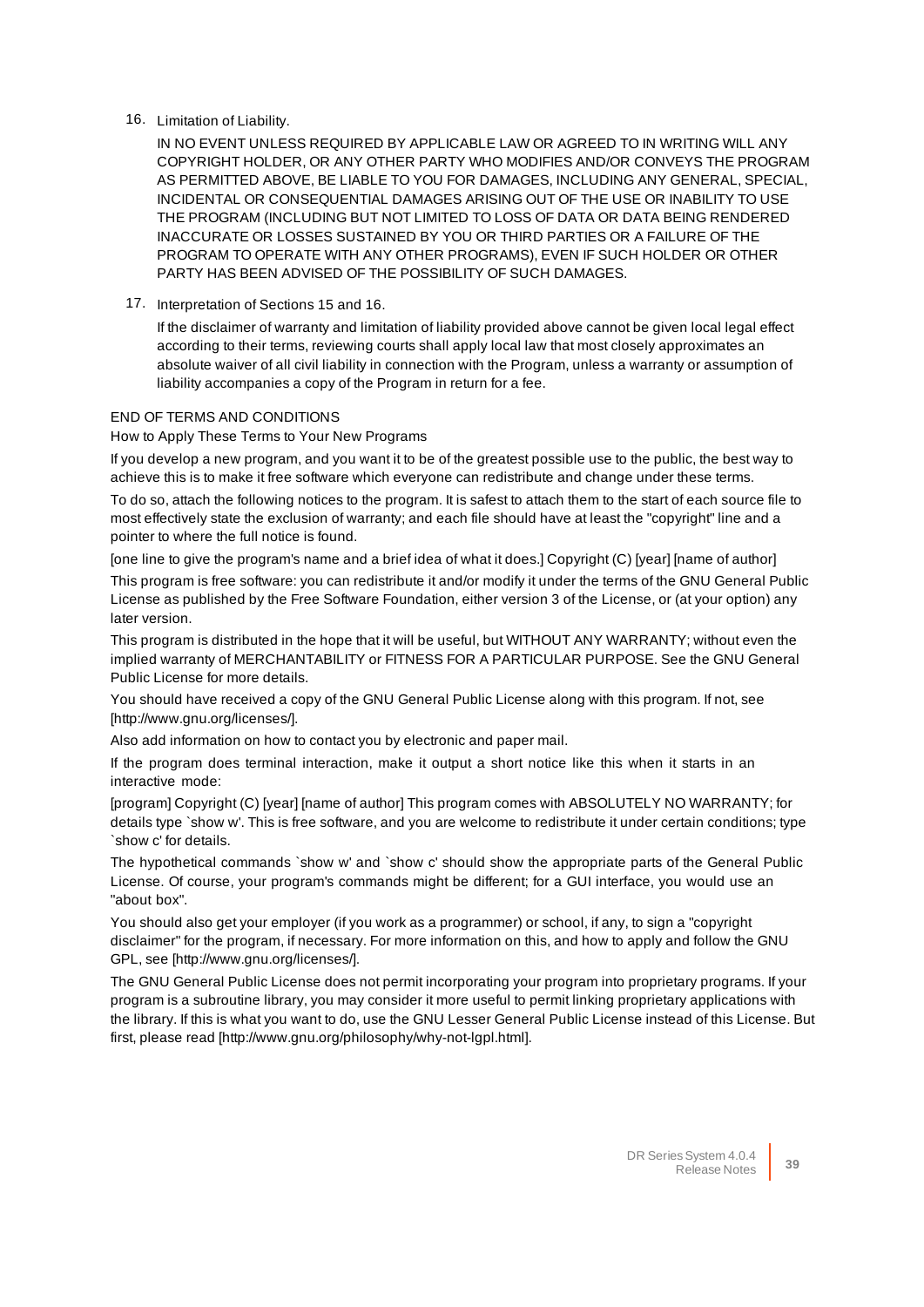# <span id="page-39-0"></span>**GNU (Lesser General Public License) 3.0**

#### GNU LESSER GENERAL PUBLIC LICENSE

Version 3, 29 June 2007

Copyright (C) 2007 Free Software Foundation, Inc. [http://fsf.org/] Everyone is permitted to copy and distribute verbatim copies of this license document, but changing it is not allowed.

This version of the GNU Lesser General Public License incorporates the terms and conditions of version 3 of the GNU General Public License, supplemented by the additional permissions listed below.

0. Additional Definitions.

As used herein, "this License" refers to version 3 of the GNU Lesser General Public License, and the "GNU GPL" refers to version 3 of the GNU General Public License.

"The Library" refers to a covered work governed by this License, other than an Application or a Combined Work as defined below.

An "Application" is any work that makes use of an interface provided by the Library, but which is not otherwise based on the Library. Defining a subclass of a class defined by the Library is deemed a mode of using an interface provided by the Library.

A "Combined Work" is a work produced by combining or linking an Application with the Library. The particular version of the Library with which the Combined Work was made is also called the "Linked Version".

The "Minimal Corresponding Source" for a Combined Work means the Corresponding Source for the Combined Work, excluding any source code for portions of the Combined Work that, considered in isolation, are based on the Application, and not on the Linked Version.

The "Corresponding Application Code" for a Combined Work means the object code and/or source code for the Application, including any data and utility programs needed for reproducing the Combined Work from the Application, but excluding the System Libraries of the Combined Work.

1. Exception to Section 3 of the GNU GPL.

You may convey a covered work under sections 3 and 4 of this License without being bound by section 3 of the GNU GPL.

2. Conveying Modified Versions.

If you modify a copy of the Library, and, in your modifications, a facility refers to a function or data to be supplied by an Application that uses the facility (other than as an argument passed when the facility is invoked), then you may convey a copy of the modified version:

- a. under this License, provided that you make a good faith effort to ensure that, in the event an Application does not supply the function or data, the facility still operates, and performs whatever part of its purpose remains meaningful, or
- b. under the GNU GPL, with none of the additional permissions of this License applicable to that copy.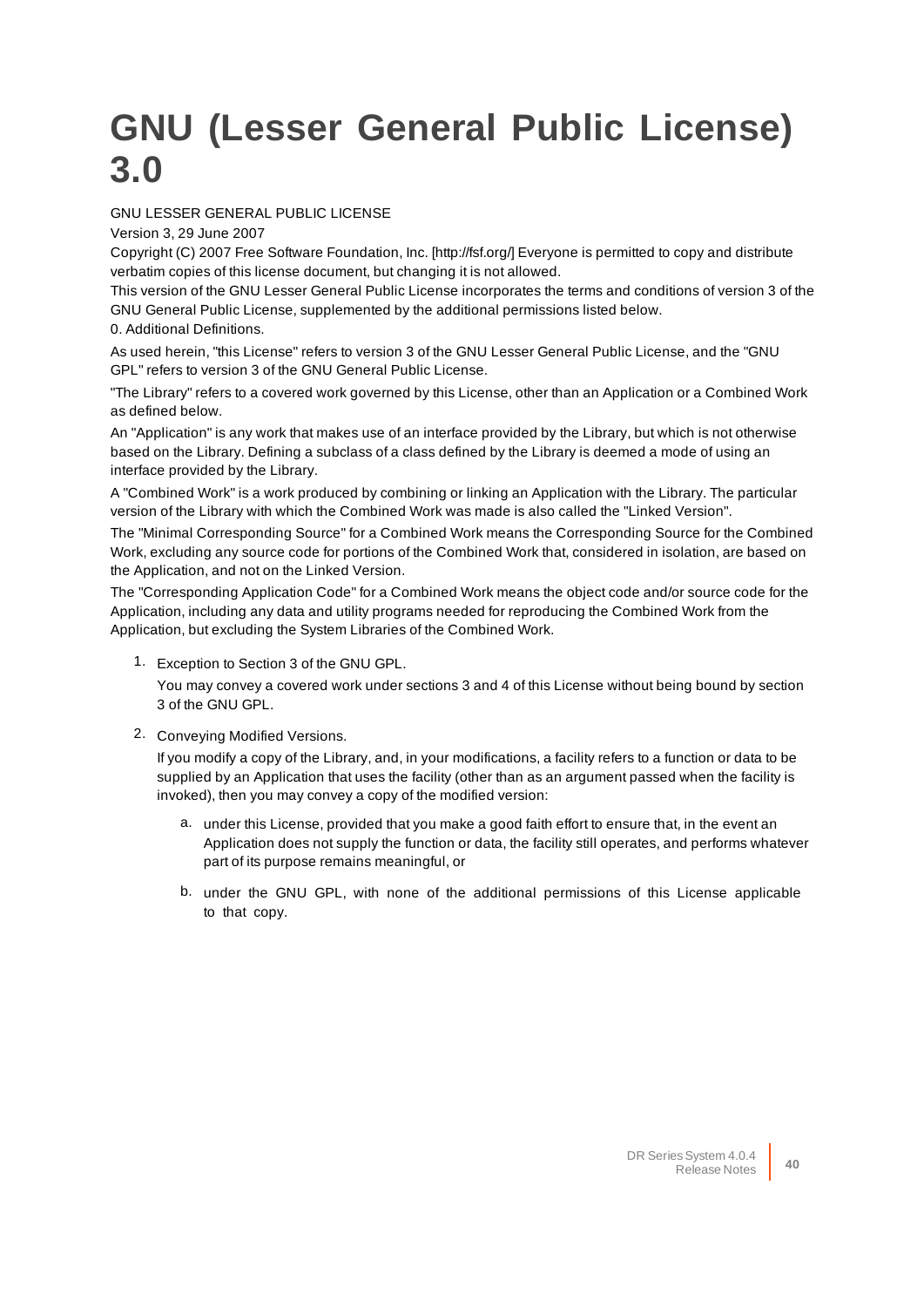3. Object Code Incorporating Material from Library Header Files.

The object code form of an Application may incorporate material from a header file that is part of the Library. You may convey such object code under terms of your choice, provided that, if the incorporated material is not limited to numerical parameters, data structure layouts and accessors, or small macros, inline functions and templates (ten or fewer lines in length), you do both of the following:

- a. Give prominent notice with each copy of the object code that the Library is used in it and that the Library and its use are covered by this License.
- b. Accompany the object code with a copy of the GNU GPL and this license document.
- 4. Combined Works.

You may convey a Combined Work under terms of your choice that, taken together, effectively do not restrict modification of the portions of the Library contained in the Combined Work and reverse engineering for debugging such modifications, if you also do each of the following:

- a. Give prominent notice with each copy of the Combined Work that the Library is used in it and that the Library and its use are covered by this License.
- b. Accompany the Combined Work with a copy of the GNU GPL and this license document.
- c. For a Combined Work that displays copyright notices during execution, include the copyright notice for the Library among these notices, as well as a reference directing the user to the copies of the GNU GPL and this license document.
- d. Do one of the following:
	- a. Convey the Minimal Corresponding Source under the terms of this License, and the Corresponding Application Code in a form suitable for, and under terms that permit, the user to recombine or relink the Application with a modified version of the Linked Version to produce a modified Combined Work, in the manner specified by section 6 of the GNU GPL for conveying Corresponding Source.
	- b. Use a suitable shared library mechanism for linking with the Library. A suitable mechanism is one that (a) uses at run time a copy of the Library already present on the user's computer system, and (b) will operate properly with a modified version of the Library that is interface-compatible with the Linked Version.
- e. Provide Installation Information, but only if you would otherwise be required to provide such information under section 6 of the GNU GPL, and only to the extent that such information is necessary to install and execute a modified version of the Combined Work produced by recombining or relinking the Application with a modified version of the Linked Version. (If you use option 4d0, the Installation Information must accompany the Minimal Corresponding Source and Corresponding Application Code. If you use option 4d1, you must provide the Installation Information in the manner specified by section 6 of the GNU GPL for conveying Corresponding Source.)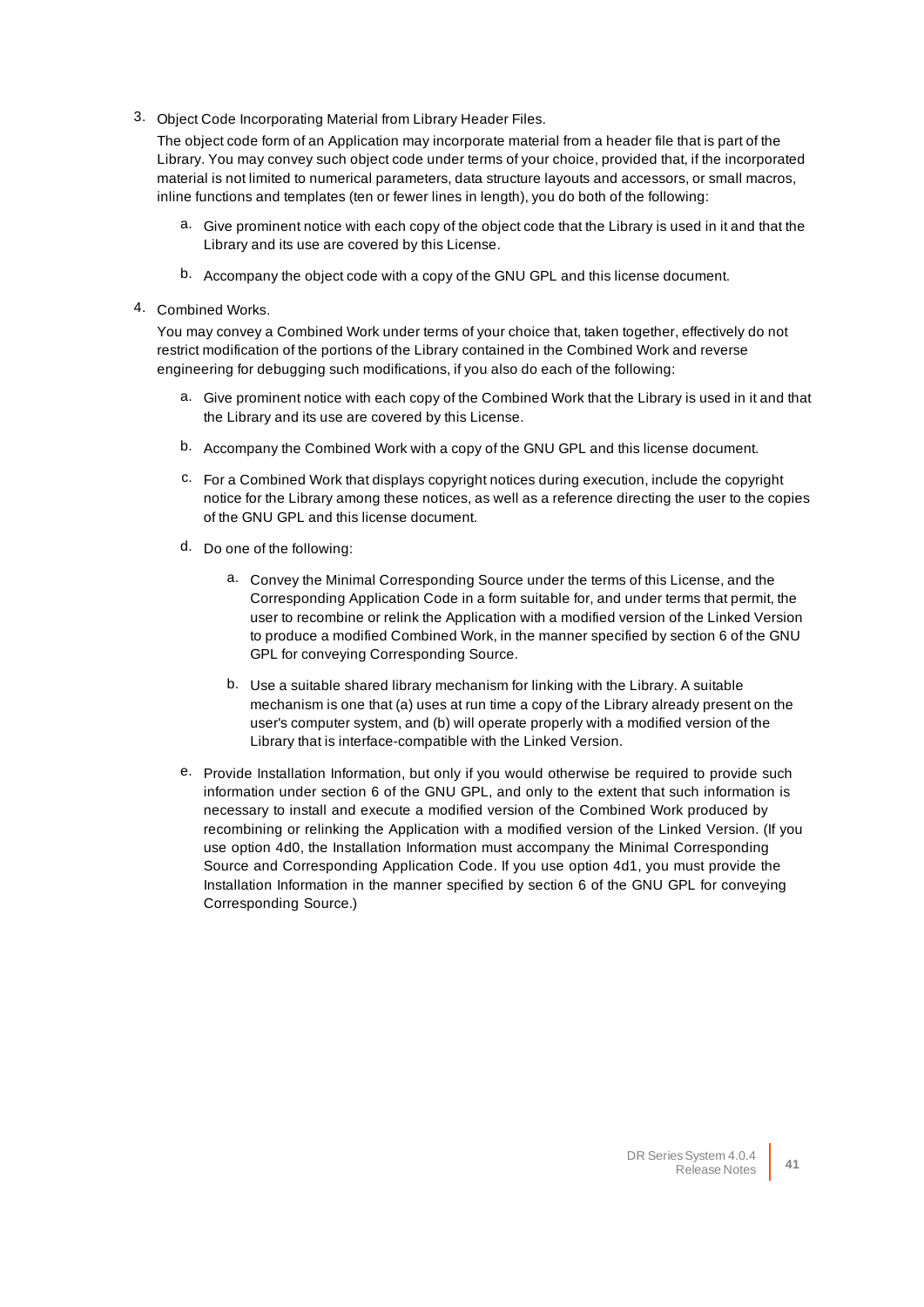5. Combined Libraries.

You may place library facilities that are a work based on the Library side by side in a single library together with other library facilities that are not Applications and are not covered by this License, and convey such a combined library under terms of your choice, if you do both of the following:

- a. Accompany the combined library with a copy of the same work based on the Library, uncombined with any other library facilities, conveyed under the terms of this License.
- b. Give prominent notice with the combined library that part of it is a work based on the Library, and explaining where to find the accompanying uncombined form of the same work.
- 6. Revised Versions of the GNU Lesser General Public License.

The Free Software Foundation may publish revised and/or new versions of the GNU Lesser General Public License from time to time. Such new versions will be similar in spirit to the present version, but may differ in detail to address new problems or concerns.

Each version is given a distinguishing version number. If the Library as you received it specifies that a certain numbered version of the GNU Lesser General Public License "or any later version" applies to it, you have the option of following the terms and conditions either of that published version or of any later version published by the Free Software Foundation. If the Library as you received it does not specify a version number of the GNU Lesser General Public License, you may choose any version of the GNU Lesser General Public License ever published by the Free Software Foundation.

If the Library as you received it specifies that a proxy can decide whether future versions of the GNU Lesser General Public License shall apply, that proxy's public statement of acceptance of any version is permanent authorization for you to choose that version for the Library.

### <span id="page-41-0"></span>**Open SSL License**

/\* ====================================================================

Copyright (c) 1998-2011 The OpenSSL Project. All rights reserved.

Redistribution and use in source and binary forms, with or without modification, are permitted provided that the following conditions are met:

- 1. Redistributions of source code must retain the above copyright notice, this list of conditions and the following disclaimer.
- 2. Redistributions in binary form must reproduce the above copyright notice, this list of conditions and the following disclaimer in the documentation and/or other materials provided with the distribution.
- 3. All advertising materials mentioning features or use of this software must display the following acknowledgment: "This product includes software developed by the OpenSSL Project for use in the OpenSSL Toolkit. (http://www.openssl.org/)"
- 4. The names "OpenSSL Toolkit" and "OpenSSL Project" must not be used to endorse or promote products derived from this software without prior written permission. For written permission, please contact openssl-core@openssl.org.
- 5. Products derived from this software may not be called "OpenSSL" nor may "OpenSSL" appear in their names without prior written permission of the OpenSSL Project.
- 6. Redistributions of any form whatsoever must retain the following acknowledgment: "This product includes software developed by the OpenSSL Project for use in the OpenSSL Toolkit (http://www.openssl.org/)"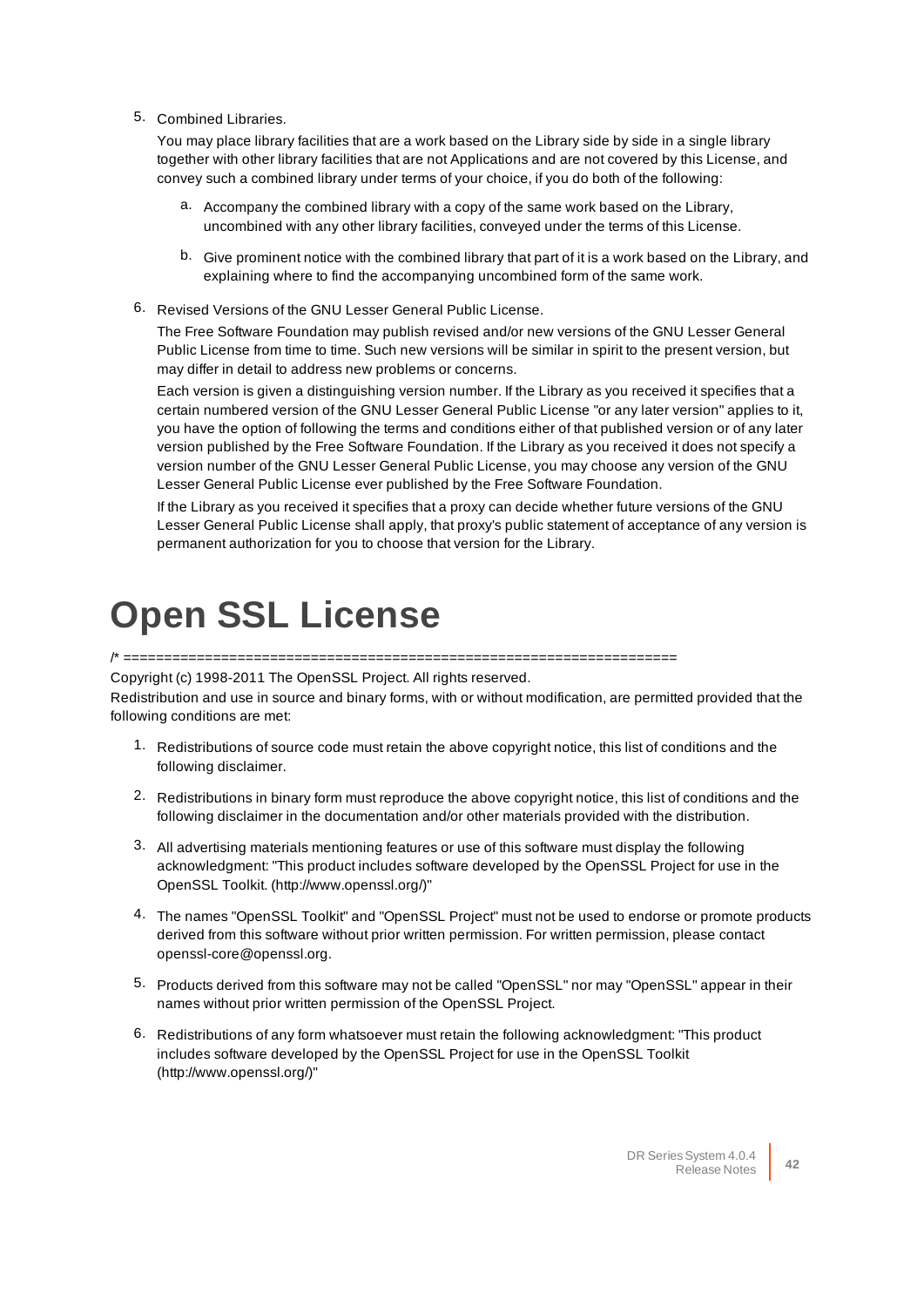THIS SOFTWARE IS PROVIDED BY THE OpenSSL PROJECT ``AS IS'' AND ANY EXPRESSED OR IMPLIED WARRANTIES, INCLUDING, BUT NOT LIMITED TO, THE IMPLIED WARRANTIES OF MERCHANTABILITY AND FITNESS FOR A PARTICULAR PURPOSE ARE DISCLAIMED. IN NO EVENT SHALL THE OpenSSL PROJECT OR ITS CONTRIBUTORS BE LIABLE FOR ANY DIRECT, INDIRECT, INCIDENTAL, SPECIAL, EXEMPLARY, OR CONSEQUENTIAL DAMAGES (INCLUDING, BUT NOT LIMITED TO, PROCUREMENT OF SUBSTITUTE GOODS OR SERVICES; LOSS OF USE, DATA, OR PROFITS; OR BUSINESS INTERRUPTION) HOWEVER CAUSED AND ON ANY THEORY OF LIABILITY, WHETHER IN CONTRACT, STRICT LIABILITY, OR TORT (INCLUDING NEGLIGENCE OR OTHERWISE) ARISING IN ANY WAY OUT OF THE USE OF THIS SOFTWARE, EVEN IF ADVISED OF THE POSSIBILITY OF SUCH DAMAGE.

\* ====================================================================

This product includes cryptographic software written by Eric Young (eay@cryptsoft.com). This product includes software written by Tim Hudson (tjh@cryptsoft.com).

Original SSLeay License

Copyright (C) 1995-1998 Eric Young (eay@cryptsoft.com)

All rights reserved.

This package is an SSL implementation written by Eric Young (eay@cryptsoft.com). The implementation was written so as to conform with Netscapes SSL.

This library is free for commercial and non-commercial use as long as the following conditions are aheared to. The following conditions apply to all code found in this distribution, be it the RC4, RSA, lhash, DES, etc., code; not just the SSL code. The SSL documentation included with this distribution is covered by the same copyright terms except that the holder is Tim Hudson (tjh@cryptsoft.com).

Copyright remains Eric Young's, and as such any Copyright notices in the code are not to be removed. If this package is used in a product, Eric Young should be given attribution as the author of the parts of the library used.

This can be in the form of a textual message at program startup or in documentation (online or textual) provided with the package.

Redistribution and use in source and binary forms, with or without modification, are permitted provided that the following conditions are met:

- 1. Redistributions of source code must retain the copyright notice, this list of conditions and the following disclaimer.
- 2. Redistributions in binary form must reproduce the above copyright notice, this list of conditions and the following disclaimer in the documentation and/or other materials provided with the distribution.
- 3. All advertising materials mentioning features or use of this software must display the following acknowledgement: "This product includes cryptographic software written by Eric Young (eay@cryptsoft.com)" The word 'cryptographic' can be left out if the routines from the library being used are not cryptographic related :-).
- 4. If you include any Windows specific code (or a derivative thereof) from the apps directory (application code) you must include an acknowledgement: "This product includes software written by Tim Hudson (tjh@cryptsoft.com)"

THIS SOFTWARE IS PROVIDED BY ERIC YOUNG ``AS IS'' AND ANY EXPRESS OR IMPLIED WARRANTIES, INCLUDING, BUT NOT LIMITED TO, THE IMPLIED WARRANTIES OF MERCHANTABILITY AND FITNESS FOR A PARTICULAR PURPOSE ARE DISCLAIMED. IN NO EVENT SHALL THE AUTHOR OR CONTRIBUTORS BE LIABLE FOR ANY DIRECT, INDIRECT, INCIDENTAL, SPECIAL, EXEMPLARY, OR CONSEQUENTIAL DAMAGES (INCLUDING, BUT NOT LIMITED TO, PROCUREMENT OF SUBSTITUTE GOODS OR SERVICES; LOSS OF USE, DATA, OR PROFITS; OR BUSINESS INTERRUPTION) HOWEVER CAUSED AND ON ANY THEORY OF LIABILITY, WHETHER IN CONTRACT, STRICT LIABILITY, OR TORT (INCLUDING NEGLIGENCE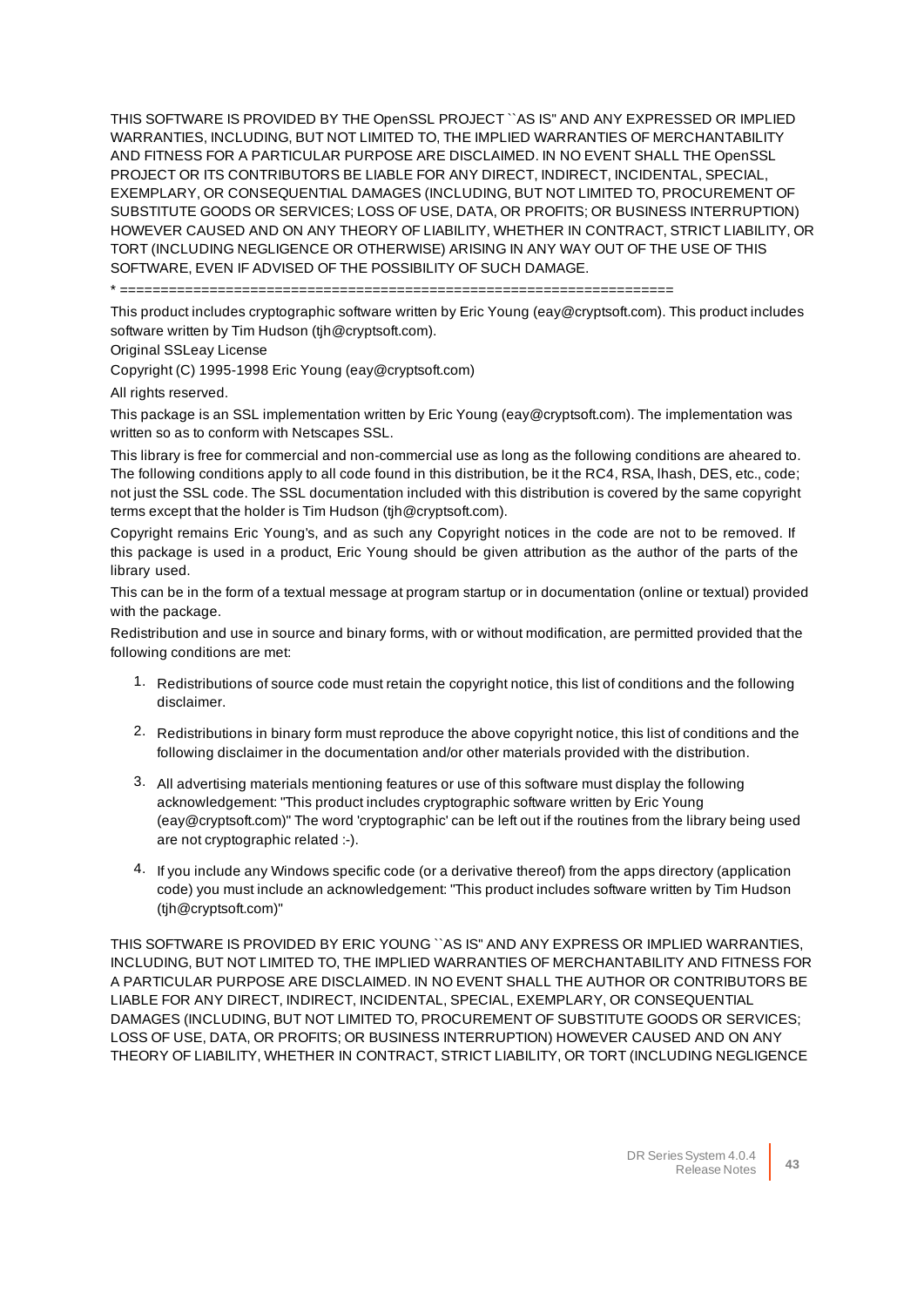OR OTHERWISE) ARISING IN ANY WAY OUT OF THE USE OF THIS SOFTWARE, EVEN IF ADVISED OF THE POSSIBILITY OF SUCH DAMAGE.

The license and distribution terms for any publically available version or derivative of this code cannot be changed. i.e. this code cannot simply be copied and put under another distribution licence [including the GNU Public Licence.]

<span id="page-43-1"></span>\*/

## **The MIT License (MIT)**

The MIT License (MIT)

Copyright (c) 2007 James Newton-King

Permission is hereby granted, free of charge, to any person obtaining a copy of this software and associated documentation files (the "Software"), to deal in the Software without restriction, including without limitation the rights to use, copy, modify, merge, publish, distribute, sublicense, and/or sell copies of the Software, and to permit persons to whom the Software is furnished to do so, subject to the following conditions: The above copyright notice and this permission notice shall be included in all copies or substantial portions of the Software. THE SOFTWARE IS PROVIDED "AS IS", WITHOUT WARRANTY OF ANY KIND, EXPRESS OR IMPLIED, INCLUDING BUT NOT LIMITED TO THE WARRANTIES OF MERCHANTABILITY, FITNESS FOR A PARTICULAR PURPOSE AND NONINFRINGEMENT. IN NO EVENT SHALL THE AUTHORS OR COPYRIGHT HOLDERS BE LIABLE FOR ANY CLAIM, DAMAGES OR OTHER LIABILITY, WHETHER IN AN ACTION OF CONTRACT, TORT OR OTHERWISE, ARISING FROM, OUT OF OR IN CONNECTION WITH THE SOFTWARE OR THE USE OR OTHER DEALINGS IN THE SOFTWARE. THE SOFTWARE.

# <span id="page-43-0"></span>**Copyright Notices**

| Footable 2.0          | Copyright 2012 Steven Usher & Brad Vincent                                                                                                                                                                                                                                                                          |
|-----------------------|---------------------------------------------------------------------------------------------------------------------------------------------------------------------------------------------------------------------------------------------------------------------------------------------------------------------|
| libtalloc2<br>utility | Copyright (C) Andrew Tridgell 2004-2005<br>Copyright (C) Stefan Metzmacher 2006<br>Copyright (C) Jelmer Vernooij <jelmer@samba.org> 2008</jelmer@samba.org>                                                                                                                                                         |
| Libxml2               | Copyright (C) 1992, 1993, 1994, 1995, 1996, 1998, 1999, 2000, 2001, 2002, 2003, 2004,<br>2005, 2006 Free Software Foundation, Inc.<br>Copyright (C) 2000 Gary Pennington and Daniel Veillard.<br>Copyright 1991 by the Massachusetts Institute of Technology<br>Copyright (C) 2000 Bjorn Reese and Daniel Veillard. |
| mhVTL                 | Copyright (C) 2009 - 2010 Kevan Rehm<br>Copyright (C) 2005 - 2013 Mark Harvey<br>Copyright (C) 1992 Eric Youngdale                                                                                                                                                                                                  |
| OpenSSL               | Copyright (C) 1995-1998 Eric Young (eay@cryptsoft.com). All rights reserved. Copyright<br>remains Eric Young's<br>Copyright 2005 Nokia. All rights reserved.                                                                                                                                                        |

#### **Components**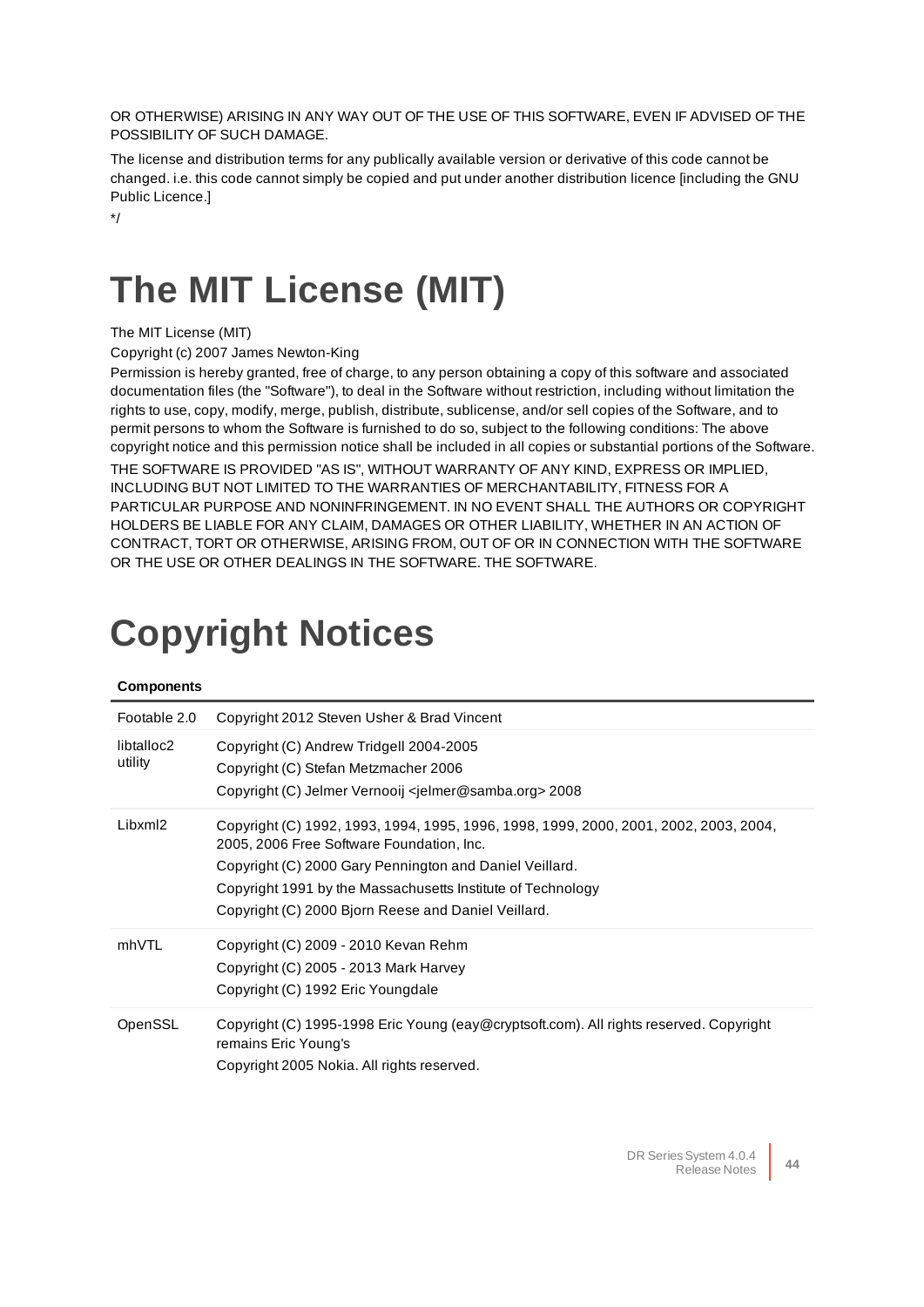#### **Components**

|                                                                      | Copyright (C) 2006, Network Resonance, Inc.                                                                                                                                                                                                                                                                                                                                                                                                                                                                                                                                                                                                                                                                                                                                                                                                                                                                                                                       |
|----------------------------------------------------------------------|-------------------------------------------------------------------------------------------------------------------------------------------------------------------------------------------------------------------------------------------------------------------------------------------------------------------------------------------------------------------------------------------------------------------------------------------------------------------------------------------------------------------------------------------------------------------------------------------------------------------------------------------------------------------------------------------------------------------------------------------------------------------------------------------------------------------------------------------------------------------------------------------------------------------------------------------------------------------|
|                                                                      | Copyright (C) 2011, RTFM, Inc.                                                                                                                                                                                                                                                                                                                                                                                                                                                                                                                                                                                                                                                                                                                                                                                                                                                                                                                                    |
|                                                                      | (c) Copyright 1999 Bodo Moeller. All rights reserved.                                                                                                                                                                                                                                                                                                                                                                                                                                                                                                                                                                                                                                                                                                                                                                                                                                                                                                             |
|                                                                      | (c) Copyright 1999 Bodo Moeller. All rights reserved                                                                                                                                                                                                                                                                                                                                                                                                                                                                                                                                                                                                                                                                                                                                                                                                                                                                                                              |
|                                                                      | Copyright (c) 1999-2002 The OpenSSL Project. All rights reserved.                                                                                                                                                                                                                                                                                                                                                                                                                                                                                                                                                                                                                                                                                                                                                                                                                                                                                                 |
|                                                                      | Copyright (c) 2004, Richard Levitte <richard@levitte.org> All rights reserved.</richard@levitte.org>                                                                                                                                                                                                                                                                                                                                                                                                                                                                                                                                                                                                                                                                                                                                                                                                                                                              |
|                                                                      | Copyright (c) 1999-2010 The OpenSSL Project. All rights reserved.                                                                                                                                                                                                                                                                                                                                                                                                                                                                                                                                                                                                                                                                                                                                                                                                                                                                                                 |
|                                                                      | (C) Copyright Microsoft Corp. 1993. All rights reserved.                                                                                                                                                                                                                                                                                                                                                                                                                                                                                                                                                                                                                                                                                                                                                                                                                                                                                                          |
|                                                                      | Copyright (C) 1995-1997 Eric Young (eay@cryptsoft.com) All rights reserved.                                                                                                                                                                                                                                                                                                                                                                                                                                                                                                                                                                                                                                                                                                                                                                                                                                                                                       |
|                                                                      | Copyright (c) 2003 The OpenSSL Project. All rights reserved.                                                                                                                                                                                                                                                                                                                                                                                                                                                                                                                                                                                                                                                                                                                                                                                                                                                                                                      |
|                                                                      | Copyright (c) 2007 KISA(Korea Information Security Agency). All rights reserved.                                                                                                                                                                                                                                                                                                                                                                                                                                                                                                                                                                                                                                                                                                                                                                                                                                                                                  |
|                                                                      | Copyright (c) 2004 Kungliga Tekniska H\xF6gskolan (Royal Institute of Technology,<br>Stockholm, Sweden).                                                                                                                                                                                                                                                                                                                                                                                                                                                                                                                                                                                                                                                                                                                                                                                                                                                          |
|                                                                      | Copyright (c) 2005 The OpenSSL Project. All rights reserved                                                                                                                                                                                                                                                                                                                                                                                                                                                                                                                                                                                                                                                                                                                                                                                                                                                                                                       |
|                                                                      | Copyright (c) 2008 Andy Polyakov appro@openssl.org                                                                                                                                                                                                                                                                                                                                                                                                                                                                                                                                                                                                                                                                                                                                                                                                                                                                                                                |
|                                                                      | Copyright 2006 NTT (Nippon Telegraph and Telephone Corporation). ALL RIGHTS<br>RESERVED.                                                                                                                                                                                                                                                                                                                                                                                                                                                                                                                                                                                                                                                                                                                                                                                                                                                                          |
|                                                                      | Copyright (c) 2002 Bob Beck <beck@openbsd.org></beck@openbsd.org>                                                                                                                                                                                                                                                                                                                                                                                                                                                                                                                                                                                                                                                                                                                                                                                                                                                                                                 |
|                                                                      | Copyright (c) 2002 Theo de Raadt                                                                                                                                                                                                                                                                                                                                                                                                                                                                                                                                                                                                                                                                                                                                                                                                                                                                                                                                  |
|                                                                      | Copyright (c) 2002 Markus Friedl All rights reserved.                                                                                                                                                                                                                                                                                                                                                                                                                                                                                                                                                                                                                                                                                                                                                                                                                                                                                                             |
|                                                                      | Copyright (c) 2010-2010 Intel Corp. Author: Vinodh.Gopal@intel.com                                                                                                                                                                                                                                                                                                                                                                                                                                                                                                                                                                                                                                                                                                                                                                                                                                                                                                |
|                                                                      | Copyright (c) 1986 by Sun Microsystems, Inc.                                                                                                                                                                                                                                                                                                                                                                                                                                                                                                                                                                                                                                                                                                                                                                                                                                                                                                                      |
|                                                                      | Copyright 2011 Google Inc.                                                                                                                                                                                                                                                                                                                                                                                                                                                                                                                                                                                                                                                                                                                                                                                                                                                                                                                                        |
|                                                                      | Copyright (C) 1995-1998 Eric Young (eay@cryptsoft.com) All rights reserved.                                                                                                                                                                                                                                                                                                                                                                                                                                                                                                                                                                                                                                                                                                                                                                                                                                                                                       |
|                                                                      | Copyright (c) 2005 Hewlett-Packard Development Company, L.P.                                                                                                                                                                                                                                                                                                                                                                                                                                                                                                                                                                                                                                                                                                                                                                                                                                                                                                      |
| QLogic FC<br><b>HBA</b> driver<br><b>Target Mode</b><br>qla2x00t 3.1 | 2004 - 2016 Vladislav Bolkhovitin <vst@vlnb.net> Copyright (C) 2004 - 2005 Leonid Stoljar<br/>Copyright (C) 2006 Nathaniel Clark <nate@misrule.us> Copyright (C) 2007 - 2016 SanDisk<br/>Corporation</nate@misrule.us></vst@vlnb.net>                                                                                                                                                                                                                                                                                                                                                                                                                                                                                                                                                                                                                                                                                                                             |
|                                                                      |                                                                                                                                                                                                                                                                                                                                                                                                                                                                                                                                                                                                                                                                                                                                                                                                                                                                                                                                                                   |
| Samba                                                                | Copyright (c) 2003 SuSE Linux AG, Nuernberg, Germany. All rights reserved. Copyright (C)<br>Stefan (metze) Metzmacher 2002 Copyright (C) Andrew Tridgell 2004 Copyright (C) Andrew<br>Tridgell 2001-2003 Copyright (C) Andrew Bartlett <abartlet@samba.org> 2009 Copyright (C)<br/>Andrew Tridgell 2005 Copyright (C) Andrew Tridgell 2003-2005 Copyright (C) Stefan (metze)<br/>Metzmacher 2004 Copyright (C) Stefan (metze) Metzmacher 2004 Copyright (C) Andrew<br/>Tridgell 2005 Copyright (C) Andrew Tridgell 1992-2005 Copyright (C) Martin Pool 2002<br/>Copyright (C) Jelmer Vernooij 2002 Copyright (C) James J Myers 2003<br/><myersjj@samba.org> Copyright (C) Stefan (metze) Metzmacher 2004 Copyright (C) Andrew<br/>Tridgell 1998 Copyright (C) Andrew Tridgell 1992-2003 Copyright (C) James J Myers 2003<br/><math>m</math>ornii @oombo oraz Convight (C) Androw Tridooll 2002 Convight (C) James UNvers</myersjj@samba.org></abartlet@samba.org> |

<myersjj@samba.org> Copyright (C) Andrew Tridgell 2003 Copyright (C) James J Myers 2003 <myersjj@samba.org> Copyright (C) Andrew Tridgell 1992-2005 Copyright (C) James J Myers 2003 <myersjj@samba.org> Copyright (C) Stefan (metze) Metzmacher 2004-2005 Copyright (C) David Disseldorp 2008 <ddiss@sgi.com> Copyright (C) Stefan (metze)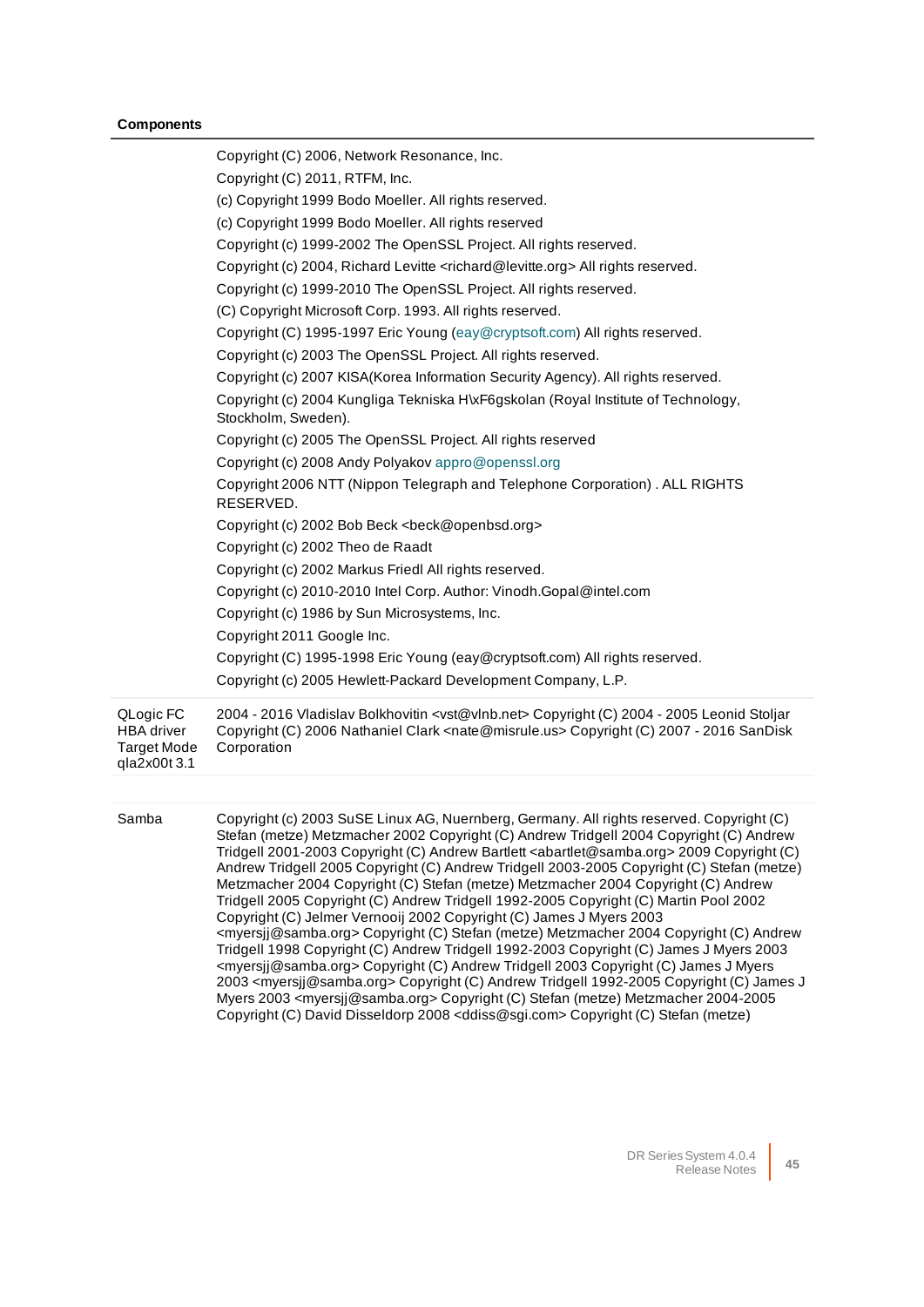#### **Components**

|                                           | Metzmacher 2008 Copyright (C) 1992, 1993, 1994, 1995, 1996, 1997, 1998, 1999, 2000,<br>2001, 2002, 2003, 2004, 2005, 2006, 2007, 2008 Copyright (C) 1992, 1993, 1994, 1995,<br>1996, 1997, 1998, 1999, 2000, 2001, 2002, 2003, 2004, 2005, 2006, 2007, 2008 Free<br>Software Foundation, Inc. Copyright tridge@samba.org 2002-2003 Copyright<br>metze@samba.org 2004 Copyright (C) tridge\@samba.org Copyright (C) metze\@samba.org<br>Copyright (C) 2001 by Martin Pool <mbp@samba.org> Copyright (C) Jim McDonough<br/>(jmcd@us.ibm.com) 2003. Copyright (C) Stefan Metzmacher 2003 Copyright (C) Andrew<br/>Tridgell 2009 Copyright (C) Andrew Tridgell 2004 Copyright (C) Andrew Bartlett<br/><abartlet@samba.org> 2004-2005 Copyright (C) Stefan Metzmacher 2008 Copyright (C)<br/>Jelmer Vernooij 2006 Copyright (C) Tim Potter 2004 Copyright (C) Stefan Metzmacher 2005<br/>Copyright (C) 2004 Jelmer Vernooij, jelmer@samba.org Copyright (C) 2008 Matthias Dieter<br/>Wallnöfer, mwallnoefer@yahoo.de Copyright (C) Anatoliy Atanasov 2009 Copyright (C)<br/>Andrew Tridgell 2009 Copyright (C) Stefan Metzmacher 2004 Copyright (C) Stefan<br/>Metzmacher 2009 Copyright (C) Andrew Tridgell 2009 Copyright (C) Volker Lendecke 2005<br/>Copyright (C) Andrew Bartlett <abartlet@samba.org> 2004-2008 Copyright (C) Stefan<br/>Metzmacher <metze@samba.org> 2005 Copyright (C) Matthias Dieter Wallnöfer 2009<br/>Copyright (C) Jelmer Vernooij <jelmer@samba.org> 2004,2007 Copyright (C) Andrew Bartlett<br/><abartlet@samba.org> 2004-2005 Copyright (C) Matthias Dieter Wallnöfer 2009 Copyright<br/>(C) Stefan (metze) Metzmacher 2006 Copyright (C) Stefan (metze) Metzmacher 2004-2006<br/>Copyright (C) Stefan (metze) Metzmacher 2005 Copyright (C) 2008 Jelmer Vernooij,<br/>jelmer@samba.org Copyright (C) 2008 Wilco Baan Hofman, wilco@baanhofman.nl Copyright<br/>(C) Guenther Deschner 2006 Copyright (C) Wilco Baan Hofman 2008 Copyright (C) 2001<br/>Andrew Tridgell (from samba3 ads.c) Copyright (C) 2001 Remus Koos (from samba3 ads.c)<br/>Copyright (C) 2001 Andrew Bartlett (from samba3 ads.c) Copyright (C) 2008 Jelmer Vernooij,<br/>jelmer@samba.org Copyright (C) 2008 Wilco Baan Hofman, wilco@baanhofman.nl Copyright<br/>© Jelmer Vernooij <jelmer@samba.org> 2008 Copyright (C) Andrew Tridgell 2005 Copyright<br/>© Jelmer Vernooij <jelmer@samba.org> 2008 Copyright (C) Stefan Metzmacher 2006<br/>Copyright (C) Andrew Tridgell 2005 Copyright (C) Andrew Bartlett <abartlet@samba.org><br/>2008</abartlet@samba.org></jelmer@samba.org></jelmer@samba.org></abartlet@samba.org></jelmer@samba.org></metze@samba.org></abartlet@samba.org></abartlet@samba.org></mbp@samba.org> |
|-------------------------------------------|---------------------------------------------------------------------------------------------------------------------------------------------------------------------------------------------------------------------------------------------------------------------------------------------------------------------------------------------------------------------------------------------------------------------------------------------------------------------------------------------------------------------------------------------------------------------------------------------------------------------------------------------------------------------------------------------------------------------------------------------------------------------------------------------------------------------------------------------------------------------------------------------------------------------------------------------------------------------------------------------------------------------------------------------------------------------------------------------------------------------------------------------------------------------------------------------------------------------------------------------------------------------------------------------------------------------------------------------------------------------------------------------------------------------------------------------------------------------------------------------------------------------------------------------------------------------------------------------------------------------------------------------------------------------------------------------------------------------------------------------------------------------------------------------------------------------------------------------------------------------------------------------------------------------------------------------------------------------------------------------------------------------------------------------------------------------------------------------------------------------------------------------------------------------------------------------------------------------------------------------------------------------------------------------------------------------------------------------------------------------------------------------------------------------------------------------------------------------------------------------------------------------------------------------------------------------------------------------------------------------------------------------------------------------------------------------------------------------------------|
| <b>SCSI List</b><br>Utility<br>0.17.3.el5 | Software iSCSI target over TCP/IP Data-Path<br>Copyright (C) 2006-2007 FUJITA Tomonori <tomof@acm.org><br/>Copyright (C) 2006-2007 Mike Christie <michaelc@cs.wisc.edu><br/>This program is free software; you can redistribute it and/or modify it under the terms of the<br/>GNU General Public License as published by the Free Software Foundation, version 2 of the<br/>License.<br/>This program is distributed in the hope that it will be useful, but WITHOUT ANY WARRANTY;<br/>without even the implied warranty of MERCHANTABILITY or FITNESS FOR A PARTICULAR<br/>PURPOSE. See the GNU General Public License for more details. You should have received<br/>a copy of the GNU General Public License along with this program; if not, write to the Free<br/>Software Foundation, Inc., 51 Franklin St, Fifth Floor, Boston, MA 02110-1301 USA</michaelc@cs.wisc.edu></tomof@acm.org>                                                                                                                                                                                                                                                                                                                                                                                                                                                                                                                                                                                                                                                                                                                                                                                                                                                                                                                                                                                                                                                                                                                                                                                                                                                                                                                                                                                                                                                                                                                                                                                                                                                                                                                                                                                                                                |
| SCST 3.1                                  | Copyright (C) 2004-2006 Vladislav Bolkhovitin <vst@vlnb.net> and Leonid Stoljar</vst@vlnb.net>                                                                                                                                                                                                                                                                                                                                                                                                                                                                                                                                                                                                                                                                                                                                                                                                                                                                                                                                                                                                                                                                                                                                                                                                                                                                                                                                                                                                                                                                                                                                                                                                                                                                                                                                                                                                                                                                                                                                                                                                                                                                                                                                                                                                                                                                                                                                                                                                                                                                                                                                                                                                                                  |
| spin.js 1.3.3                             | Copyright (c) 2011-2013 Felix Gnass                                                                                                                                                                                                                                                                                                                                                                                                                                                                                                                                                                                                                                                                                                                                                                                                                                                                                                                                                                                                                                                                                                                                                                                                                                                                                                                                                                                                                                                                                                                                                                                                                                                                                                                                                                                                                                                                                                                                                                                                                                                                                                                                                                                                                                                                                                                                                                                                                                                                                                                                                                                                                                                                                             |
| TimeZone 1                                | Copyright 2010 Matthew Eernisse (mde@fleegix.org) and Open Source Applications<br>Foundation                                                                                                                                                                                                                                                                                                                                                                                                                                                                                                                                                                                                                                                                                                                                                                                                                                                                                                                                                                                                                                                                                                                                                                                                                                                                                                                                                                                                                                                                                                                                                                                                                                                                                                                                                                                                                                                                                                                                                                                                                                                                                                                                                                                                                                                                                                                                                                                                                                                                                                                                                                                                                                    |
| Vis.js 1                                  | Copyright (c) 2014-2015 Almende B.V.                                                                                                                                                                                                                                                                                                                                                                                                                                                                                                                                                                                                                                                                                                                                                                                                                                                                                                                                                                                                                                                                                                                                                                                                                                                                                                                                                                                                                                                                                                                                                                                                                                                                                                                                                                                                                                                                                                                                                                                                                                                                                                                                                                                                                                                                                                                                                                                                                                                                                                                                                                                                                                                                                            |